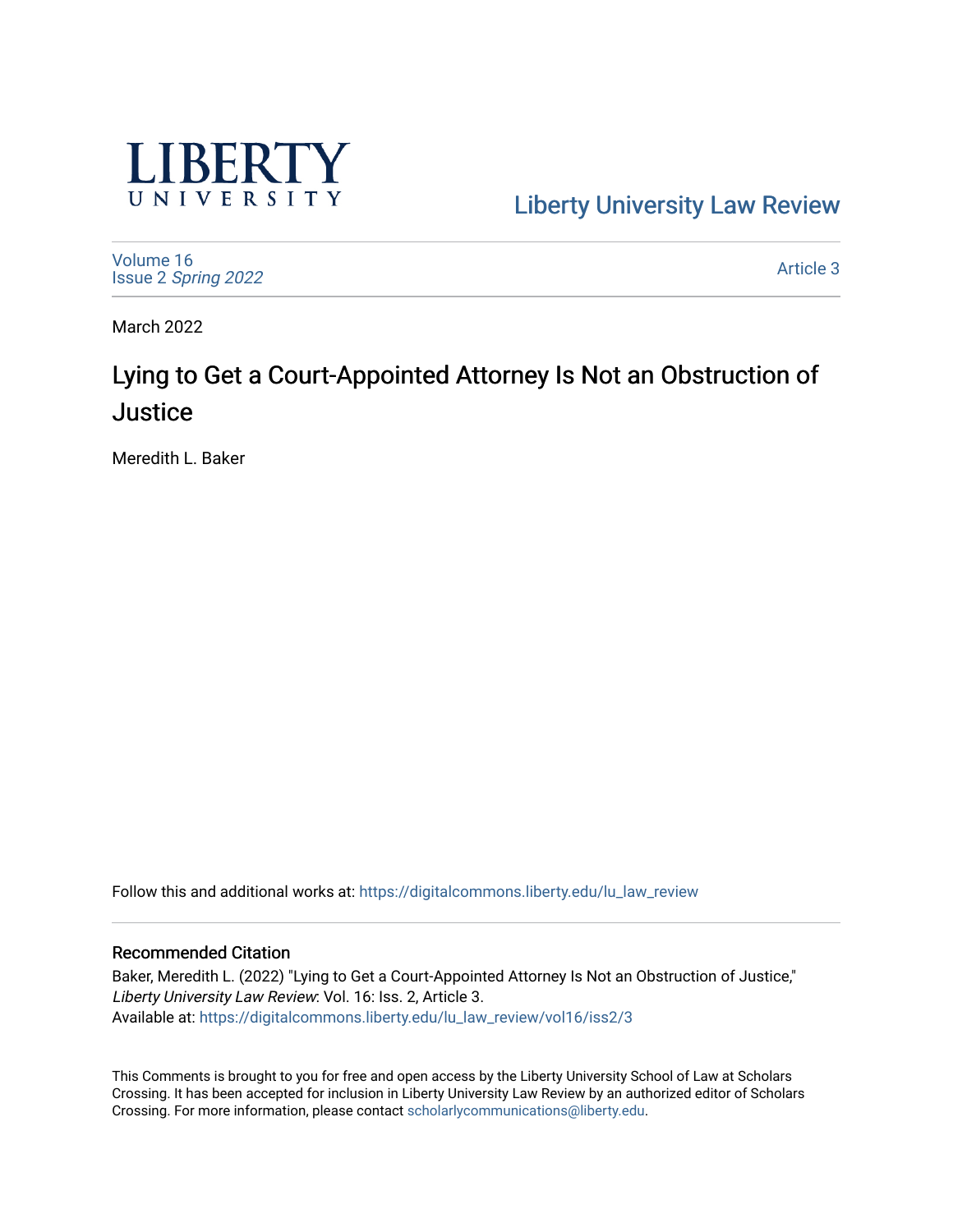

MEREDITH L. BAKER

# Lying to Get a Court-Appointed Attorney Is Not an Obstruction of Justice

# **ABSTRACT**

The United States Sentencing Guidelines provides the starting place for courts sentencing individuals convicted of federal crimes. Under § 3C1.1 of the Guidelines, offenders can receive a two-level increase in their offense level for obstructing or impeding the administration of justice. The Fourth, Fifth, Ninth, and Eleventh Circuits have held that this increase for obstruction applies to defendants who lie about their assets to obtain a court-appointed attorney. In reaching this decision, these courts have focused on the materiality of the lies and the examples of obstruction set forth in the commentary to § 3C1.1. The Second Circuit, though, has held that the adjustment does not apply to these offenders because the adjustment requires an intent to obstruct justice, not merely an intent to deceive the court. This circuit split raises the question of whether there is a difference between obstruction of justice and obstruction of the justice system. Because application of the adjustment can have a significant effect on an offender's overall sentence, this split should be resolved so that sentences are no longer disparately harsh in certain circuits. The examples in the commentary to § 3C1.1 do not provide conclusive evidence of whether the adjustment applies to particular behavior, so courts should focus on the language of § 3C1.1 and construe it so that it does not apply to offenders who lie to obtain court-appointed counsel. This interpretation accords with an understanding of justice as a concept distinct from the concept of the justice system.

#### **AUTHOR**

Senior Staff, LIBERTY UNIVERSITY LAW REVIEW, Volume 16; J.D. Candidate, Liberty University School of Law (2022). I would like to thank my parents, Julia and the late Larry Baker, as well as all of my siblings, Hannah, Landon, Abigail, Olivia, Rachel, and Jonathan, for their love and support that have made law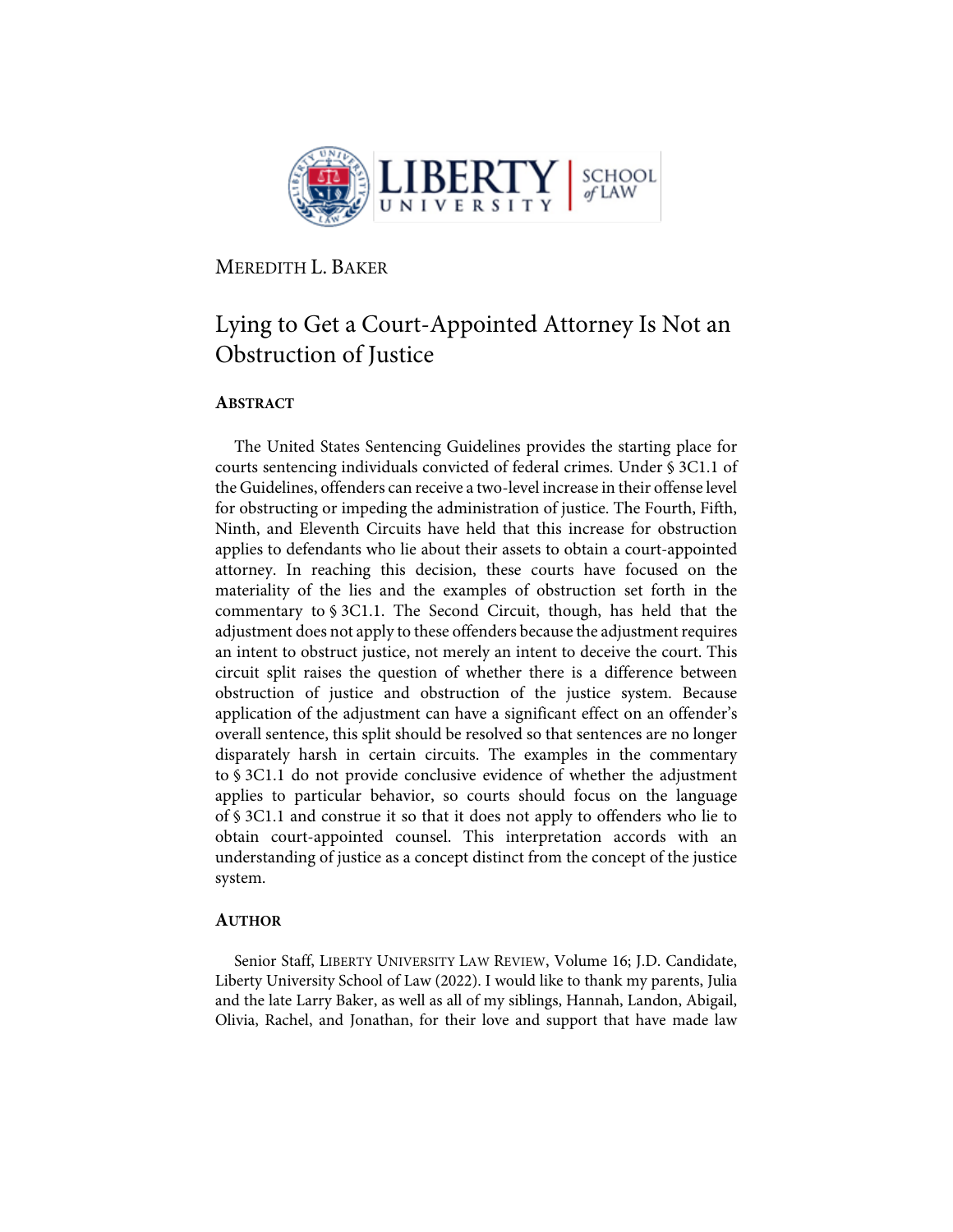school possible. I would also like to thank Clint Hamilton for his help with this Comment, particularly in formulating the question at the heart of this circuit split.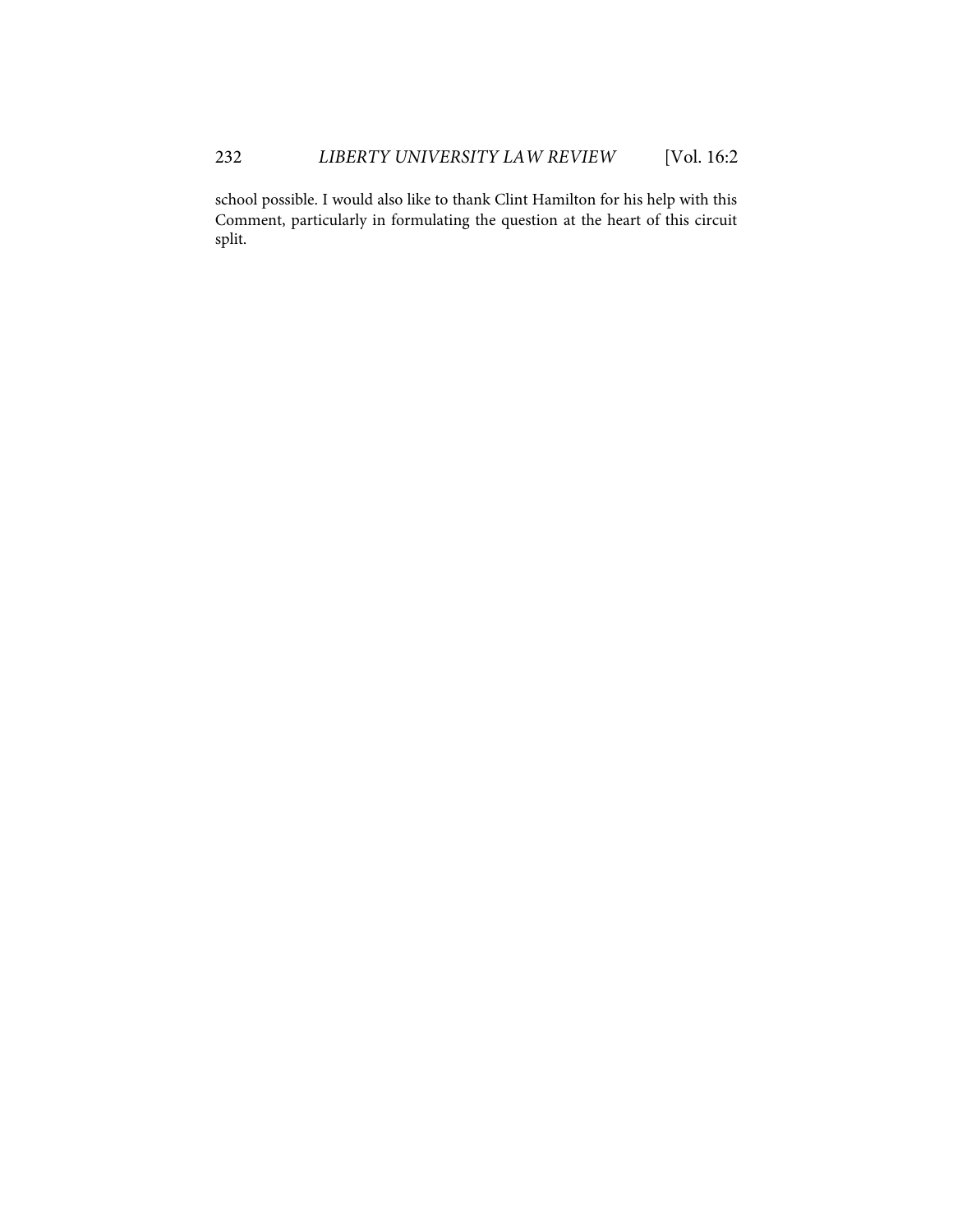#### COMMENT

# LYING TO GET A COURT-APPOINTED ATTORNEY IS NOT AN OBSTRUCTION OF JUSTICE

# *Meredith L. Baker*†

#### I. INTRODUCTION

What is obstruction of justice? While there are various forms of obstruction of justice in today's criminal law, $<sup>1</sup>$  the United States Sentencing</sup> Guidelines contains its own version of obstruction in the form of a sentence adjustment.2 Consequently, many people today are punished for obstruction of justice without being convicted of it—and courts do not always agree on what conduct constitutes obstruction. If a defendant wants to obtain a courtappointed attorney and thus lies about his assets to appear indigent, that lie can be considered obstruction in the Fourth, Fifth, Ninth, and Eleventh Circuits but will fall outside the sentence adjustment in the Second Circuit.<sup>3</sup> Thus, under a sentencing system that was supposed to foster uniformity,<sup>4</sup> sentences for the same conduct can differ depending on where the defendant committed the underlying offense. This Comment proposes a resolution of this circuit split in favor of the Second Circuit's more limited view of obstruction of justice.

<sup>†</sup> Senior Staff, LIBERTY UNIVERSITY LAW REVIEW, Volume 16; J.D. Candidate, Liberty University School of Law (2022). I would like to thank my parents, Julia and the late Larry Baker, as well as all of my siblings, Hannah, Landon, Abigail, Olivia, Rachel, and Jonathan, for their love and support that have made law school possible. I would also like to thank Clint Hamilton for his help with this Comment, particularly in formulating the question at the heart of this circuit split.

<sup>1</sup> Juliana DeVries, *20 Years for Clearing Your Browser History?*, 22 BERKELEY J. CRIM. L. 13, 17 (2017).

<sup>&</sup>lt;sup>2</sup> U.S. SENT'G GUIDELINES MANUAL § 3C1.1 (U.S. SENT'G COMM'N 2018). The Guidelines also uses the term "enhancement" to refer to the sentence adjustment for obstruction, and courts have used this term. *See id.* § 3C1.1 cmt. n.3. For consistency's sake, the term "adjustment" is used in this Comment.

<sup>3</sup> *See* United States v. Khimchiachvili, 372 F.3d 75, 82–83 (2d. Cir. 2004); United States v. Iverson, 874 F.3d 855, 857 (5th Cir. 2017); United States v. Hernandez-Ramirez, 254 F.3d 841, 842 (9th Cir. 2001); United States v. Ruff, 79 F.3d 123, 126 (11th Cir. 1996) (per curiam); United States v. Westmoreland, 72 F. App'x 29, 31 (4th Cir. 2003) (per curiam).

<sup>4</sup> Brent E. Newton & Dawinder S. Sidhu, *The History of the Original United States Sentencing Commission, 1985-1987*, 45 HOFSTRA L. REV. 1167, 1184–85 (2017).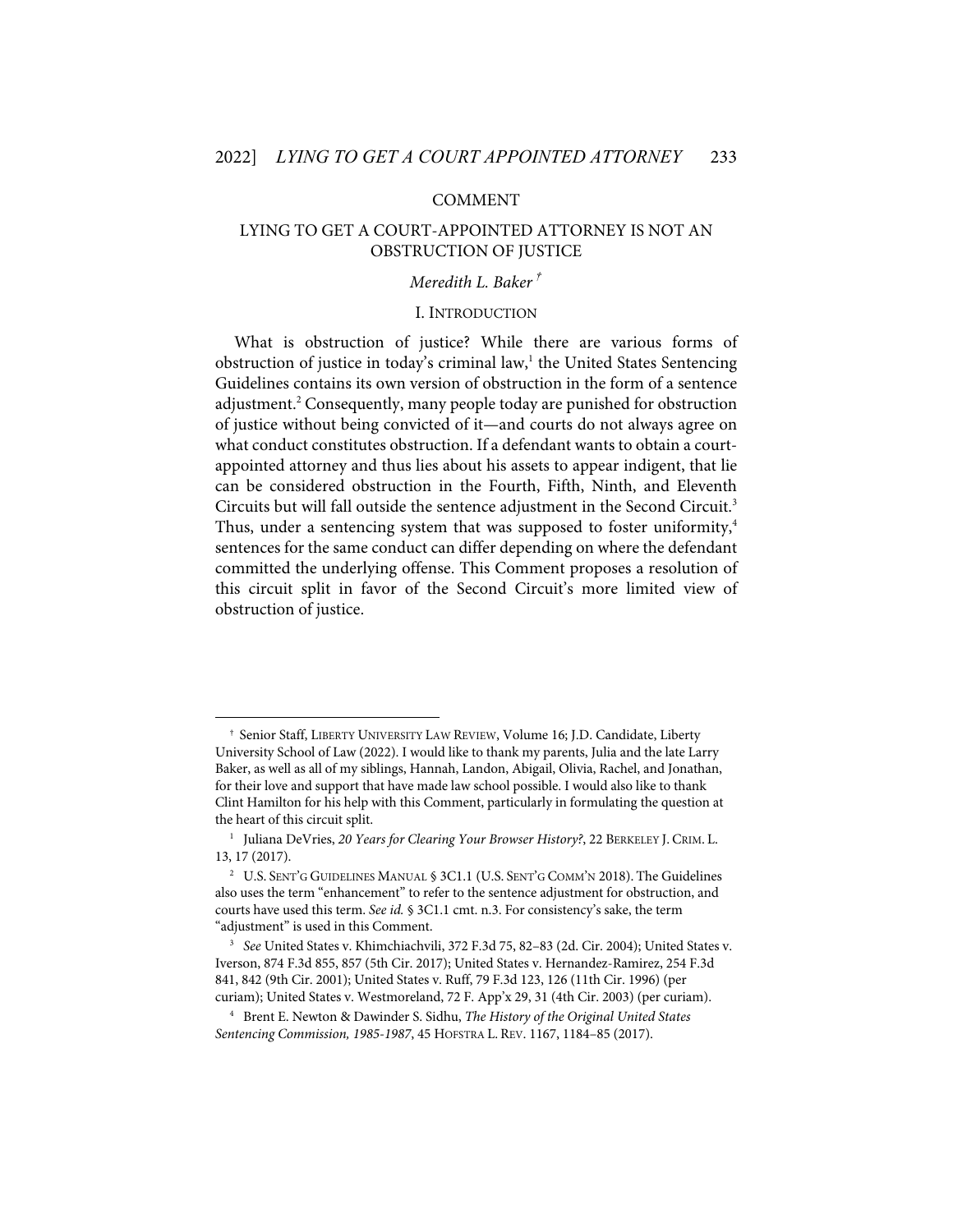#### II. BACKGROUND

#### A. *The Federal Sentencing Guidelines*

Today, many people convicted of federal crimes are sentenced under a system instituted in 1987.<sup>5</sup> Before that time, federal sentencing was vastly different from what it is today.<sup>6</sup> Federal judges exercised great discretion in sentencing, which led to disparate sentences across the country for the same offenses. <sup>7</sup> Good behavior credits and the parole system, which at first operated without any fixed guidelines, compounded the disparate treatment. 8 For many inmates, parole was available after they served a third of their sentence.<sup>9</sup> Knowledge of that fact incentivized judges to impose harsher sentences—but the possibility of parole was not guaranteed parole, so sentences remained disparate.<sup>10</sup> Sentencing courts could consider numerous factors, such as employment and family status, which may have compounded the problem by skewing sentences to favor people of a higher socioeconomic status.<sup>11</sup> Furthermore, Congress wanted to not only fix disparity but also get tougher on crime.<sup>12</sup> In a bipartisan effort, Congress passed the Sentencing Reform Act of 1984,<sup>13</sup> which created a Sentencing Commission and charged it with promulgating sentencing guidelines. $14$ 

The Sentencing Commission considered both current average sentences for various crimes and theories of punishment, but it was the average sentences, along with the relatively recent parole guidelines, that largely influenced the first Sentencing Guidelines.<sup>15</sup> The Commission crafted a gridlike structure, with offense levels on one axis and prior criminal history levels on the other axis.16 The Commission eliminated consideration of most offender characteristics, including employment, and instead focused on the

<sup>5</sup> *Id.* at 1168, 1200. *See generally* FED. R. CRIM. P. 32(d); 3 CHARLES ALAN WRIGHT & ARTHUR R. MILLER, FEDERAL PRACTICE AND PROCEDURE § 521 (4th ed. 2021).

<sup>6</sup> Newton & Sidhu, *supra* note 4, at 1169.

<sup>7</sup> *Id.* at 1169, 1174, 1178–80.

<sup>8</sup> *Id.* at 1170–74.

<sup>9</sup> *Id.* at 1171.

<sup>10</sup> *Id.* at 1173–74.

<sup>11</sup> *Id.* at 1240–42, 1241 n.520, 1242 n.521.

<sup>12</sup>Newton & Sidhu, *supra* note 4, at 1181–83.

<sup>&</sup>lt;sup>13</sup> Sentencing Reform Act of 1984, Pub. L. No. 98-473, 98 Stat. 1987 (codified in scattered sections of 18 U.S.C. and 28 U.S.C.).

<sup>14</sup> Newton & Sidhu, *supra* note 4, at 1184–85.

<sup>15</sup> *Id.* at 1171–72, 1171 n.27, 1206, 1235–36, 1235 n.482.

<sup>16</sup> *Id.* at 1288.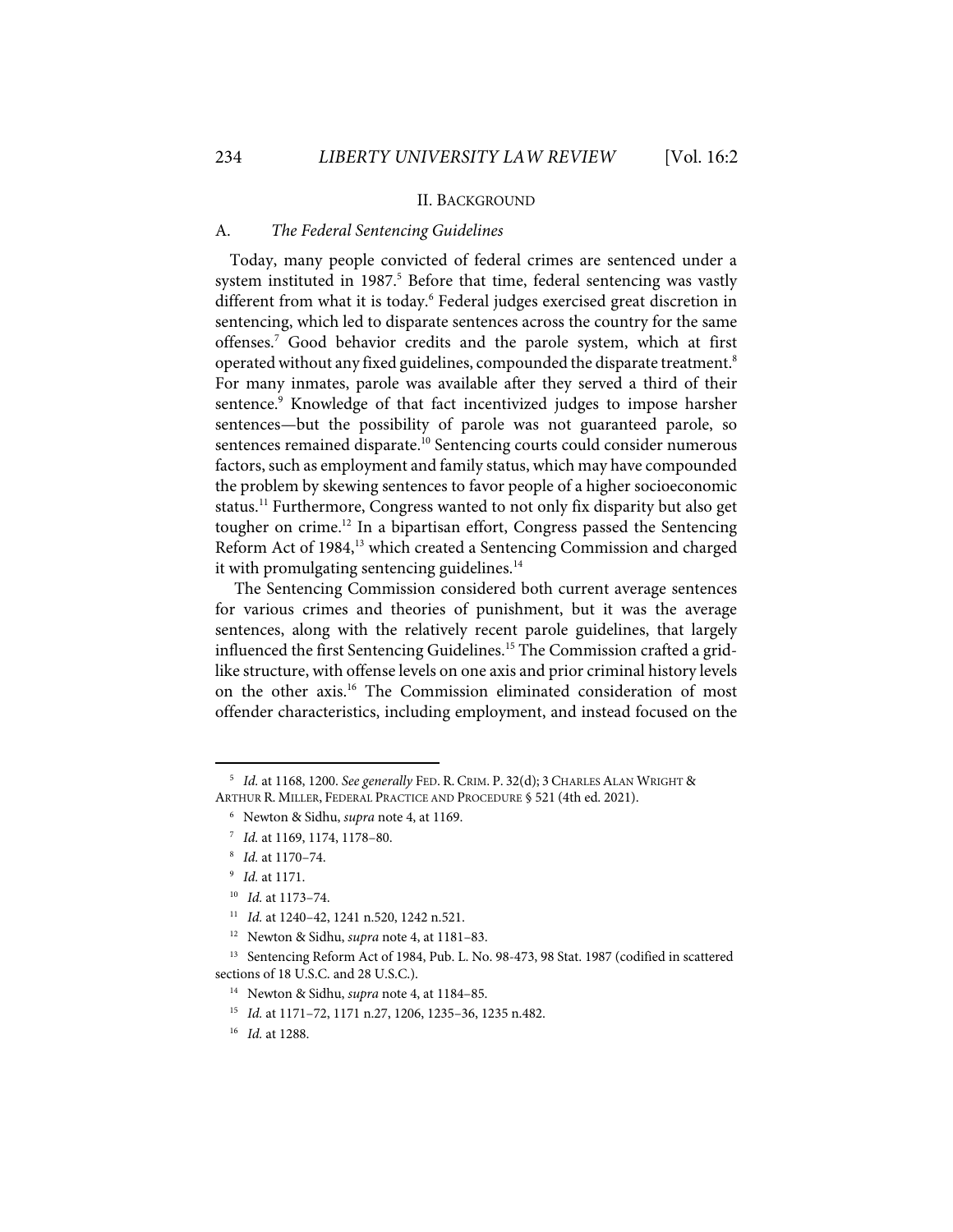offense itself.17 The court could reduce an offense level by two levels if the defendant accepted responsibility for the crime<sup>18</sup> as well as reduce the final sentence if the defendant gave substantial assistance to the prosecution.<sup>19</sup> The Guidelines also reflected new congressional legislation setting harsher penalties for drug crimes and violent crimes.<sup>20</sup> The Commission's handiwork automatically went into effect in the fall of 1987 after Congress declined to reject it.<sup>21</sup> The Sentencing Guidelines initially faced constitutional challenges based on separation of powers and impermissible delegation, and over 200 district court judges struck it down, but the Supreme Court upheld the Guidelines.<sup>22</sup>

Today's Guidelines largely reflects the Commission's original work, with a major exception.<sup>23</sup> Despite the Supreme Court's original determination that the Guidelines is constitutional, in 2005 the Court struck down the mandatory nature of the Sentencing Guidelines and held that it is advisory only.24 In fiscal year 2019, courts sentenced about 51% of offenders within the recommended range for the particular offense, but courts sentenced another 24% of offenders in conformity with the departures allowed by the Guidelines, in particular the substantial assistance departure and the Early Disposition Program.<sup>25</sup> Courts must still calculate an offender's punishment under the Sentencing Guidelines before departing from that range,<sup>26</sup> and the

20 Newton & Sidhu, *supra* note 4, at 1273, 1277–79.

23 *Id.* at 1168 n.7. *See generally* U.S. SENT'G GUIDELINES MANUAL ch. 5, pt. A (U.S. SENT'G COMM'N 2018) (demonstrating that the modern Sentencing Table remains similar to the original table).

24 Newton & Sidhu, *supra* note 4, at 1168 n.7; United States v. Booker, 543 U.S. 220, 245 (2005).

<sup>25</sup> U.S. SENT'G COMM'N, UNITED STATES SENTENCING COMMISSION QUARTERLY DATA REPORT: FISCAL YEAR 2019, intro., 11 (2020),

https://www.ussc.gov/sites/default/files/pdf/research-and-publications/federal-sentencingstatistics/quarterly-sentencing-updates/USSC-2019\_Quarterly\_Report\_Final.pdf.

<sup>26</sup> U.S. SENT'G GUIDELINES MANUAL ch. 1, pt. A.2 (U.S. SENT'G COMM'N 2018) (citing 18 U.S.C. § 3553(a)(4)–(5); United States v. Booker, 543 U.S. 220, 264 (2005); Rita v. United States, 551 U.S. 338, 351 (2007); Gall v. United States, 552 U.S. 38, 49 (2007)). A probation officer initially investigates the defendant and prepares a report including the appropriate sentencing range. FED. R. CRIM. P.  $32(c)$ , (d). But this Comment follows the Sentencing Guidelines in referring to the work of sentencing as the responsibility of the court without breaking the process down into those tasks performed by a probation officer and those tasks

<sup>17</sup> *Id.* at 1240, 1290–91.

<sup>18</sup> *Id.* at 1283.

<sup>19</sup> *Id.* at 1285.

<sup>21</sup> *Id.* at 1200.

<sup>22</sup> *Id.* at 1193–94.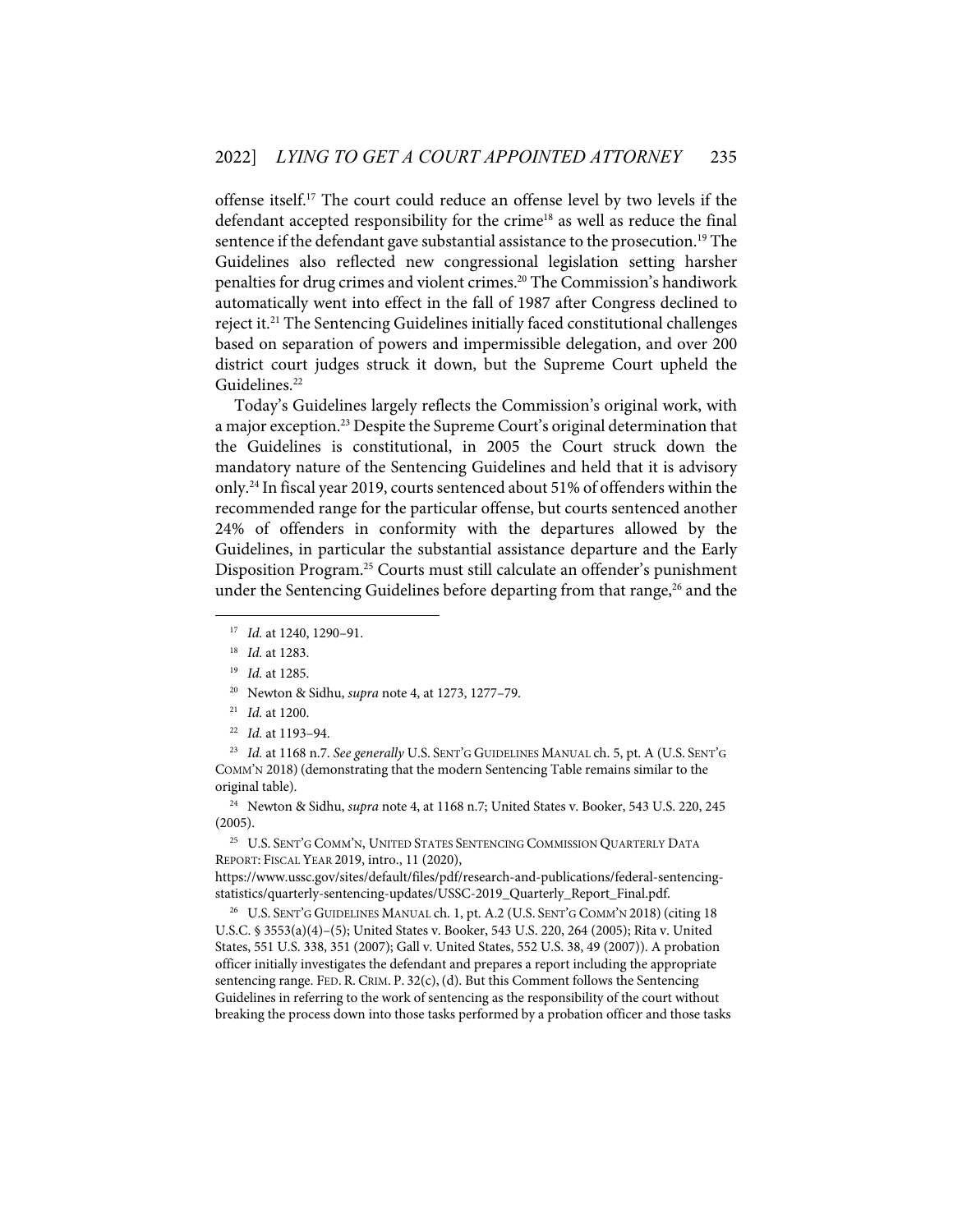Guidelines provides standards to inform trial judges and promote consistency.27

Under the Guidelines, an offender's base offense is placed on one of fortythree levels, depending on both the crime charged and factors that contributed to the severity of the crime,<sup>28</sup> such as the use of a weapon<sup>29</sup> or the value of stolen property.<sup>30</sup> The range ascends from the least severe crime at level one to the most severe at level forty-three.<sup>31</sup> The court then adjusts this level based on "victim-related factors, the extent of the offender's participation (role in the offense), obstruction, conviction for multiple offenses, and the offender's acceptance of responsibility."32 Finally, the court considers the offender's prior criminal history and assigns him points for recent convictions, with the points translating to a scale of one to six based on the length or severity of his criminal record.<sup>33</sup> The court then uses the sentencing table to determine where the base offense level, on a vertical axis, and the offender's criminal history points, on a horizontal axis, intersect.<sup>34</sup> That intersection will outline the range of what the Sentencing Commission has determined is the appropriate penalty for the offense.<sup>35</sup> For ranges in which the minimum penalty is at least two years of imprisonment, the maximum imprisonment, in years, is no more than 125% of the minimum imprisonment, except that the range with a minimum of thirty years has a maximum of life imprisonment.<sup>36</sup> With exceptions for certain crimes, if the range has a maximum of six months, the court may impose probation instead of incarceration. <sup>37</sup> If the maximum sentence is fifteen months or less, the court may impose probation with some form of confinement, such as home detention.<sup>38</sup> The Sentencing Guidelines authorizes imposing a sentence

32 DOYLE, *supra* note 27, at 7.

performed by a judge. *See* U.S. SENT'G GUIDELINES MANUAL § 1B1.1 (U.S. SENT'G COMM'N 2018).

<sup>&</sup>lt;sup>27</sup> CHARLES DOYLE, CONG. RSCH. SERV., HOW THE FEDERAL SENTENCING GUIDELINES WORK: AN OVERVIEW 1 (2015), https://crsreports.congress.gov/product/pdf/R/R41696/9.

<sup>28</sup> *Id.* at 2, 6.

<sup>29</sup> *Id.* at 6.

<sup>&</sup>lt;sup>30</sup> U.S. SENT'G GUIDELINES MANUAL § 2B1.1(b)(1) (U.S. SENT'G COMM'N 2018).

<sup>31</sup> *Id.* ch. 5, pt. A.

<sup>33</sup> *Id.* at 19–20; U.S. SENT'G GUIDELINES MANUAL § 4A1.1, ch. 5, pt. A (U.S. SENT'G COMM'N 2018).

<sup>34</sup> U.S. SENT'G GUIDELINES MANUAL ch. 5, pt. A, cmt. n.1 (U.S. SENT'G COMM'N 2018).

<sup>35</sup> *See id.*

<sup>36</sup> *Id.* ch. 5, pt. A; Newton & Sidhu, *supra* note 4, 1237 n.495.

<sup>37</sup> U.S. SENT'G GUIDELINES MANUAL ch. 5, pt. A, § 5B1.1(a) (U.S. SENT'G COMM'N 2018).

<sup>38</sup> *Id.*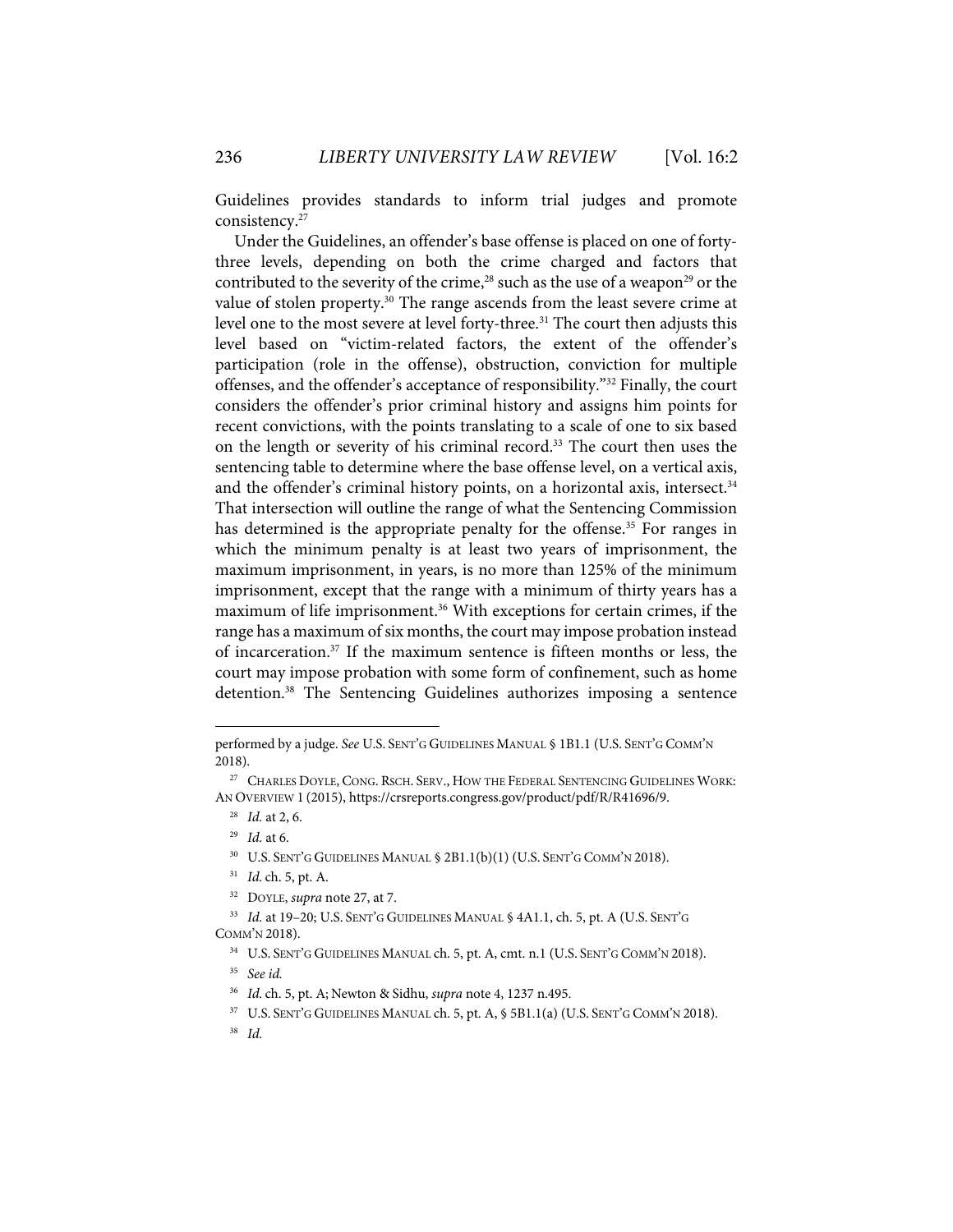outside the range if the court finds there is a specific circumstance "not adequately taken into consideration" by the Guidelines or, upon the government's motion, if the offender "provided substantial assistance in the investigation or prosecution of another person."39

Finally, the court must "consider the applicable factors in 18 U.S.C. § 3553(a) taken as a whole."40 These factors include "the nature and circumstances of the offense and the history and characteristics of the defendant," the purposes of punishment, "the kinds of sentences available," the Guidelines, policy concerns, avoidance of disparity, and the need for restitution, all under the umbrella requirement that the sentence be "sufficient, but not greater than necessary" to serve the purposes of punishment. 41

<sup>41</sup> 18 U.S.C. § 3553(a). The subsection states in full:

(1) the nature and circumstances of the offense and the history and characteristics of the defendant;

(2) the need for the sentence imposed—

(A) to reflect the seriousness of the offense, to promote respect for the law, and to provide just punishment for the offense;

(B) to afford adequate deterrence to criminal conduct;

(C) to protect the public from further crimes of the defendant; and

(D) to provide the defendant with needed educational or vocational training, medical care, or other correctional treatment in the most effective manner;

(3) the kinds of sentences available;

(4) the kinds of sentence and the sentencing range established for—

(A) the applicable category of offense committed by the applicable category of defendant as set forth in the guidelines—

(i) issued by the Sentencing Commission pursuant to section 994(a)(1) of title 28, United States Code, subject to any amendments made to such guidelines by act of Congress (regardless of whether such amendments

<sup>39</sup> *Id.* §§ 5K2.0(a)(2)(A), 5K1.1; *see* CHARLES DOYLE, CONG. RSCH. SERV., FEDERAL MANDATORY MINIMUM SENTENCES: THE SAFETY VALVE AND SUBSTANTIAL ASSISTANCE EXCEPTIONS 9–11 (2019), https://fas.org/sgp/crs/misc/R41326.pdf. <sup>40</sup> U.S. SENT'G GUIDELINES MANUAL § 1B1.1(c) (U.S. SENT'G COMM'N 2018).

<sup>(</sup>a) Factors to be considered in imposing a sentence. The court shall impose a sentence sufficient, but not greater than necessary, to comply with the purposes set forth in paragraph (2) of this subsection. The court, in determining the particular sentence to be imposed, shall consider—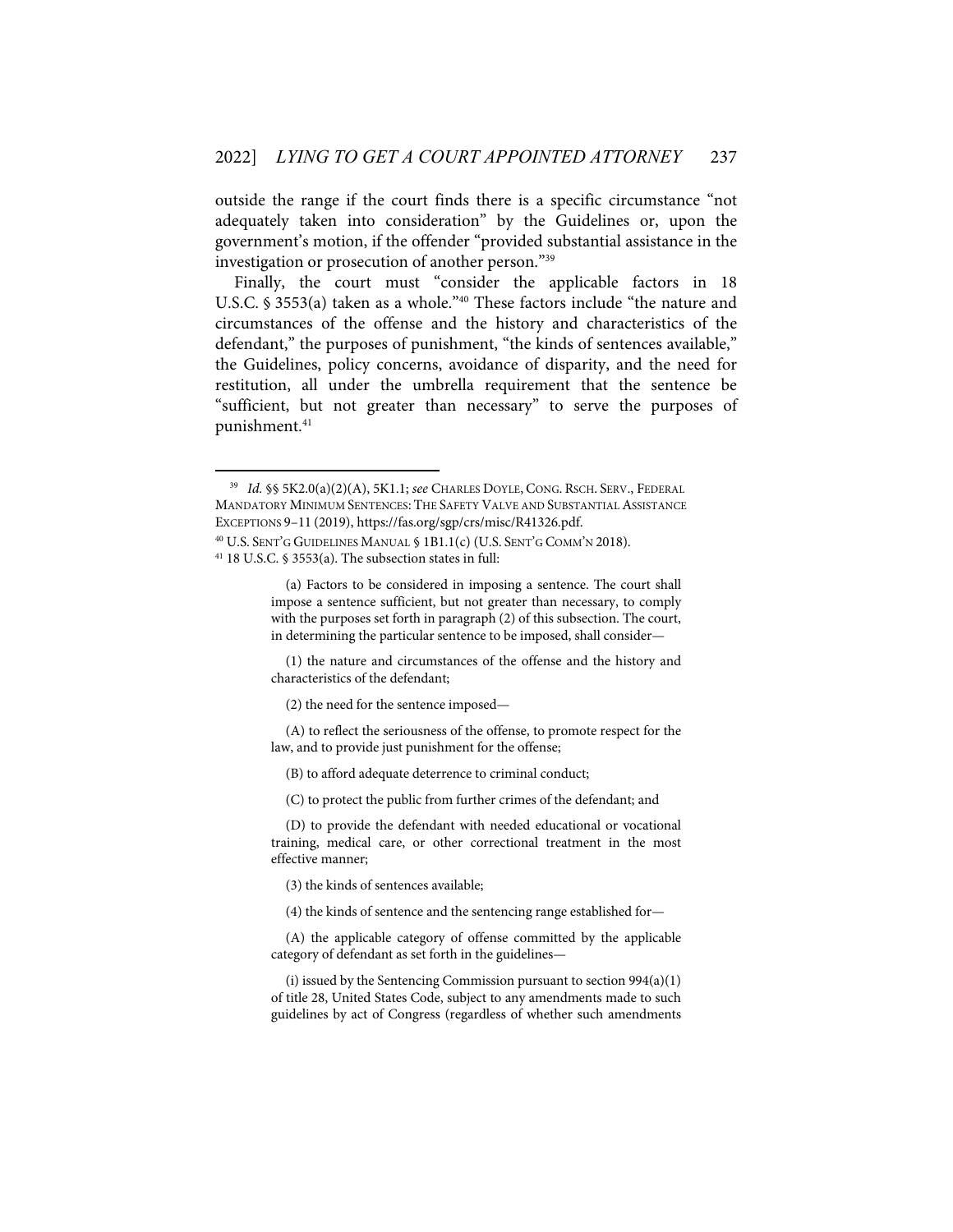For example, consider the hypothetical case of Jim Doe, a person convicted of insider trading. A court sentencing Jim would first examine the Guidelines and see that insider trading has a base level of eight.<sup>42</sup> The offense also includes instructions for special characteristics:

> (1) If the gain resulting from the offense exceeded \$6,500, increase by the number of levels from the table in § 2B1.1 (Theft, Property Destruction, and Fraud) corresponding to that amount.

> (2) If the offense involved an organized scheme to engage in insider trading and the offense level determined above is less than level 14, increase to level 14.<sup>43</sup>

If, in this example, Jim gained \$10,000 from his crime, the table in § 2B1.1

(B) in the case of a violation of probation or supervised release, the applicable guidelines or policy statements issued by the Sentencing Commission pursuant to section 994(a)(3) of title 28, United States Code, taking into account any amendments made to such guidelines or policy statements by act of Congress (regardless of whether such amendments have yet to be incorporated by the Sentencing Commission into amendments issued under section 994(p) of title 28);

(5) any pertinent policy statement—

(A) issued by the Sentencing Commission pursuant to section 994(a)(2) of title 28, United States Code, subject to any amendments made to such policy statement by act of Congress (regardless of whether such amendments have yet to be incorporated by the Sentencing Commission into amendments issued under section 994(p) of title 28); and

(B) that, except as provided in section  $3742(g)$ , is in effect on the date the defendant is sentenced.[;]

(6) the need to avoid unwarranted sentence disparities among defendants with similar records who have been found guilty of similar conduct; and

(7) the need to provide restitution to any victims of the offense.

*Id.*

42 U.S. SENT'G GUIDELINES MANUAL §§ 1B1.1(a)(1)–(2), 2B1.4(a) (U.S. SENT'G COMM'N 2018); *See* DOYLE, *supra* note 27, at 6–7.

43 U.S. SENT'G GUIDELINES MANUAL § 2B1.4 (U.S. SENT'G COMM'N 2018).

have yet to be incorporated by the Sentencing Commission into amendments issued under section 994(p) of title 28); and

<sup>(</sup>ii) that, except as provided in section  $3742(g)$ , are in effect on the date the defendant is sentenced; or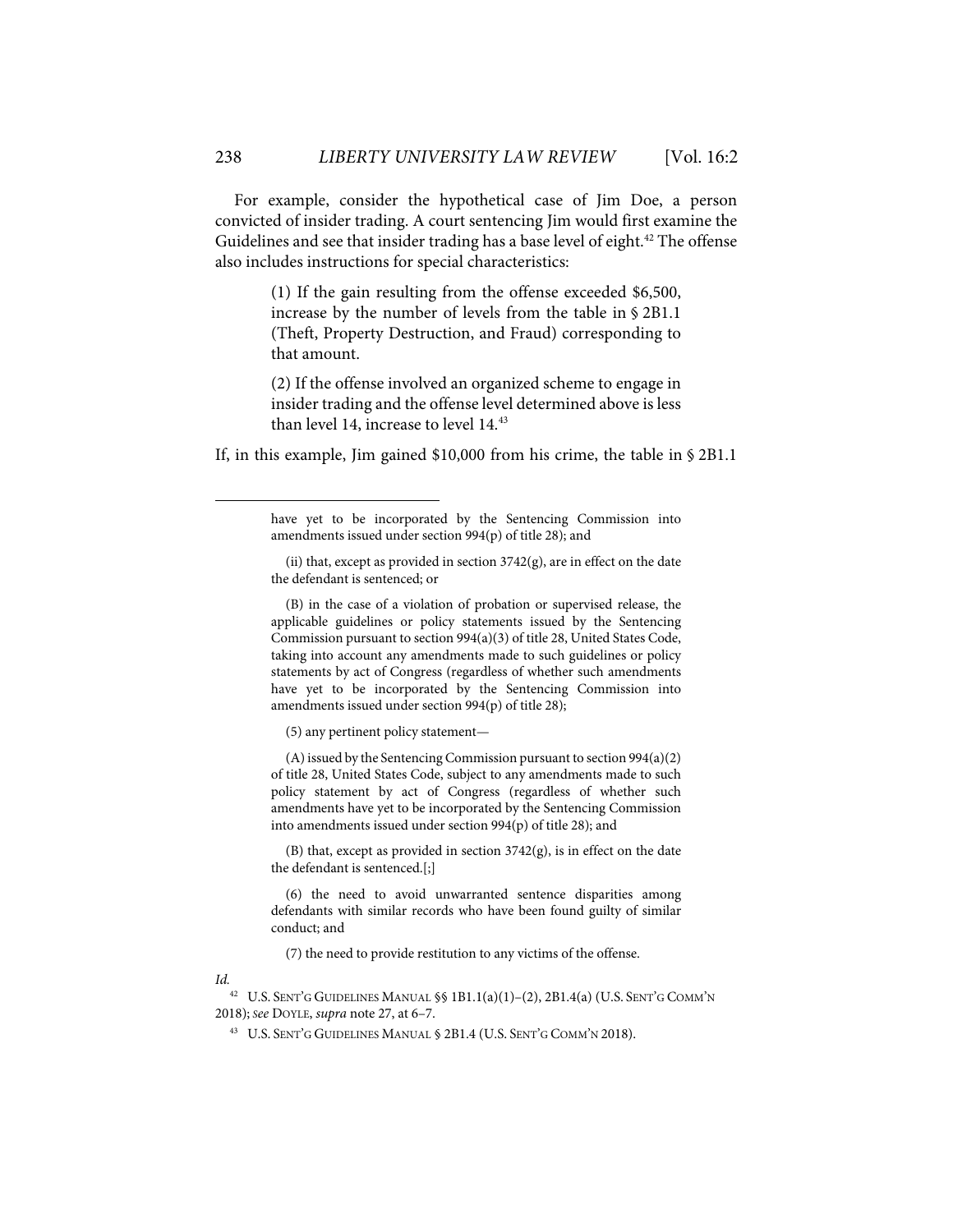would prescribe a two-level increase.<sup>44</sup> Assuming that the crime was not part of an organized scheme, the base level would be ten. The court would then consider adjustments related to the victim, the offender's role in the crime, and whether the offender obstructed justice or committed a related offense.<sup>45</sup> Here, if Jim had obstructed justice in connection with the charged offense, his base level would be increased by two, to twelve.<sup>46</sup> Next, the court would repeat the process for additional counts and potentially group counts together.47 The court would then consider a reduction for acceptance of responsibility.48 Here, if Jim committed only a single offense and did not accept responsibility, the base level would remain at twelve, and the next consideration would be Jim's criminal history.<sup>49</sup>

The Sentencing Guidelines assigns points for prior criminal history based on the length, recency, and number of prior sentences, as well as whether any sentences were for certain kinds of conduct, such as drug-related or violent conduct.<sup>50</sup> Sentences for some types of minor offenses are never counted, while specific rules apply for an offender considered a "career offender" or an "armed career criminal."51 Even serious prior crimes are not counted if the offender's sentence ended at least fifteen years prior, and the time requirement is lower for less serious crimes.<sup>52</sup> If, in our example, Jim had only one prior conviction for a non-violent offense committed ten years prior, and he had been sentenced to five years in prison, he would have three points.<sup>53</sup> Those points would then translate to Criminal History Category II, which includes offenders with two or three points.<sup>54</sup>

The court would then look to the table to determine where Jim's base offense level of twelve and criminal history of two intersect.<sup>55</sup> The Sentencing Guidelines suggests a sentence of twelve to eighteen months imprisonment, which is in Zone C, meaning Jim would not be eligible for probation.<sup>56</sup>

<sup>44</sup> *Id.* § 2B1.1(b)(1).

<sup>45</sup> *Id.* § 1B1.1(a)(3), ch. 3; DOYLE, *supra* note 27, at 7.

<sup>46</sup> U.S. SENT'G GUIDELINES MANUAL § 3C1.1 (U.S. SENT'G COMM'N 2018).

<sup>47</sup> *Id.* § 1B1.1(a)(4); DOYLE, *supra* note 27, at 15–16.

<sup>48</sup> U.S. SENT'G GUIDELINES MANUAL § 1B1.1(a)(5) (U.S. SENT'G COMM'N 2018).

 $^{49}$  *Id.* § 1B1.1(a)(5)–(6).

<sup>50</sup> *Id.* §§ 4A1.1 cmt. background, 4A1.2(e), 4B1.1(a).

<sup>51</sup> *Id.* §§ 4A1.2(c), 4B1.1(a), 4B1.4(a); DOYLE, *supra* note 27, at 20.

<sup>52</sup> U.S. SENT'G GUIDELINES MANUAL § 4A1.2(e) (U.S. SENT'G COMM'N 2018).

<sup>53</sup> *Id.* §§ 4A1.1(a), 4A1.2(e).

<sup>54</sup> *Id.* ch. 5, pt. A; DOYLE, *supra* note 27, at 18.

<sup>55</sup> U.S. SENT'G GUIDELINES MANUAL § 1B1.1(a)(7) (U.S. SENT'G COMM'N 2018).

<sup>56</sup> *Id.* ch. 5, pt. A, § 5B1.1 cmt. n.2.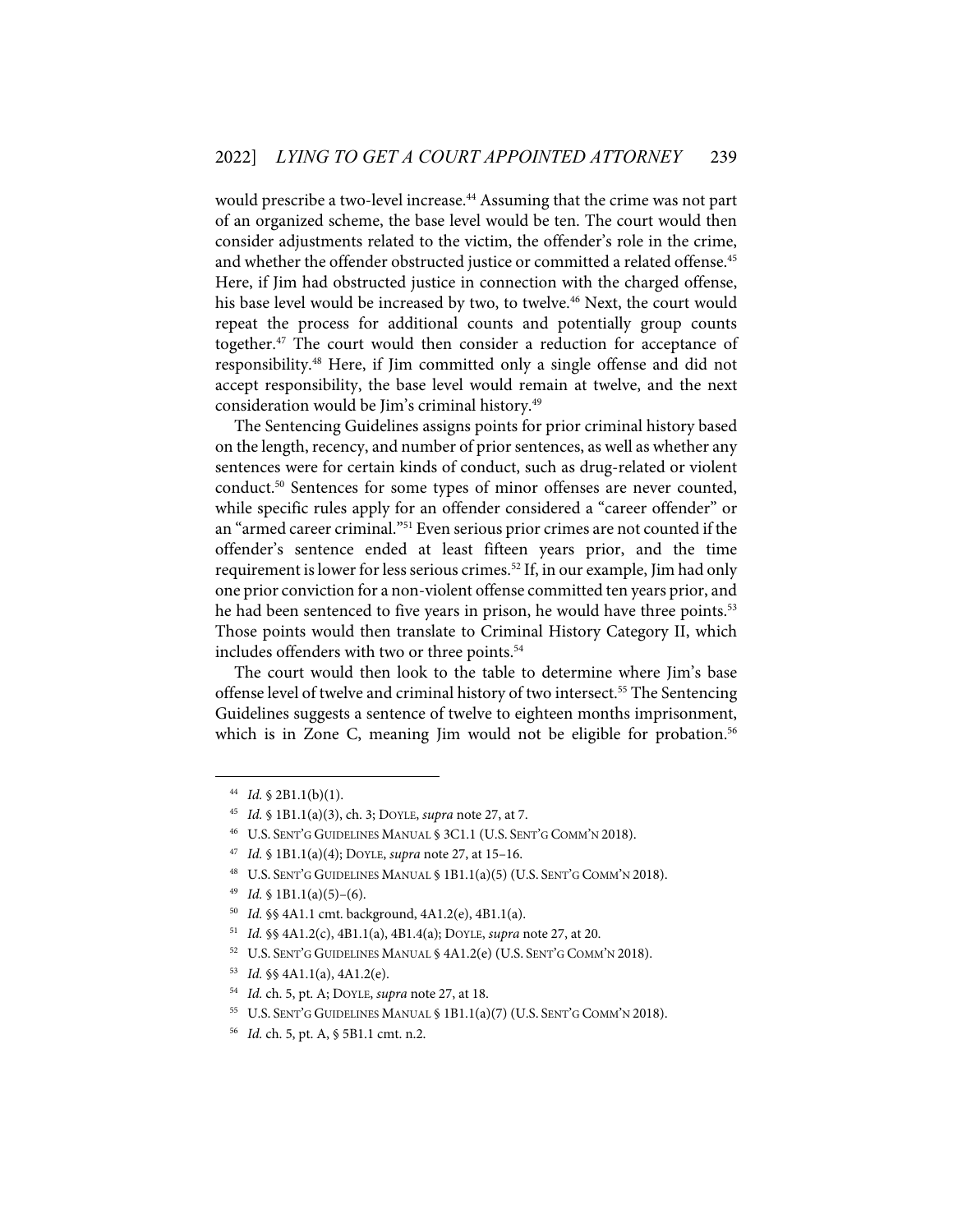However, the court would next look at sentencing options and find that Jim would be eligible for a sentence that only requires half of the minimum sentence to be served in prison, with the other half to be served under supervised release.<sup>57</sup> Finally, lest the sentencing be too rigid, the court would consider special characteristics and grounds for departing from the sentencing range, "policy statements or commentary in the [G]uidelines," and factors from 18 U.S.C. § 3553(a), including the purposes of punishment: justice, deterrence, protection of the public, and rehabilitation.<sup>58</sup>

#### B. *Obstruction of Justice as a Sentence Adjustment*

The Sentencing Guidelines provides for an increase in the offense level if warranted by certain factors related to the victim, the defendant's role in the criminal activity, or the defendant's obstruction of justice.<sup>59</sup> For obstruction of justice, § 3C1.1 of the Sentencing Guidelines instructs courts as follows:

> If (1) the defendant willfully obstructed or impeded, or attempted to obstruct or impede, the administration of justice with respect to the investigation, prosecution, or sentencing of the instant offense of conviction, and (2) the obstructive conduct related to (A) the defendant's offense of conviction and any relevant conduct; or (B) a closely related offense, increase the offense level by 2 levels.<sup>60</sup>

There has been some confusion about what behavior constitutes obstruction of justice.61 The commentary to the Guidelines outlines examples of activities that do and do not constitute obstruction.<sup>62</sup> For example, it provides that lying under oath to police is obstruction only if it "significantly obstructed or

<sup>57</sup> *Id.* §§ 1B1.1(a)(8), 5C1.1(d).

<sup>58</sup> *Id.* § 1B1.1(b); 18 U.S.C. § 3553(a).

<sup>59</sup> U.S. SENT'G GUIDELINES MANUAL § 1B1.1(a)(3) (U.S. SENT'G COMM'N 2018); DOYLE, *supra* note 27, at 7.

<sup>60</sup> U.S. SENT'G GUIDELINES MANUAL § 3C1.1 (U.S. SENT'G COMM'N 2018).

<sup>61</sup> *See, e.g*., United States v. Iverson, 874 F.3d 855, 857 (5th Cir. 2017) (holding that lying about assets to obtain court-appointed counsel is obstruction); United States v. Khimchiachvili, 372 F.3d 75, 82–83 (2d Cir. 2004) (holding that lying about assets to obtain court-appointed counsel is not obstruction); Peter J. Henning, *Balancing the Need for Enhanced Sentences for Perjury at Trial Under Section 3C1.1 of the Sentencing Guidelines and the Defendant's Right to Testify*, 29AM. CRIM. L. REV. 933, 934, 959–60 (1992) (presenting the view that a defendant's false testimony should be treated as obstruction, but not based on a jury's guilty verdict alone).

<sup>62</sup> U.S. SENT'G GUIDELINES MANUAL § 3C1.1 cmt. nn.4–5 (U.S. SENT'G COMM'N 2018); DOYLE, *supra* note 27, at 13–14.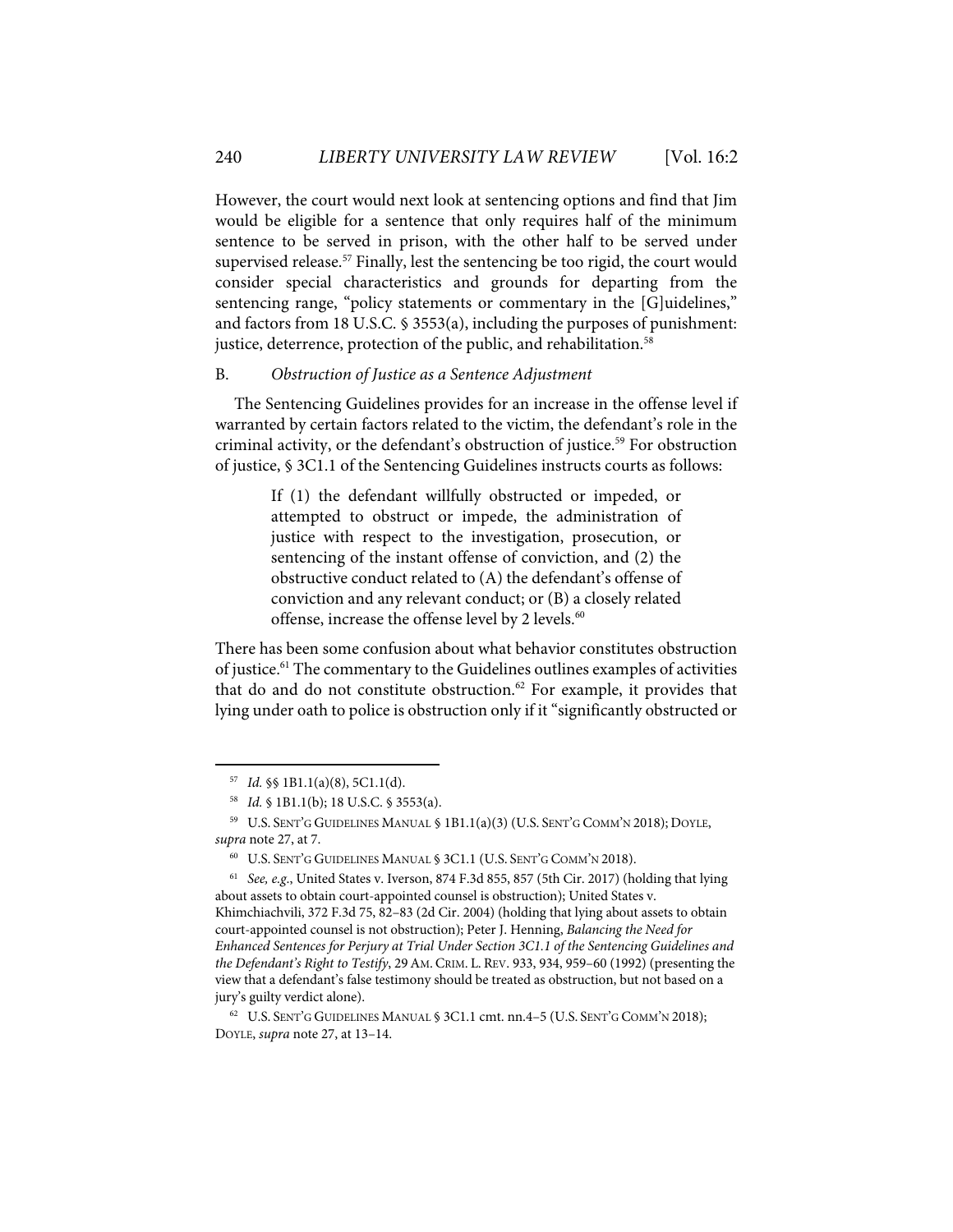impeded the official investigation or prosecution of the instant offense."<sup>63</sup>

In the example above, Jim would have received a sentence of eight to fourteen months if he had not received the obstruction of justice adjustment.64 It is possible his sentence would have been the same regardless of whether he received the adjustment, because there is overlap between the applicable ranges. However, the lower sentence would have been in Zone B, making Jim eligible for probation combined with some type of non-prison confinement, thereby potentially allowing him to escape prison altogether.<sup>65</sup> Thus, the question of what constitutes obstruction of justice can impact an offender significantly.

# III. DOES LYING TO OBTAIN COURT-APPOINTED COUNSEL CONSTITUTE OBSTRUCTION?

The commentary to the Sentencing Guidelines provides eleven examples of conduct that constitutes obstruction of justice, including "providing materially false information to a judge or magistrate judge" and "providing a materially false statement to a law enforcement officer that significantly obstructed or impeded the official investigation or prosecution of the instant offense."66 Federal circuit courts are divided on the question of whether lying about assets to obtain court-appointed counsel constitutes obstruction for purposes of the sentence adjustment.<sup>67</sup> Most of the circuits that have considered this question determined that it constitutes obstruction.<sup>68</sup> The Second Circuit, however, determined that lying about assets is *not necessarily* obstruction.<sup>69</sup> Thus, in cases where a defendant lied about her assets to obtain court-appointed counsel, a sentence calculated in the Second Circuit could differ significantly from a sentence calculated elsewhere.

<sup>63</sup> U.S. SENT'G GUIDELINES MANUAL § 3C1.1 cmt. nn.4–5 (U.S. SENT'G COMM'N 2018); DOYLE, *supra* note 27, at 13–14.

<sup>64</sup> U.S. SENT'G GUIDELINES MANUAL ch. 5, pt. A (U.S. SENT'G COMM'N 2018).

<sup>65</sup> *Id.* § 5B1.1(a), ch. 5, pt. A.

<sup>66</sup> U.S. SENT'G GUIDELINES MANUAL § 3C1.1 cmt. n.4 (U.S. SENT'G COMM'N 2018).

<sup>67</sup> *Circuit Splits*, 14 SETON HALL CIR. REV. 292 (2018); *see* United States v. Iverson, 874 F.3d 855, 857 (5th Cir. 2017) (holding that lying about assets to obtain court-appointed counsel is obstruction); United States v. Khimchiachvili, 372 F.3d 75, 83 (2d Cir. 2004) (holding that lying about assets to obtain court-appointed counsel is not obstruction).

<sup>68</sup> *Iverson*, 874 F.3d at 857; United States v. Hernandez-Ramirez, 254 F.3d 841, 842 (9th Cir. 2001); United States v. Ruff, 79 F.3d 123, 126 (11th Cir. 1996) (per curiam); United States v. Westmoreland, 72 F. App'x 29, 31 (4th Cir. 2003) (per curiam). *See also* United States v. Jallad, 468 F. App'x 600, 607–08 (6th Cir. 2012) (holding that there was no plain error where the court imposed the adjustment for lying on a financial affidavit and also affirming the sentence based on "the doctrine of invited error").

<sup>69</sup> *Khimchiachvili*, 372 F.3d at 82–83.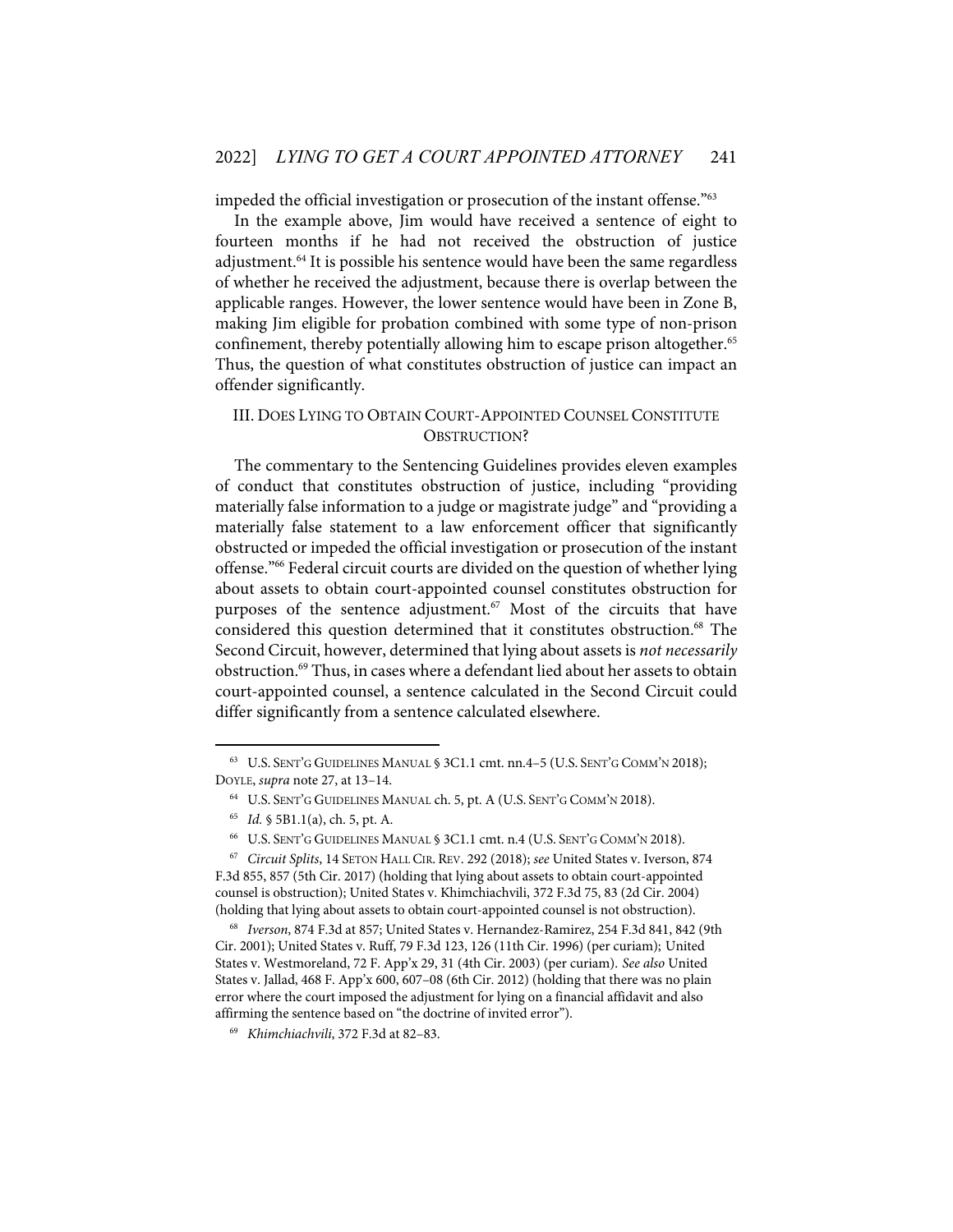#### A. *The Inclusive Approach: Lying About Assets Is Obstruction*

The Fourth, Fifth, Ninth, and Eleventh Circuits have considered the question and have determined that lying about assets to obtain courtappointed counsel is obstruction.<sup>70</sup> These courts have dealt with slightly different challenges to the adjustment's application. <sup>71</sup> Each court, however, focused special attention on the commentary to § 3C1.1, which states that "providing materially false information to a judge or magistrate judge" is an example of obstruction.<sup>72</sup>

#### 1. *United States v. Ruff*

In *United States v. Ruff*, the Eleventh Circuit considered the appeal of John Ruff, who had been charged with four drug and weapons violations.73 Prior to trial, Ruff appeared before a magistrate seeking court-appointed counsel.<sup>74</sup> Ruff was under oath during the hearing.75 The magistrate asked Ruff whether he had any checking accounts, savings accounts, or safe deposit boxes. <sup>76</sup> Ruff replied that he did not.<sup>77</sup> The magistrate determined that Ruff could not afford an attorney and appointed one to represent him.<sup>78</sup> However, Ruff

The issue under determination here was whether Westmoreland had enough money to retain an attorney. We conclude that the district court did not err in finding that Westmoreland's failure to list \$22,500 in cash "would tend to influence or affect" whether Westmoreland was entitled to court-appointed counsel, particularly when this amount of money is viewed in relationship to \$46,200, which Westmoreland listed as his estimated net worth.

#### *Id.*

- 73 *Ruff*, 79 F.3d at 124.
- 74 *Id.*

78 *Id.* at 124.

<sup>70</sup> *Iverson*, 874 F.3d at 857; *Hernandez-Ramirez*, 254 F.3d at 842; *Ruff*, 79 F.3d at 126; *Westmoreland*, 72 F. App'x at 31.

<sup>71</sup> *Iverson*, 874 F.3d at 858 (discussing the defendant's argument that such lies do not interfere with justice and that he lacked the required intent); *Hernandez-Ramirez*, 254 F.3d at 843 (discussing the defendant's "conten[tion] that his conduct was not willful or material"); *Ruff*, 79 F.3d at 125 (discussing the defendant's argument that his lie was not material); *Westmoreland*, 72 F. App'x at 31 (discussing the defendant's argument that his lie was not material).

<sup>72</sup> U.S. SENT'G GUIDELINES MANUAL § 3C1.1 cmt. n.4 (U.S. SENT'G COMM'N 2018); *Iverson*, 874 F.3d at 858; *Hernandez-Ramirez*, 254 F.3d at 843; *Ruff*, 79 F.3d at 124; *Westmoreland*, 72 F. App'x at 31. Like the court in *Ruff*, the court in *Westmoreland* also focused on materiality, stating:

*<sup>75</sup> Id.* 

<sup>76</sup> *Id.* at 124 & n.1.

<sup>77</sup> *Id.*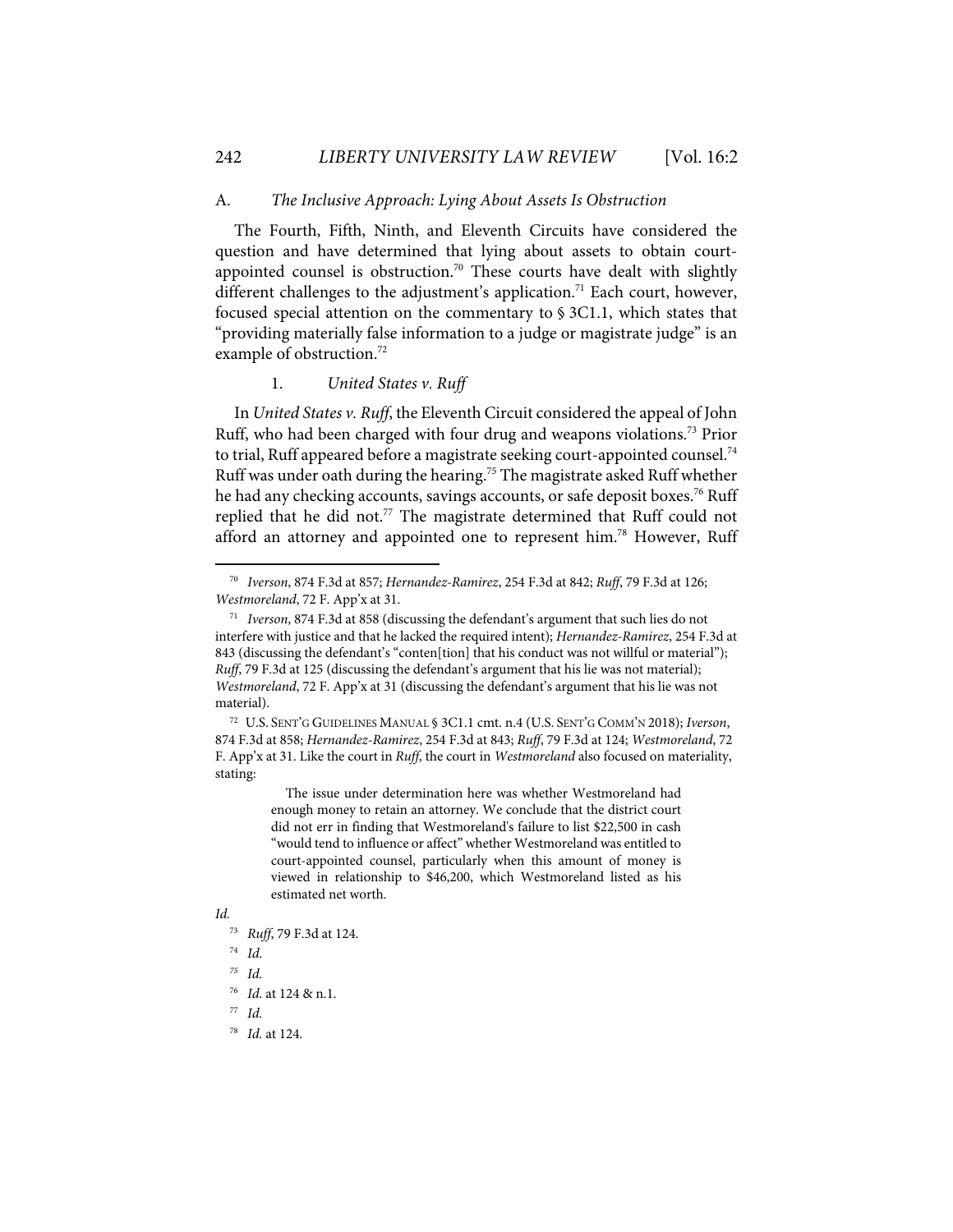obtained his own counsel within four days of the hearing.79

Meanwhile, an investigator took a key found on Ruff's person *prior* to the hearing, along with keys found on Ruff's father, and matched them to three safe deposit boxes that were registered to Ruff and his father.<sup>80</sup> The boxes contained a total of \$37,675 and two and a half grams of crack cocaine.<sup>81</sup> Bank records showed that Ruff had visited each box and was the last to visit two of the boxes.<sup>82</sup>

Ruff eventually pleaded guilty to two of the charges, and the prosecution dropped the two remaining charges. <sup>83</sup> However, at sentencing the court determined that Ruff obstructed justice when he lied about having safe deposit boxes.84 Consequently, the court applied the two-level sentence adjustment.85

Ruff appealed to the Eleventh Circuit, arguing that his lie was not material.86 He pointed out that he obtained his own attorney and consequently was never represented by the court-appointed attorney.<sup>87</sup> Ruff also argued that his lie did not negatively affect the investigation, as the investigator found the safe deposit boxes anyway.<sup>88</sup> Furthermore, Ruff contended that the misrepresentation did not occur at trial or at any important pre-trial hearing.<sup>89</sup>

The Eleventh Circuit disagreed with Ruff.<sup>90</sup> The court particularly focused its analysis on materiality.<sup>91</sup> The court noted that, under the examples from the Sentencing Guidelines, a lie to an investigator must significantly obstruct or impede the investigation to constitute obstruction, but a lie to the court has no such limitation. <sup>92</sup> Materiality is the only limit on when a lie to the court is obstruction. <sup>93</sup> Thus, it was irrelevant that Ruff's lie did not prevent the

80 *Id.* 81 *Id.*

82 *Id.*

83 *Id.*

84 *Id.* at 125.

- 85 *Ruff*, 79 F.3d at 125.
- 86 *Id.*

87 *Id.* 

88 *Id.* 

89 *Id.* 

90 *Id.*

91 *Ruff*, 79 F.3d at 125–26.

92 *Id.* at 125.

93 *Id.*

<sup>79</sup> *Ruff*, 79 F.3d at 124.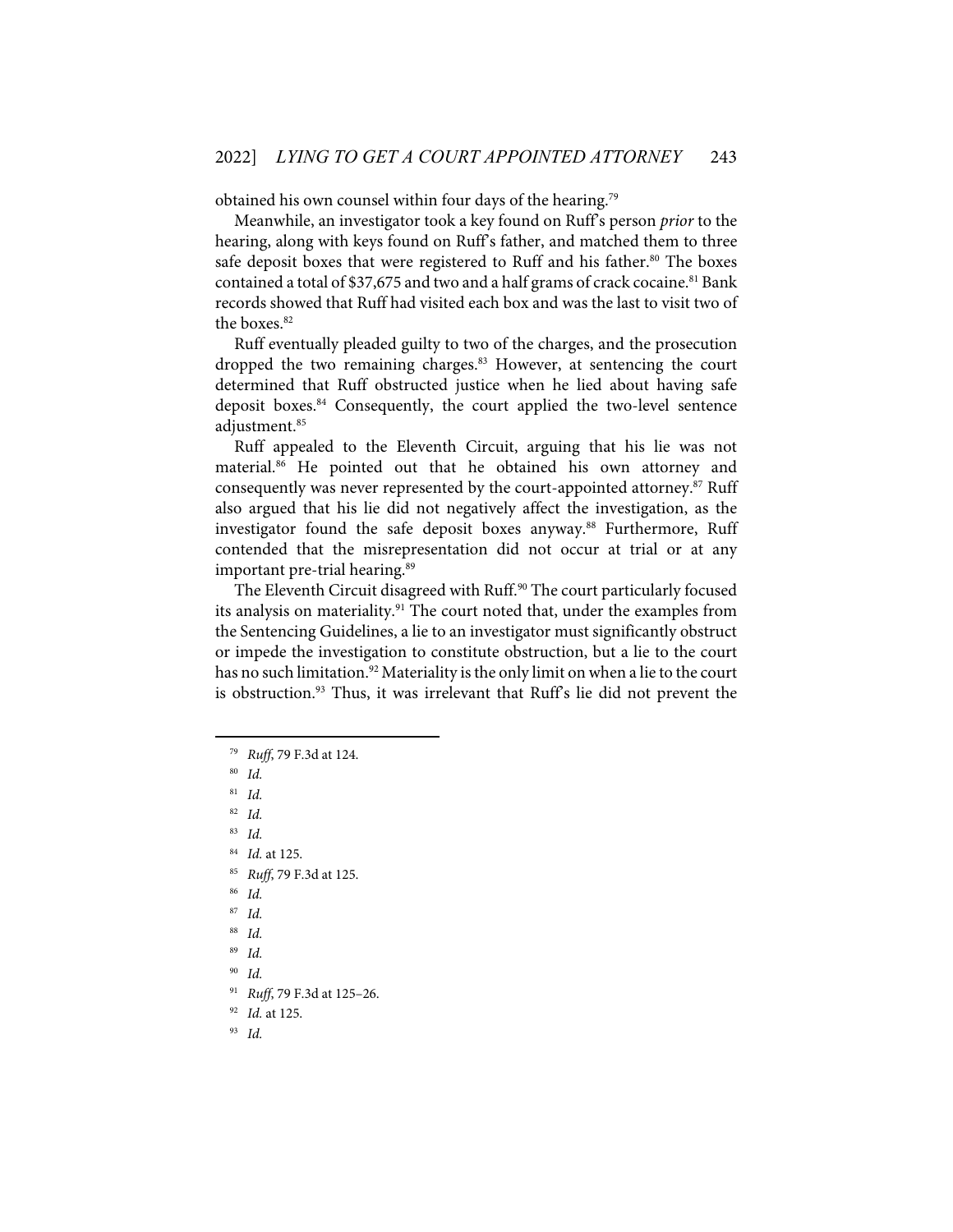investigator from discovering the safe deposit boxes.<sup>94</sup>

The court also rejected Ruff's argument that his lie was not material because he obtained his own attorney.<sup>95</sup> In the court's view, whether something is material depends on the question the court is answering in the particular proceeding.<sup>96</sup> The commentary to  $\S 3C1.1$  of the Sentencing Guidelines states that "'[*m*]*aterial*' evidence, fact, statement, or information, as used in this section, means evidence, fact, statement, or information that, if believed, would tend to influence or affect the issue under determination."97 The Eleventh Circuit followed this reasoning to hold that a fact is deemed material if it is material to a particular issue under consideration. 98 Materiality is judged relative to a particular issue, rather than relative to determining guilt or innocence.<sup>99</sup>

In determining whether Ruff had obstructed justice, the court focused more on the examples in the commentary than on the text of the guideline.<sup>100</sup> The court did not seem particularly concerned with whether Ruff's lie obstructed or impeded "the administration of justice,"101 though it held that the obstruction was sufficiently related to the underlying crime, noting that "[t]he subject matter of the hearing, Ruff's legal representation, involved the potential prosecution of the crime. This is sufficient to meet the requirements of the guideline."<sup>102</sup>Thus, the court affirmed Ruff's two-level adjustment.<sup>103</sup>

#### 2. *United States v. Hernandez-Ramirez*

The Ninth Circuit considered the same issue in *United States v. Hernandez-Ramirez*, a case in which a tax preparer was charged, ironically, with "corruptly impeding and obstructing the administration of tax laws," passing forged checks, and "willfully assisting the preparation of false tax

99 *See id.* 

101 United States v. Khimchiachvili, 372 F.3d 75, 82 (2d Cir. 2004) ("We believe the Eleventh Circuit was wrong to read [sic] define 'material' without reference to the requirement that the conduct be designed to obstruct or impede the administration of justice.").

<sup>94</sup> *Id.* at 125–26.

<sup>95</sup> *Id.* 

<sup>96</sup> *Id.* at 126.

<sup>97</sup> U.S. SENT'G GUIDELINES MANUAL § 3C1.1 cmt. n.6 (U.S. SENT'G COMM'N 2018). In formulating this definition, the Sentencing Commission may have had in mind the Federal Rules of Evidence, which state that a fact is material if it "is of consequence in determining the action." FED. R. EVID. 401(b) & advisory committee's notes.

<sup>98</sup> *Ruff*, 79 F.3d at 125–26.

<sup>100</sup> *Id.* at 125.

<sup>102</sup> *Ruff*, 79 F.3d at 125.

<sup>103</sup> *Id.* at 126.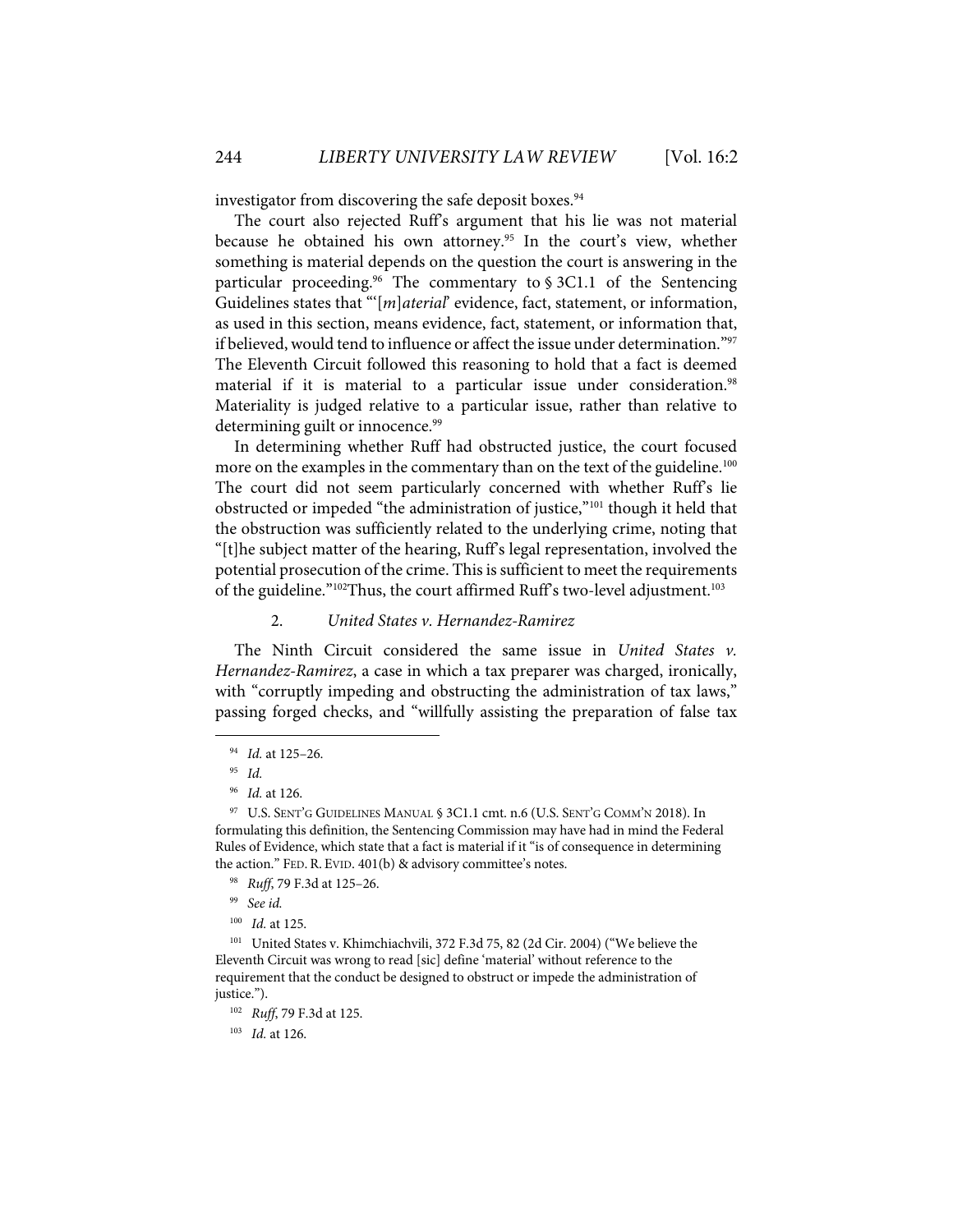returns."104 Juan Hernandez-Ramirez told a probation officer about a bar he co-owned, but when he filled out an affidavit to determine eligibility for court-appointed counsel, he only listed the \$35,000 debt he owed for the business, not the value of the business.105 Hernandez later claimed that he did not think he was still the owner because he was behind on the payments and the business was not in his name.<sup>106</sup> Nevertheless, the court did not find his story credible and imposed the adjustment for obstruction of justice.<sup>107</sup>

On appeal, Hernandez argued that "his conduct was not willful or material."108 The guideline itself requires willfulness, while the commentary's example specifically mentions materiality in connection with lying to a court. <sup>109</sup> Thus, willfulness is always required, but materiality is only necessary in certain instances, including when the court relies on the commentary's examples to base an obstruction adjustment on a lie told to the court.<sup>110</sup> Hernandez said that he had not intentionally misled the court and that his statement was immaterial because even if he had reported the ownership interest in the affidavit he still would have qualified for court-appointed counsel.<sup>111</sup>

The Ninth Circuit held that the district court's finding of willfulness was not clearly erroneous because Hernandez was a "tax preparer, familiar with the concept of assets and liabilities."112 The court stated:

> If, as Hernandez contends, he did not believe that he owned the bar because he was not its nominal owner, or because he was unable to make payments on the note and assumed he would lose his interest, then he would have no debt. Either way, the affidavit was willfully false.<sup>113</sup>

The court did not consider the possibility that Hernandez no longer had an interest in the business but still had the debt. If Hernandez signed over his interest in the business it would not necessarily—indeed, would not likely—

<sup>109</sup> U.S. SENT'G GUIDELINES MANUAL § 3C1.1 & cmt. n.4 (U.S. SENT'G COMM'N 2018).

<sup>104</sup> United States v. Hernandez-Ramirez, 254 F.3d 841, 842 (9th Cir. 2001).

<sup>105</sup> *Id.* at 842–43.

<sup>106</sup> *Id.* at 843.

 $107$  *Id.* 

<sup>108</sup> *Id.* 

<sup>&</sup>lt;sup>110</sup> *Id.* § 3C1.1 cmt. nn.4–5. Because the list of examples in the commentary is "nonexhaustive," technically a non-material lie to the court could still constitute obstruction in some instances. *Id.* 

<sup>111</sup> *Hernandez-Ramirez*, 254 F.3d at 843.

<sup>112</sup> *Id.* 

<sup>113</sup> *Id.*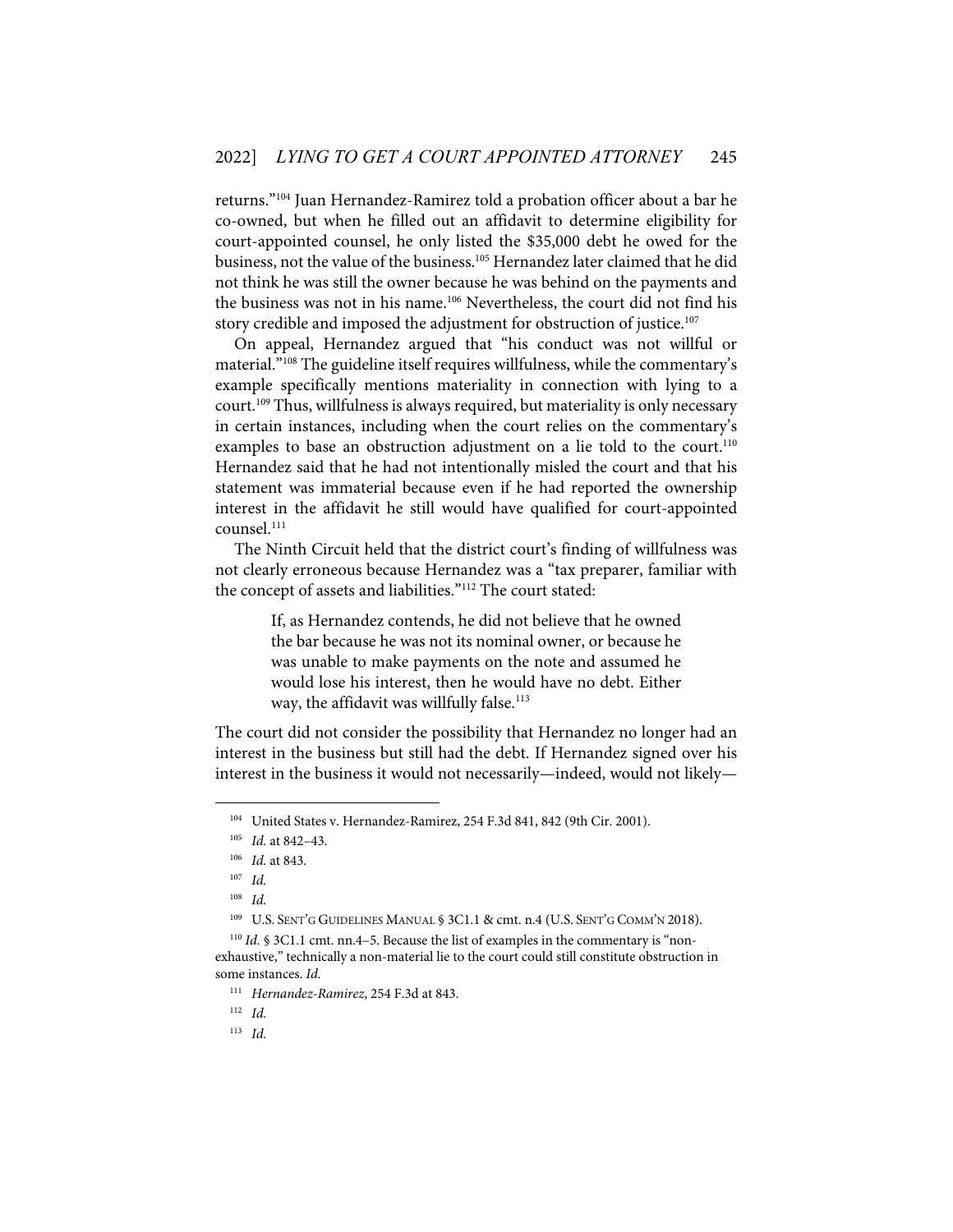have freed him from personal liability for the debt.

The court likewise made short work of Hernandez's materiality argument.<sup>114</sup> The court noted that, unlike misrepresentations to law enforcement officers, "false representations to probation officers are material whether or not they result in an actual obstruction."115 Like the court in *Ruff*, the Ninth Circuit applied the definition of materiality from the commentary and determined that Hernandez's statement was material because it "'would tend to influence or affect' whether the magistrate judge found him qualified for appointed counsel"—even if the final determination was the same.<sup>116</sup>

Hernandez also raised the issue of relatedness.<sup>117</sup> The guideline requires that "the obstructive conduct relate[] to (A) the defendant's offense of conviction and any relevant conduct; or (B) a closely related offense."118 The Sentencing Commission added that language as part of its 1998 amendments to the Guidelines.<sup>119</sup> However, the Ninth Circuit held that applying the adjustment to Hernandez did not violate the amended guideline, pointing to its decision in *United States v. Verdin* three months earlier,<sup>120</sup> where it had explained that this language was added in 1998 to *expand* the conduct covered by the guideline, not restrict it. $121$  In amending the provision, the Sentencing Commission stated its intent to resolve a circuit split in favor of the majority view, which allowed the adjustment to apply in more cases.<sup>122</sup> Thus, in *Hernandez-Ramirez*, the Ninth Circuit determined that the obstruction need not "relate substantively" to the offense of conviction.<sup>123</sup> The lie related to the prosecution of the offense, and that was a sufficient relationship to meet the guideline's requirement.<sup>124</sup> Once again, the court did not consider whether Hernandez's misrepresentation met the baseline

<sup>114</sup> *See id.* at 843–44.

<sup>115</sup> *Id.* at 844.

<sup>116</sup> *Id.*

<sup>117</sup> *Hernandez-Ramirez*, 254 F.3d at 844.

<sup>118</sup> U.S. SENT'G GUIDELINES MANUAL § 3C1.1 (U.S. SENT'G COMM'N 2018); *Hernandez-Ramirez*, 254 F.3d at 844.

<sup>&</sup>lt;sup>119</sup> *Hernandez-Ramirez*, 254 F.3d at 843; U.S. SENT'G COMM'N, AMENDMENTS TO THE SENTENCING GUIDELINES 23 (1998).

<sup>120</sup> *Hernandez-Ramirez*, 254 F.3d at 844.

<sup>121</sup> United States v. Verdin, 243 F.3d 1174, 1180 (9th Cir. 2001).

<sup>&</sup>lt;sup>122</sup> U.S. SENT'G COMM'N, AMENDMENTS TO THE SENTENCING GUIDELINES 23 (1998); *Hernandez-Ramirez*, 254 F.3d at 844;

*Verdin*, 243 F.3d at 1180.

<sup>123</sup> *Hernandez-Ramirez*, 254 F.3d at 844.

 $124$  *Id.*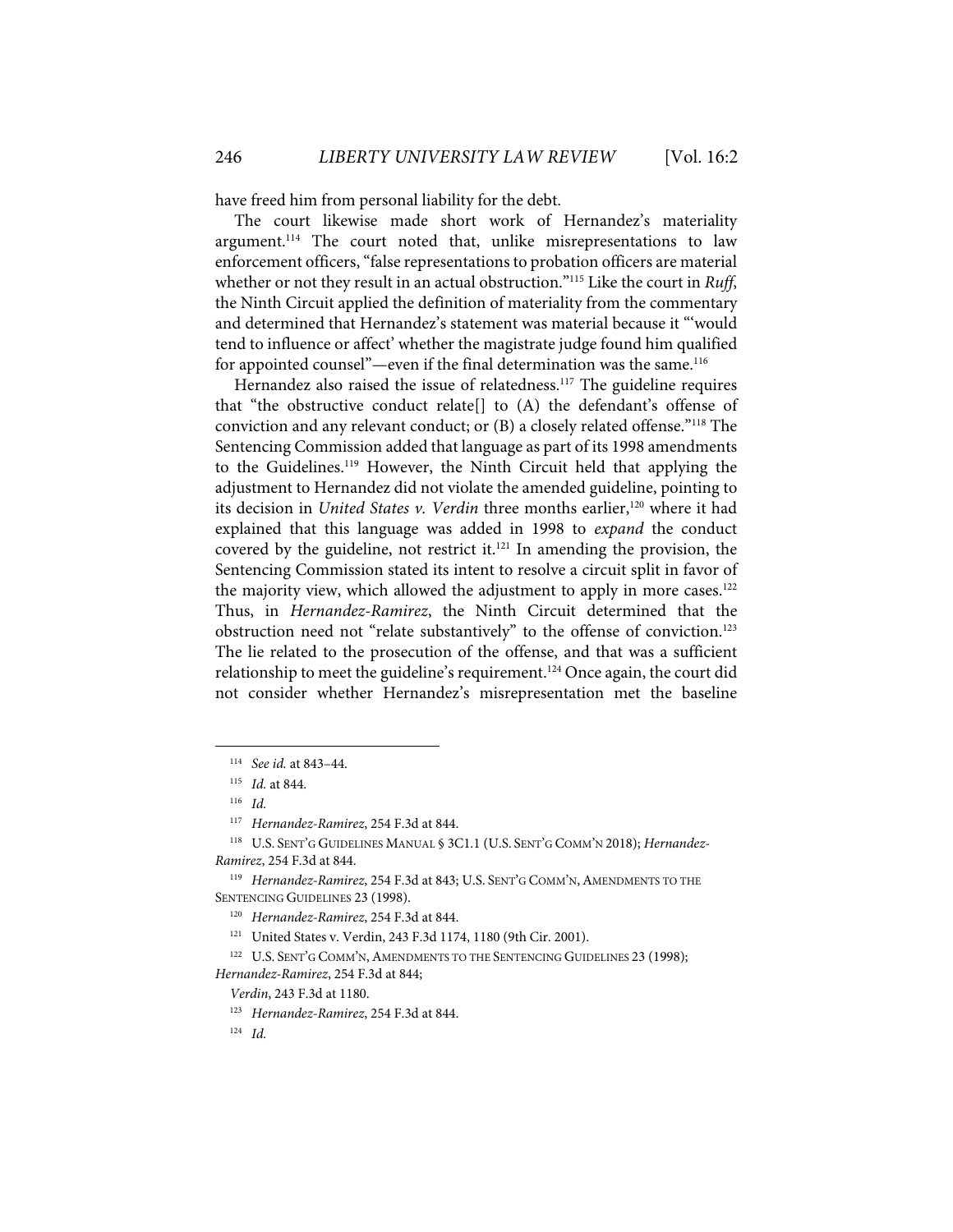requirement of obstructing or impeding "the administration of justice,"125 or whether Hernandez had attempted to do so, relying on the commentary's examples as conclusive.<sup>126</sup>

#### 3. *United States v. Iverson*

In 2017, the Fifth Circuit affirmed two previous unpublished opinions and held that lying about assets constitutes obstruction.<sup>127</sup> Michael Iverson was convicted of a brutal 1995 kidnapping and rape and thereafter was required to register as a sex offender.<sup>128</sup> He did not do so when he moved to Texas and was charged with failure to register.<sup>129</sup> When listing his assets for a determination of indigency, he stated that he owned three vehicles whose total worth was \$5,500.<sup>130</sup> However, the presentence report valued the vehicles at \$18,500.<sup>131</sup> Iverson admitted to intentionally lying to obtain courtappointed counsel, but he then argued that he had been confused about whether the vehicles should be valued as-is or as though they were in good condition.132 The trial court applied the obstruction of justice adjustment and sentenced Iverson to thirty-seven months imprisonment and five years of supervised release.<sup>133</sup>

Iverson appealed, arguing that he did not intentionally mislead the court and that his misrepresentation did "not interfere with the investigation or prosecution of the offense."134 Because Iverson had confessed to intentionally lying, the court of appeals would not disturb the district court's factual finding that Iverson intended to mislead the court.<sup>135</sup> The court responded to Iverson's other argument by looking at both the Guidelines and the precedent from sister circuits.<sup>136</sup>

The court began its analysis with the text of the guideline,<sup>137</sup> focusing more attention on the administration of justice than had the courts in *Ruff* and

<sup>125</sup> U.S. SENT'G GUIDELINES MANUAL § 3C1.1 (U.S. SENT'G COMM'N 2018).

<sup>126</sup> United States v. Khimchiachvili, 372 F.3d 75, 81–82 (2d Cir. 2004); *Hernandez-Ramirez*, 254 F.3d at 843–44.

<sup>127</sup> United States v. Iverson, 874 F.3d 855, 858, 860 (5th Cir. 2017).

<sup>128</sup> *Id.* at 857, 861.

<sup>129</sup> *Id.* at 857.

<sup>130</sup> *Id.* at 858.

<sup>131</sup> *Id.* 

<sup>132</sup> *Id.* at 860.

<sup>133</sup> *Iverson*, 874 F.3d at 857–58.

<sup>134</sup> *Id.* at 858.

<sup>135</sup> *Id.* at 860.

<sup>136</sup> *Id.* at 858–60.

<sup>137</sup> *Id.* at 858.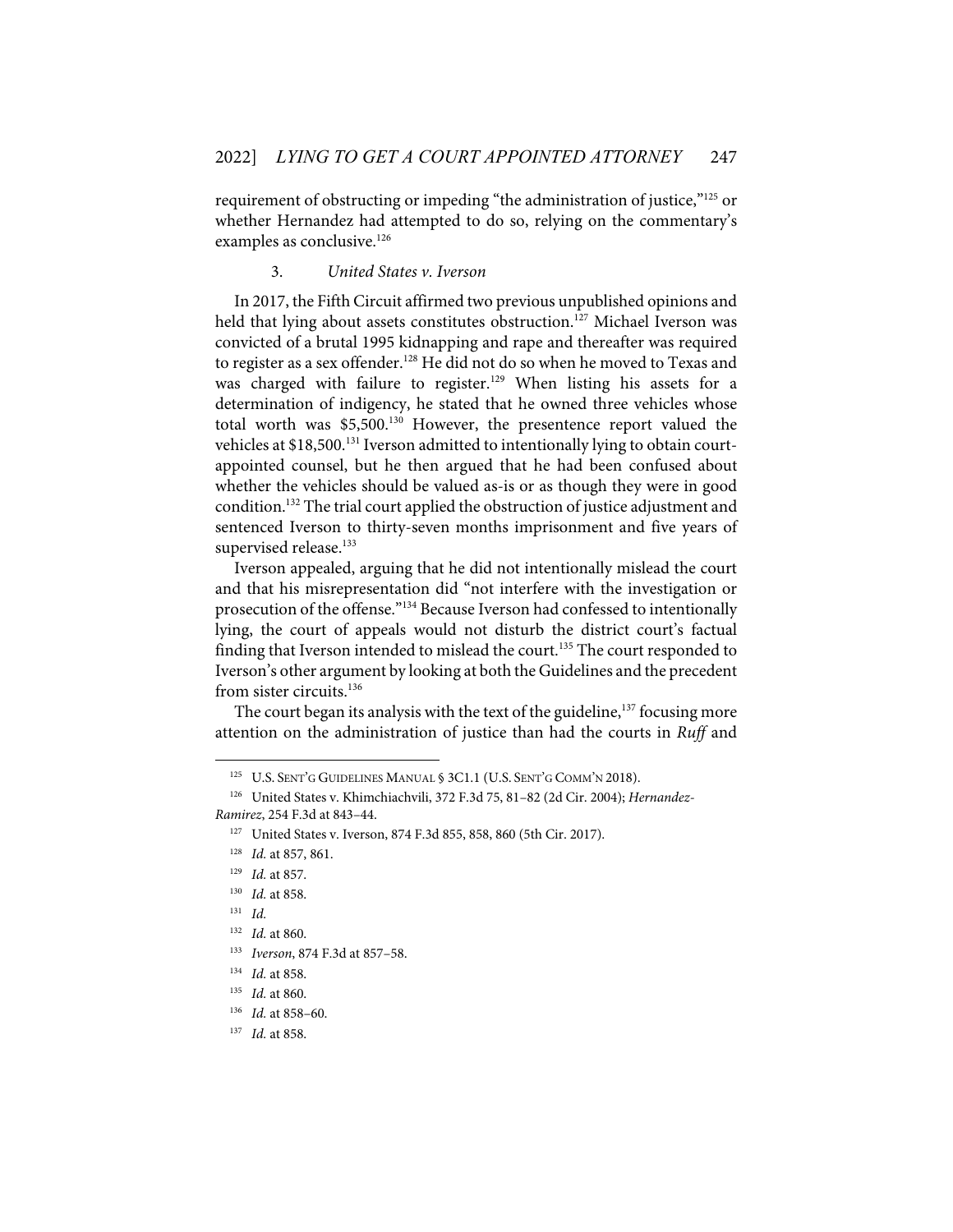Hernandez-Ramirez.<sup>138</sup> Still, the court easily identified the defendant's conduct with the text of the guideline, stating:

> On its face, that language appears to include lying to a court to obtain free counsel. Procuring the financial resources of a court under false pretenses interferes with the proper administration of the criminal justice system. And that obstruction is with respect to, and relates to—that is, it occurred in connection with—the prosecution of Iverson's failure-to-report offense.<sup>139</sup>

After determining that the text applied, the court moved on to the commentary's examples, deciding that "producing a 'false, altered, or counterfeit document or record during an official investigation or judicial proceeding' and 'providing materially false information to a judge or magistrate judge" both applied to Iverson's conduct.<sup>140</sup>

The court then turned to precedent.<sup>141</sup> The court noted that it had twice considered the issue and decided that lying about assets constitutes obstruction, a decision in accord with *Ruff* and *Hernandez-Ramirez*. 142 However, the court also discussed the Second Circuit's conflicting opinion in *United States v. Khimchiachvili*. <sup>143</sup> The court in *Iverson* addressed this split by stating that "[t]he disagreement among these circuits is over whether the defendant's false statements must have been intended to undermine the investigation or prosecution of the offense."144 In siding with the circuits that answered in the negative, the court looked once again at the distinction

<sup>138</sup> *Compare id.*, *with* United States v. Ruff, 79 F.3d 123, 125–26 (11th Cir. 1996) (per curiam) (identifying the defendant's conduct with the example in the commentary), *and* United States v. Hernandez-Ramirez, 254 F.3d 841, 843–44 (9th Cir. 2001) (focusing on willfulness and Part B of the guideline, along with the commentary's example).

<sup>139</sup> *Iverson*, 874 F.3d at 858.

<sup>&</sup>lt;sup>140</sup> *Id.* (quoting U.S. SENT'G GUIDELINES MANUAL § 3C1.1 cmt. nn.4(C), 4(F) (U.S. SENT'G COMM'N 2018)).

 $141$  *Id.* 

<sup>142</sup> *Id.*; *see* United States v. Sanchez, 227 F. App'x 412, 413 (5th Cir. 2007) (per curiam) ("False statements on a financial affidavit can serve as the basis for the obstruction adjustment."); United States v. Resendez, No. 98-40196, 1999 U.S. App. LEXIS 40361, at \*1 (5th Cir. June 16, 1999) (per curiam) (holding that producing "a fraudulent financial affidavit" is grounds for the obstruction adjustment). Both prior opinions were unpublished, and neither contained more than a brief analysis of whether false statements about assets made to obtain court-appointed counsel warrant an adjustment for obstruction. *Sanchez*, 227 F. App'x at 413 & n.\*; *Resendez*, 1999 U.S. App. LEXIS 40361, at \*1 & n.\*.

<sup>143</sup> *Iverson*, 874 F.3d at 859; *see infra* Section III.B.

<sup>144</sup> *Iverson*, 874 F.3d at 859.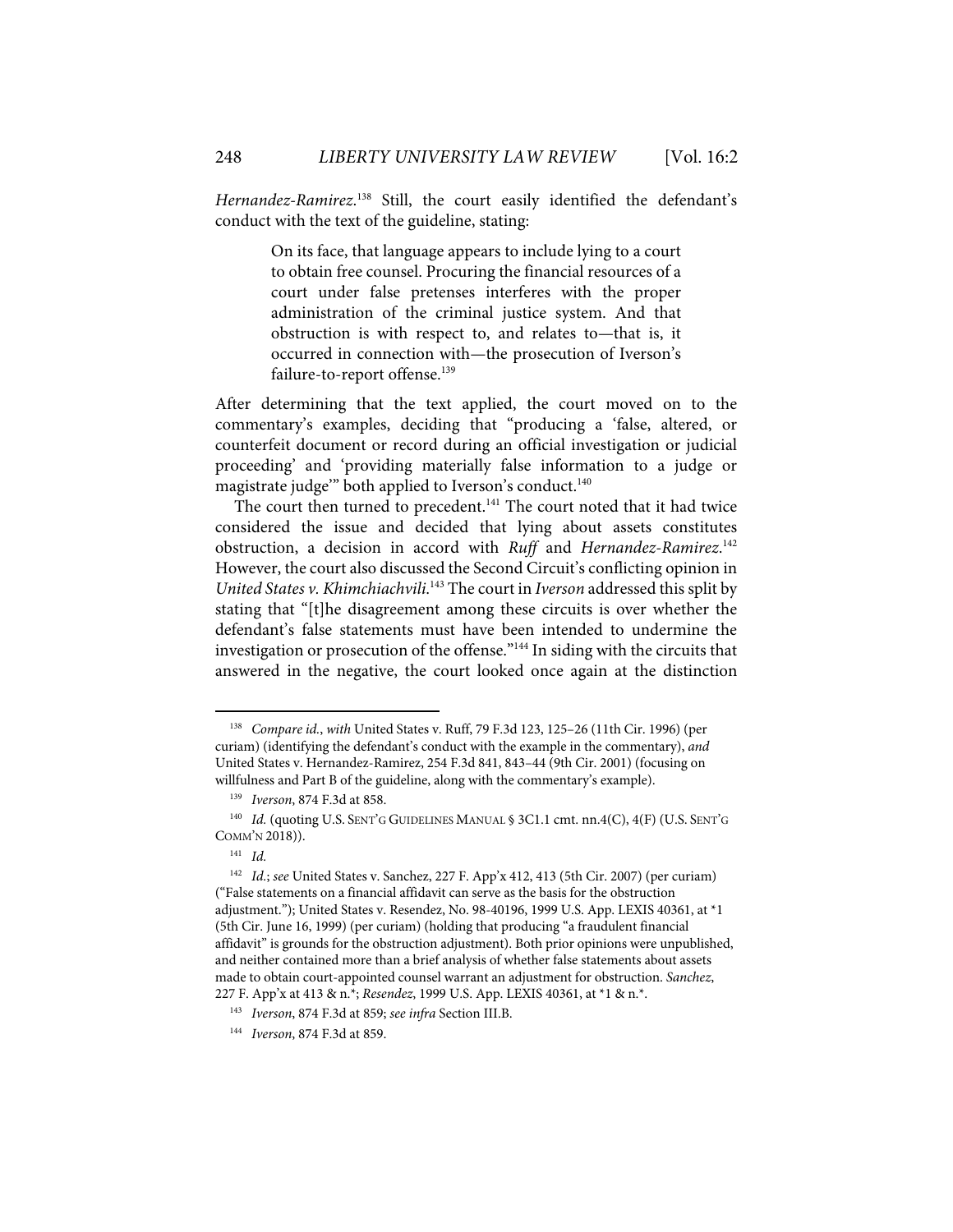between lying to the court and lying to law enforcement officers, a distinction reflected in the commentary.145 The Fifth Circuit noted that "attempts to improperly influence judicial proceedings more directly interfere with the administration of justice than does similar conduct occurring in non-judicial contexts."146 The court went on to say that the Second Circuit "may have overlooked a distinction between" the two types of lies.<sup>147</sup>

The Fifth Circuit also countered the Second Circuit's comparison between lying to the court about assets and lying to a probation officer about drug use—a type of conduct specifically excluded from the obstruction adjustment after a 1998 amendment to the commentary.<sup>148</sup> The court reasoned that lying about assets impacts the entire criminal proceeding and could even cause a delay if the misrepresentation were discovered prior to trial and a new attorney had to take over.<sup>149</sup> Thus, the Fifth Circuit held that lying about assets is obstruction of justice, joining the Ninth and Eleventh Circuits.<sup>150</sup>

#### B. *The Second Circuit Approach:* United States v. Khimchiachvili

In *United States v. Khimchiachvili*, the Second Circuit considered the case of George Englert, who had pleaded "guilty to mortgage fraud, wire fraud, and conspiracy to commit wire fraud" after being investigated for "an elaborate scheme" to defraud.151 Englert had obtained court-appointed counsel.152 After he pleaded guilty, Englert reported to the probation office that he had liabilities of \$345,000 but assets of \$817,000, including "paintings, furniture, and antiques worth \$300,000."153 His initial statement of financial

149 *Iverson*, 874 F.3d at 860.

150 *Id.* 

<sup>145</sup> *Id.* 

<sup>146</sup> *Id.* 

<sup>147</sup> *Id.* 

<sup>&</sup>lt;sup>148</sup> *Id.* at 859–60; U.S. SENT'G COMM'N, AMENDMENTS TO THE SENTENCING GUIDELINES 25 (1998).

<sup>151</sup> United States v. Khimchiachvili, 372 F.3d 75, 76 (2d Cir. 2004). Englert, Robert Khimchiachvili, Cesar Viana, Christopher Berwick, and Brian Sherry were codefendants in the criminal proceedings. *Id.* at 75. Englert's appeal of his sentence adjustment was separated from Berwick and Viana's appeal of their convictions. United States v. Sherry, 107 F. App'x 253, 255 (2d Cir. 2004), *vacated on other grounds sub nom.* Berwick v. United States, 544 U.S. 917 (2005). Englert's codefendants' appeal was unsuccessful before the Second Circuit, but the Supreme Court vacated the judgment upon the appeal of Berwick. *Sherry*, 107 F. App'x at 259; *Berwick*, 544 U.S. at 917. Numerous aliases were listed in the caption naming the defendants; Englert's aliases were Dr. Moncrieffe, Baron Moncrieffe, and Prince George. *Khimchiachvili*, 372 F.3d at 75.

<sup>152</sup> *Khimchiachvili*, 372 F.3d at 76.

<sup>153</sup> *Id.* at 77.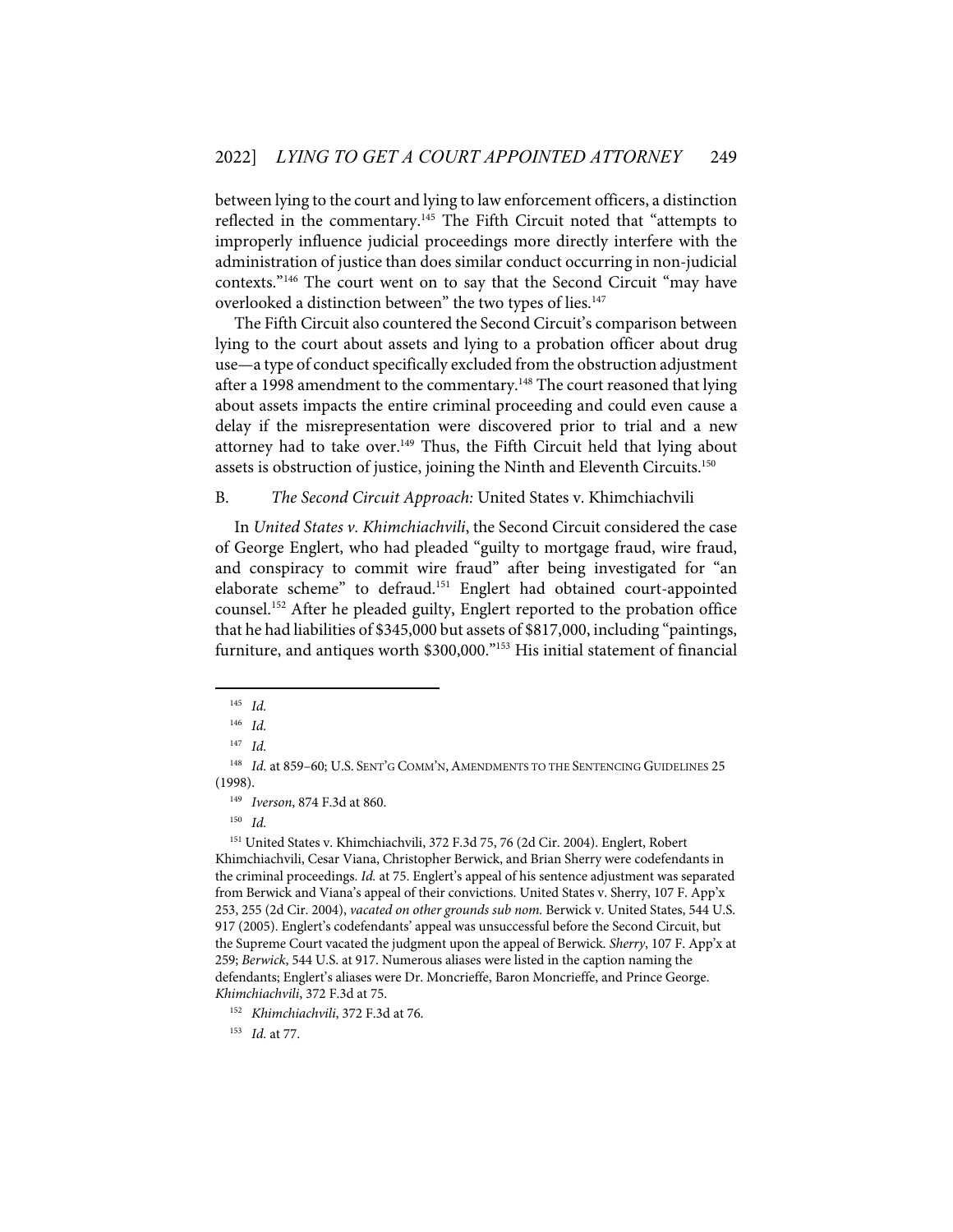worth for purposes of obtaining court-appointed counsel could not be found, but the trial court determined that Englert must have lied to obtain counsel, and it imposed the two-level adjustment for obstruction.<sup>154</sup> Because the court applied the adjustment, Englert did not receive the three-level reduction for acceptance of responsibility recommended in the probation report—a reduction the prosecution initially did not oppose.<sup>155</sup> He was sentenced to forty-one months imprisonment and five years of supervised release, in addition to restitution and a special assessment.<sup>156</sup>

Englert appealed his sentence, arguing that the adjustment should not have been imposed when the financial affidavit had not been produced "and there was no clear showing" of intent to obstruct.<sup>157</sup> He also argued that he should have received a reduction for accepting responsibility.<sup>158</sup> In hearing Englert's appeal, the Second Circuit considered only the issue of "whether swearing to a false financial affidavit in order to obtain court-appointed counsel constitutes obstruction of justice."159 The court agreed with Englert that his conduct did not constitute obstruction and overturned his sentence.<sup>160</sup> Ironically, Englert's misrepresentation was more dramatic than anything perpetrated in *Ruff*, *Hernandez-Ramirez*, or *Iverson*, but Englert was the one who successfully defeated his adjustment for obstruction of justice.

In reaching its decision, the court focused on the Sentencing Guidelines's requirement of willfulness and determined that Englert did not demonstrate the necessary intent to obstruct.<sup>161</sup> In determining what constitutes willful obstruction of the administration of justice, the court looked not so much at the commentary's examples, as other courts did, but rather at the amendments over time.162 First, the Second Circuit noted that in *United States v. Stroud* it had held that fleeing from law enforcement did not constitute obstruction because the fleeing suspect's primary intent was to "avoid apprehension," not to "frustrate or impede" an investigation.<sup>163</sup> The Sentencing Commission thereafter amended its Guidelines to agree with the

- 162 *Id.* at 78–80.
- <sup>163</sup> *Id.* at 78 (quoting United States v. Stroud, 893 F.2d 504, 508 (2d Cir. 1990)).

<sup>154</sup> *Id.* 

<sup>155</sup> *Id.* 

<sup>156</sup> *Id.* 

<sup>157</sup> *Id.* at 77.

<sup>158</sup> *Khimchiachvili*, 372 F.3d at 77.

<sup>159</sup> *Id.* at 78.

<sup>160</sup> *Id.* at 82–83.

<sup>161</sup> *Id.* at 80.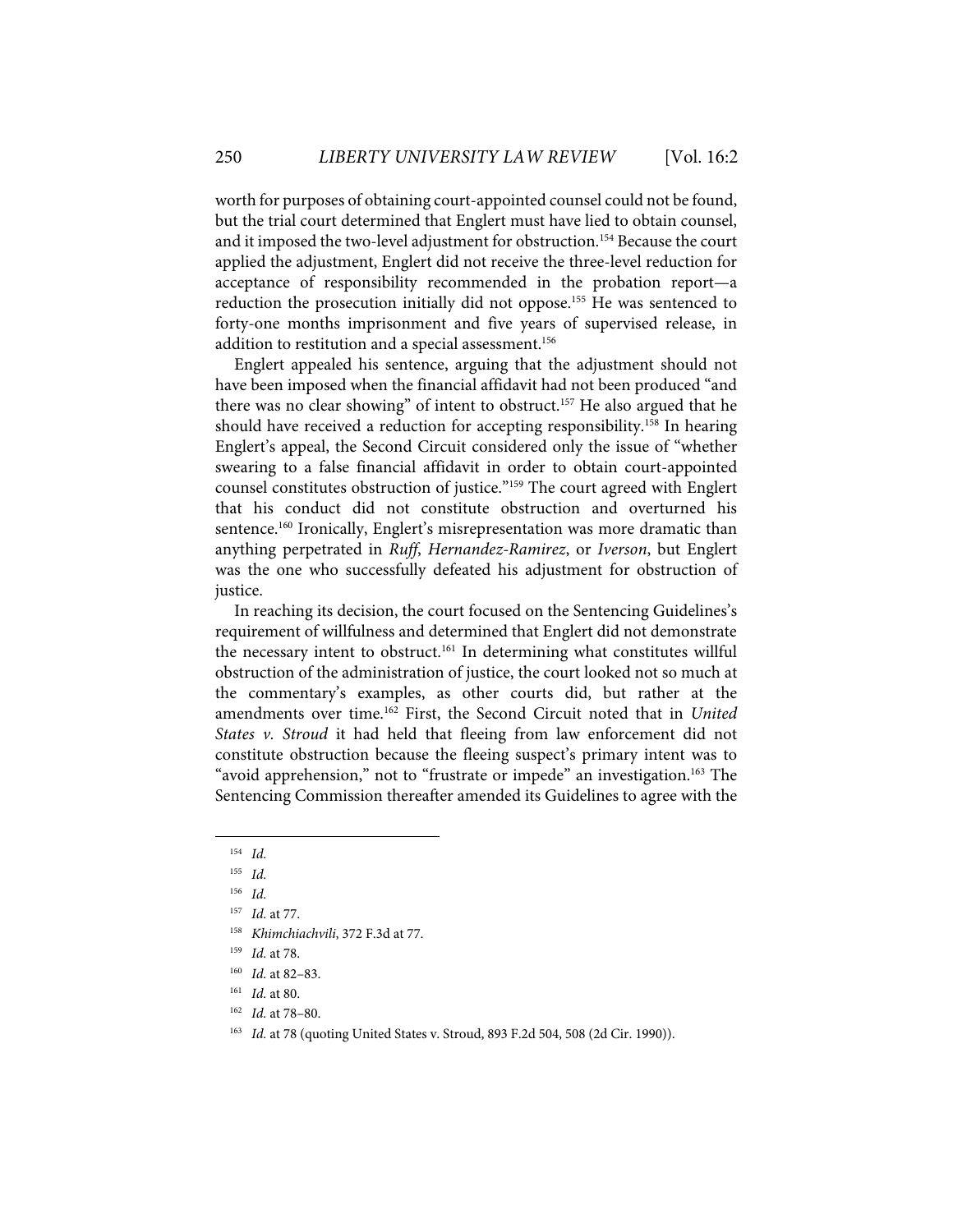*Stroud* holding,<sup>164</sup> and "avoiding or fleeing from arrest" is now listed in the examples as conduct that does not ordinarily constitute obstruction.<sup>165</sup>

The court next pointed to its earlier decision in *United States v. Thomas-Hamilton* that a "defendant's threats to a drug treatment counselor" did not constitute obstruction because there was "no indication whatsoever that [the defendant's] alleged threat was made with the *purpose* of obstructing justice."<sup>166</sup> The court noted that the Third Circuit similarly focused on purpose in holding that a defendant did not obstruct justice by attempting to quitclaim an interest in real estate so that the government would not obtain the interest. <sup>167</sup> The Third Circuit had simultaneously decided that lying to a probation officer about drug use was also not obstruction, notwithstanding the fact that "[t]he commentary to § 3C1.1 stated without qualification that, 'providing materially false information to a probation officer in respect to a presentence or other investigation for the court' was an example of obstruction of justice."168 The Third Circuit's view was vindicated when the Sentencing Commission amended the commentary to clarify that "lying to a probation officer about drug use while released on bail" is not obstruction of justice.<sup>169</sup> The Second Circuit explained:

> By amending the Application Notes of § 3C1.1 . . . the Sentencing Commission twice reaffirmed a common sense definition of what constitutes obstruction of justice conduct that willfully interferes with or attempts to interfere with the disposition of the criminal charges against a defendant. An enhancement for obstruction of justice is therefore only warranted "if the court finds that the defendant willfully and materially impeded *the search for justice in the instant offense*." Or, as we have written, the "conclusion that 'obstruct,' in this context, relates to anything that can make it more difficult to carry out a just result in a criminal case [is] erroneous as a matter of law." For a defendant's conduct to qualify as obstruction of justice,

<sup>164</sup> *Khimchiachvili*, 372 F.3d at 78.

<sup>165</sup> U.S. SENT'G GUIDELINES MANUAL § 3C1.1 cmt. n.5 (U.S. SENT'G COMM'N 2018).

<sup>166</sup> *Khimchiachvili*, 372 F.3d at 78–79 (quoting United States v. Thomas-Hamilton, 907 F.2d 282, 286 (2d Cir. 1990)).

<sup>&</sup>lt;sup>167</sup> *Id.* at 79 (citing United States v. Belletiere, 971 F.2d 961, 965 (3d Cir. 1992)).

<sup>&</sup>lt;sup>168</sup> *Id.* (quoting U.S. SENT'G GUIDELINES MANUAL § 3C1.1 cmt. n.4(h) (U.S. SENT'G COMM'N 2018)) (discussing *Belletiere*, 971 F.2d at 965).

<sup>&</sup>lt;sup>169</sup> *Id.* at 79-80 (quoting U.S. SENT'G COMM'N, AMENDMENTS TO THE SENTENCING GUIDELINES 25 (1998)).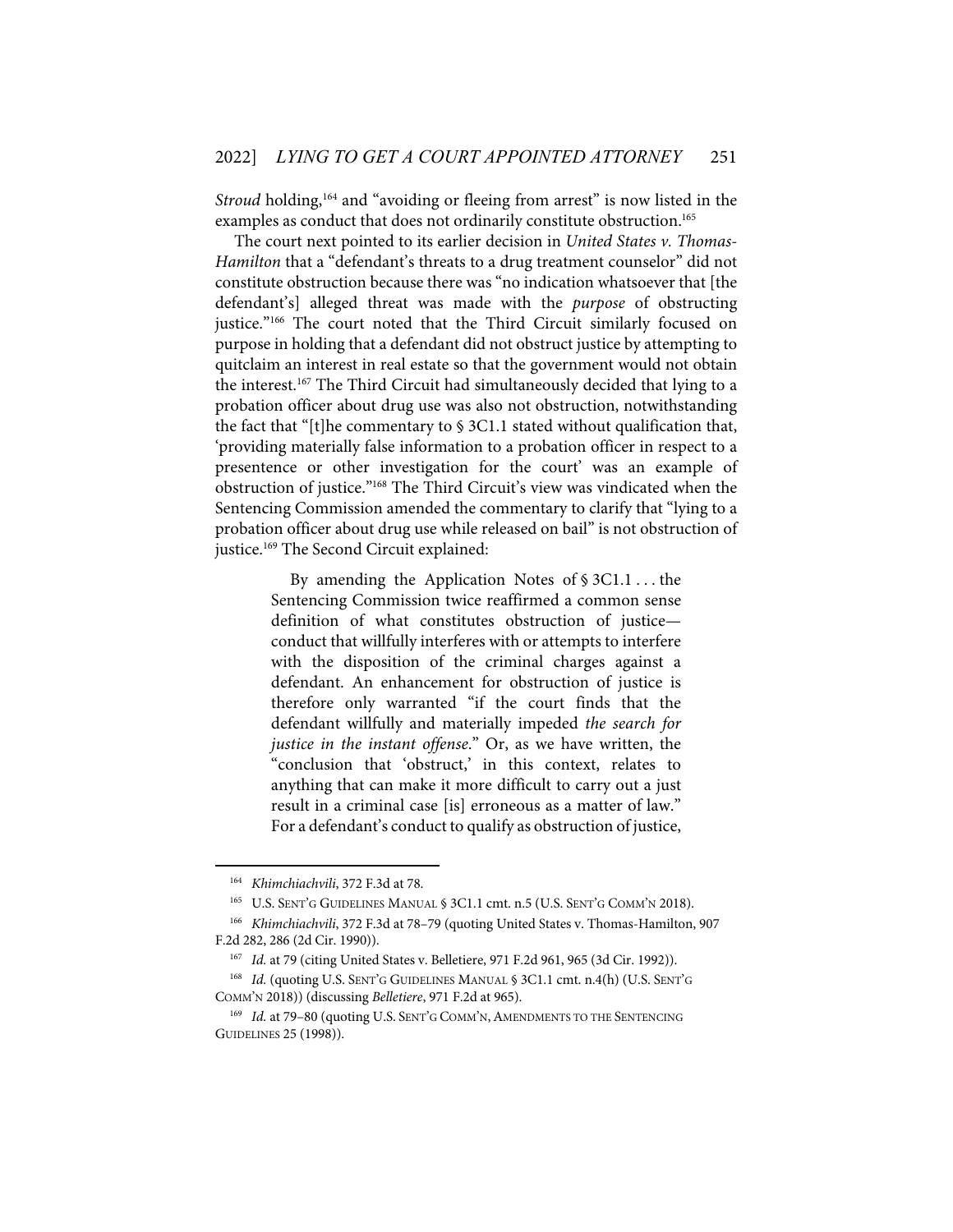it must have the "potential to impede" the investigation, prosecution, or sentencing of the defendant. It cannot simply be a misrepresentation.<sup>170</sup>

Thus, the court considered intent to obstruct to be something more than intent to deceive the trial court.<sup>171</sup> The intent to obstruct was lacking in Englert'ssituation because Englert "was not seeking to prevent justice or even delay it"; rather, he was simply trying to avoid paying for his own lawyer.<sup>172</sup> Englert would have been represented by a lawyer regardless of whether he was truthful, and the identity of the fee-payer was inconsequential to the eventual verdict and sentencing.<sup>173</sup>

The court also rejected the argument the Eleventh Circuit found persuasive in *Ruff*, that a comparison of examples in the commentary to § 3C1.1 shows that materiality is the only requirement for a lie to the court to constitute obstruction.<sup>174</sup> The commentary lists as examples of obstruction both "providing materially false information to a judge or magistrate" and "providing a materially false statement to a law enforcement officer that significantly obstructed or impeded the official investigation or prosecution of the instant offense."<sup>175</sup> The Second Circuit, however, reasoned that this difference in language is intended to place an added limitation on when lies to a law enforcement officer constitute obstruction, not to imply that lies to the court are *always* obstruction.<sup>176</sup> In the Second Circuit's view, acting with "the purpose of obstructing justice" is still a necessary element of obstruction even if the defendant has told a material lie to the court.<sup>177</sup> The court pointed to yet another example of obstruction in the Sentencing Guidelines— "providing materially false information to a probation officer in respect to a presentence or other investigation for the court."<sup>178</sup> This language mirrors that of the other two examples but is definitely *not* intended to mean that providing such information is always obstruction, as demonstrated by the

173 *Id.*

<sup>&</sup>lt;sup>170</sup> *Id.* at 80 (emphasis added) (citations omitted) (first quoting United States v. Zagari, 111 F.3d 307, 328 (2d Cir. 1997); then quoting United States v. Stroud, 893 F.2d 504, 507 (2d Cir. 1990); and then quoting United States v. McKay, 183 F.3d 89, 95 (2d Cir. 1999)).

 $171$  *Id.* 

<sup>172</sup> *Khimchiachvili*, 372 F.3d at 80*.* 

<sup>174</sup> *Id.* at 80–81; *see* United States v. Ruff, 79 F.3d 123, 125–26 (11th Cir. 1996) (per curiam).

<sup>&</sup>lt;sup>175</sup> U.S. SENT'G GUIDELINES MANUAL § 3C1.1 cmt. n.4 (U.S. SENT'G COMM'N 2018).

<sup>176</sup> *Khimchiachvili*, 372 F.3d at 81.

<sup>177</sup> *Id.*

<sup>&</sup>lt;sup>178</sup> Id. (quoting U.S. SENT'G GUIDELINES MANUAL § 3C1.1 cmt. n.4 (U.S. SENT'G COMM'N 2018)).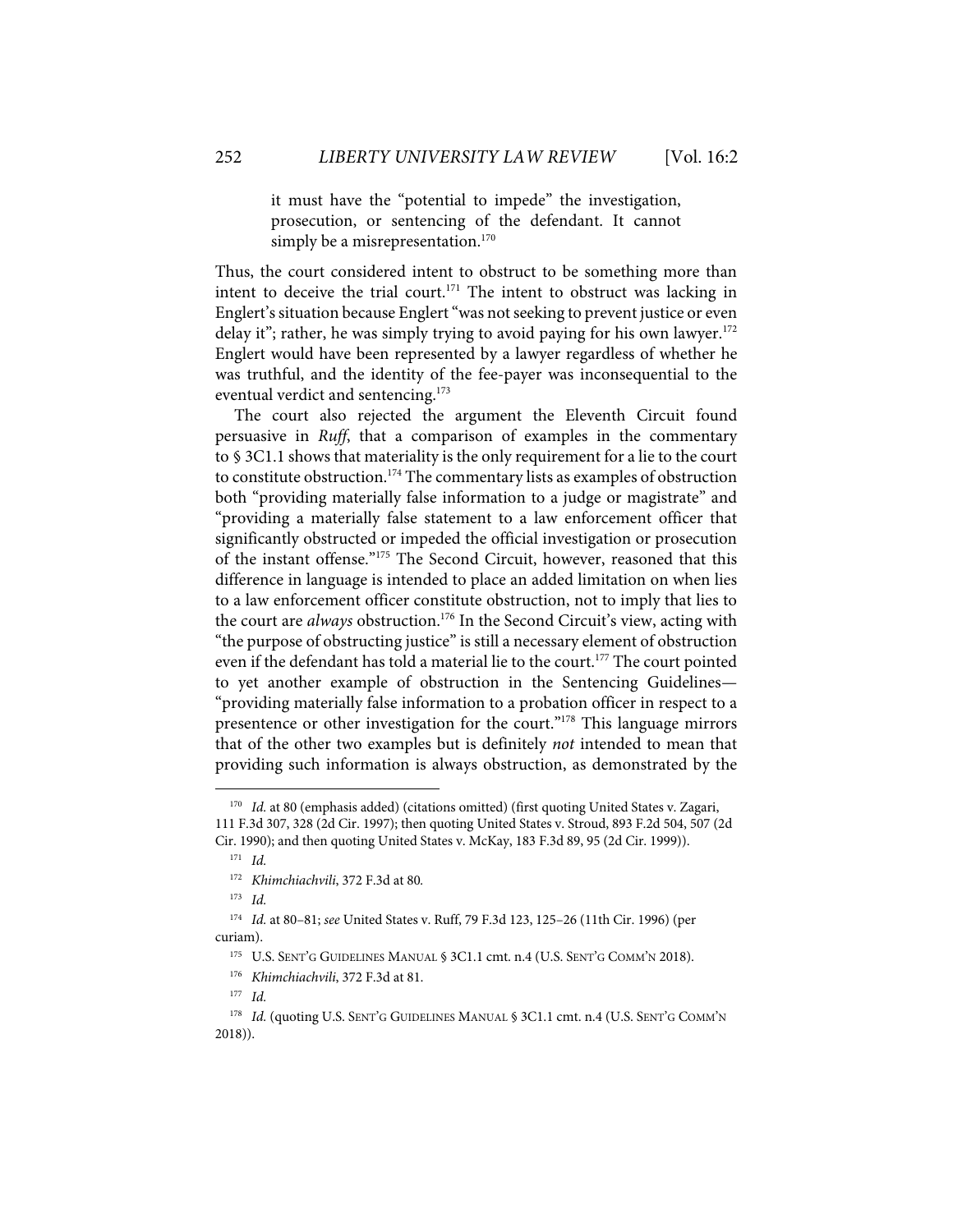amendment clarifying that lying about drug use is not obstruction.<sup>179</sup>

Finally, the Second Circuit considered the precedent of *Ruff* and *Hernandez-Ramirez* but was unconvinced.<sup>180</sup> The court noted that the Eleventh Circuit's decision in *Ruff* did not give adequate weight to intent.<sup>181</sup> In the court's view, the Eleventh Circuit erred in "defin[ing] 'material' without reference to the requirement that the conduct be designed to obstruct or impede the administration of justice."182 The false statement's "effect or its intention must be to somehow 'impede[] the search for justice."<sup>183</sup> Englert's statement had neither that intention nor that effect.<sup>184</sup>

The Second Circuit also considered *Hernandez-Ramirez* but reasoned that the Ninth Circuit "never squarely addressed the issue" of intent to obstruct.<sup>185</sup> Instead, the Ninth Circuit rejected the defendant's argument that the second clause of § 3C1.1 requires a substantive relation between the obstruction and the crime of conviction.186 But the Second Circuit suggested the key to determining whether conduct is obstruction lies in the first clause.<sup>187</sup> The court said that it was "focus[ed] on the language of clause (A) that the Ninth Circuit passed over, and particularly the requirement that the defendant 'willfully obstructed or impeded, or attempted to obstruct or impede, the administration of justice."<sup>188</sup> The Second Circuit suggested that Englert's conduct could perhaps be punishable another way, through a different adjustment or an upward departure, but it was adamant that Englert had neither intended to obstruct justice nor actually obstructed justice, and the adjustment under § 3C1.1 was inapplicable.<sup>189</sup>

#### C. *Questions to Consider*

A comparison of the reasoning in *Ruff*, *Hernandez-Ramirez*, *Iverson*, and *Khimchiachvili* raises a few questions. First, do the examples in the commentary to § 3C1.1 represent conduct that always, or nearly always, constitutes obstruction of justice? The courts in *Ruff* and *Hernandez-Ramirez* 

<sup>179</sup> *Id.*; *see* U.S. SENT'G GUIDELINES MANUAL § 3C1.1 cmt. n.5 (U.S. SENT'G COMM'N 2018).

<sup>180</sup> *Khimchiachvili*, 372 F.3d at 81.

<sup>181</sup> *Id.* at 82.

<sup>182</sup> *Id.* 

<sup>&</sup>lt;sup>183</sup> *Id.* (quoting United States v. Zagari, 111 F.3d 307, 328 (2d Cir. 1997)).

<sup>184</sup> *Id.* 

<sup>185</sup> *Id.* at 81.

<sup>186</sup> *Khimchiachvili*, 372 F.3d at 82.

<sup>187</sup> *See id.*

<sup>188</sup> *Id.*

<sup>189</sup> *Id.* at 82–83.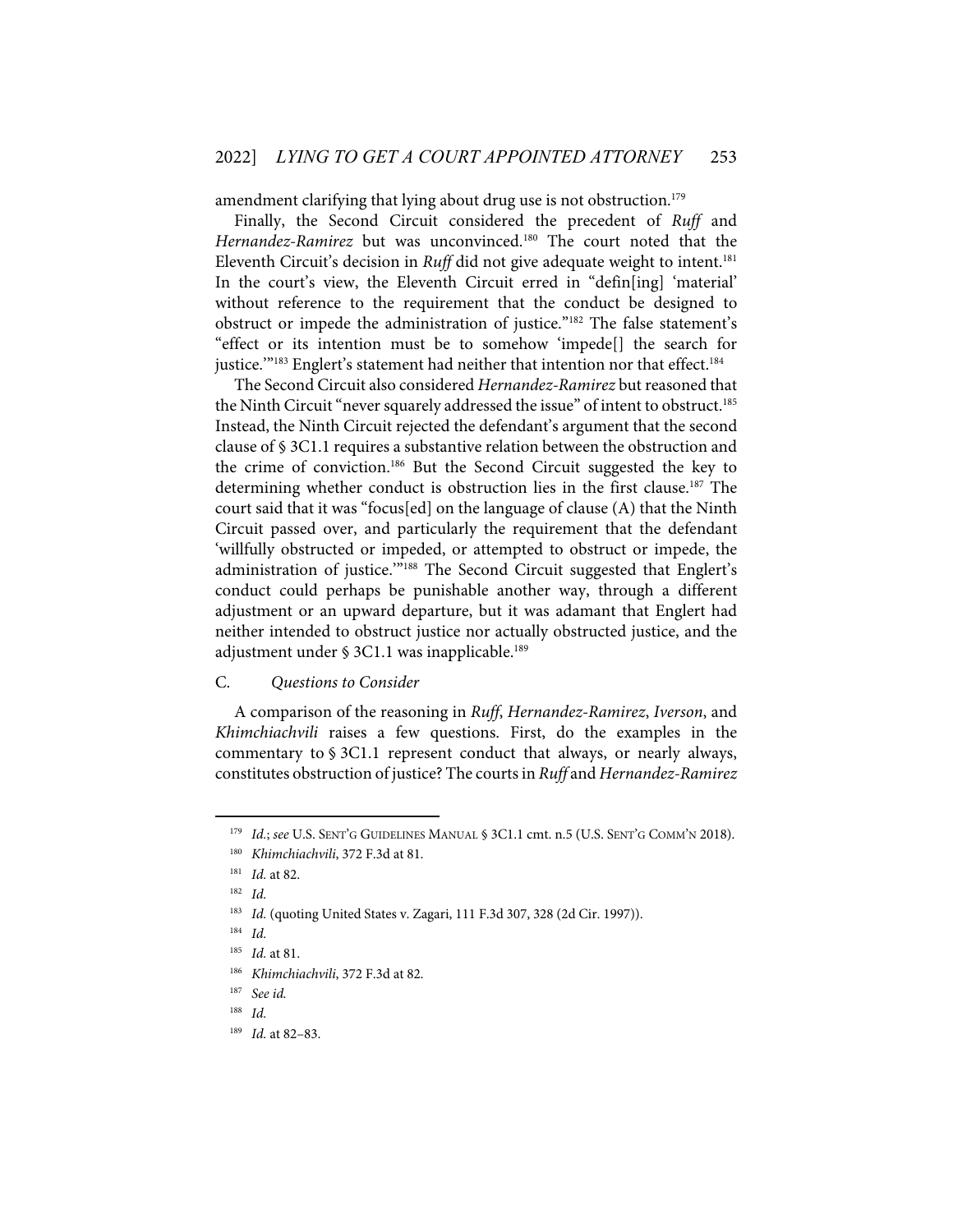treated the examples as conclusive.190 The court in *Khimchiachvili*, however, pointed out that at least one example—materially lying to a probation officer—does not always constitute obstruction, as evidenced by the specific carve-out for lying about drug use.<sup>191</sup> Thus, it seems that the examples in the commentary should not be considered conclusive.192 The examples represent types of obstruction, but the definition of obstruction must be found elsewhere.

Another question arises as to the intent required for obstruction of justice. As noted above, some courts focus more on materiality than intent.<sup>193</sup> Even the Second Circuit painted a less-than-clear image of the standard for determining intent.<sup>194</sup> Must the defendant always act with the purpose of obstructing justice? Or does the adjustment apply to intentional conduct that has the effect of obstructing justice?

Finally, what is obstruction of the administration of justice? Is obstruction of the *administration of justice* the same as obstruction of the *justice system*?

<sup>192</sup> *Khimchiachvili*, 372 F.3d at 81 ("There is no indication, however, that the Sentencing Commission intended to provide that a false statement to a judge or magistrate not made for the purpose of obstructing justice should warrant an enhancement."). The Supreme Court has said that "commentary in the Guidelines Manual that interprets or explains a guideline is authoritative unless it violates the Constitution or a federal statute, or is inconsistent with, or a plainly erroneous reading of, that guideline." Stinson v. United States, 508 U.S. 36, 38 (1993). But this statement would only control the outcome here if the commentary itself treated the examples as conclusive interpretations. It is unclear that this is the case. The commentary does note that the examples of obstruction of justice make up "a nonexhaustive list of examples of the types of conduct to which this adjustment applies"—not to which it *might* apply. U.S. SENT'G GUIDELINES MANUAL § 3C1.1 cmt. n.4 (U.S. SENT'G COMM'N 2018). But the commentary also states that "[a]lthough the conduct to which this adjustment applies is not subject to precise definition, comparison of the examples set forth in Application Notes 4 and 5 should assist the court in determining whether application of this adjustment is warranted in a particular case." *Id.* at § 3C1.1 cmt. n.3. And importantly, the commentary uses the word "examples." *Id.* Thus, in light of the contradiction regarding lying about drug use that the *Khimchiachvili* court pointed out, it appears that the examples are *not* conclusive statements that particular conduct is always obstruction of justice. *See Khimchiachvili*, 372 F.3d at 81.

193 *See supra* Sections III.A.1, III.A.2, III.B.

194 *See supra* Section III.B. *See generally Khimchiachvili*, 372 F.3d at 82 ("We believe the Eleventh Circuit was wrong to read define [sic] 'material' without reference to the requirement that the conduct be *designed* to obstruct or impede the administration of justice. It is not enough to simply say that the false statements were material because they had an effect on some discrete action taken by a magistrate judge; that *effect or its intention* must be to somehow 'impede[] the search for justice.'" (emphasis added) (quoting United States v. Zagari, 111 F.3d 307, 328 (2d Cir. 1997))).

<sup>190</sup> *See supra* Sections III.A.1, III.A.2.

<sup>191</sup> *Khimchiachvili*, 372 F.3d at 81; *see* U.S. SENT'G GUIDELINES MANUAL § 3C1.1 cmt. n.5 (U.S. SENT'G COMM'N 2018).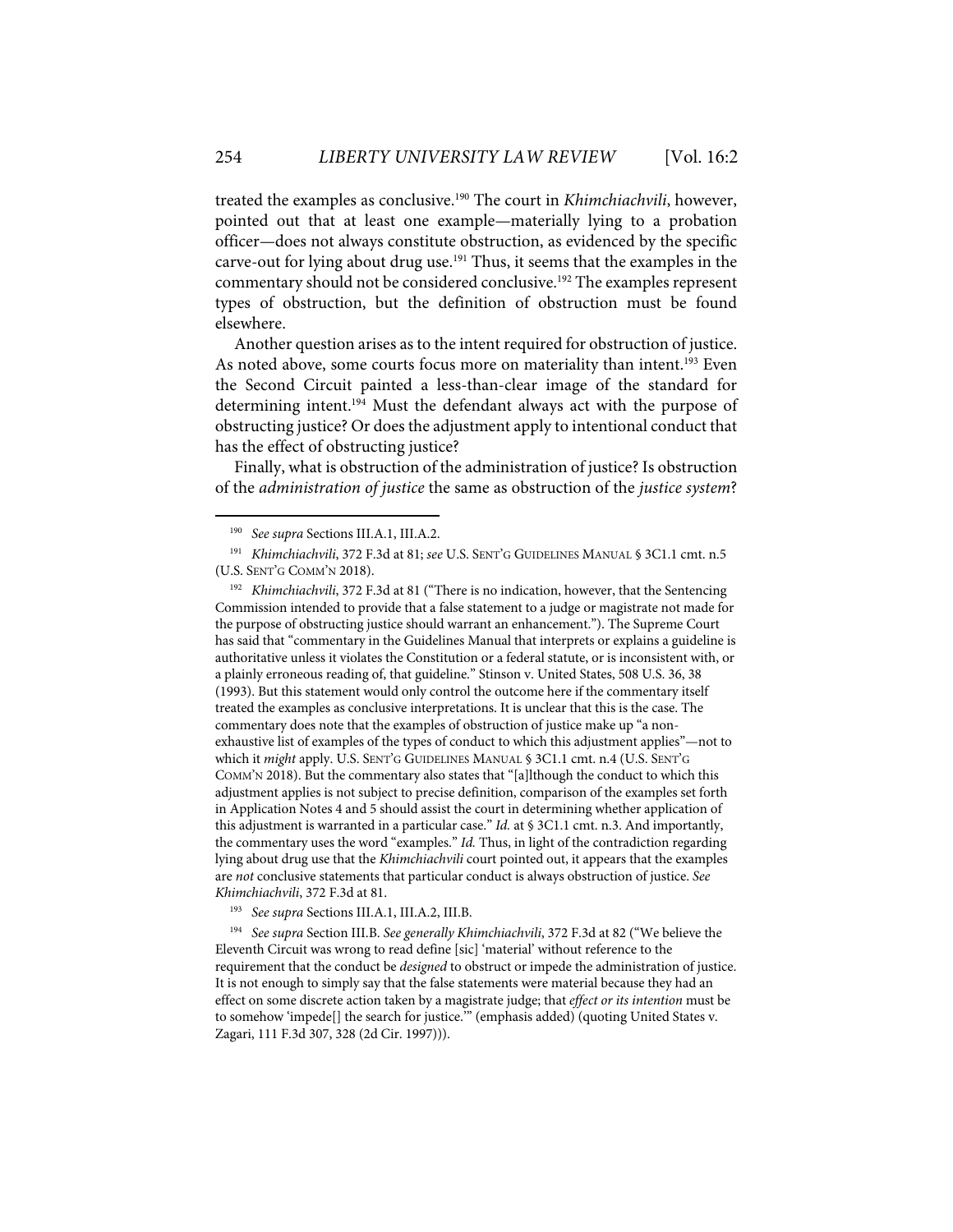Does administration of justice include every minute detail of the criminal justice system, or should the prohibition on obstruction be read instead as a ban on conduct that interferes with the criminal receiving her just deserts? Does the language protect the justice system, or the overall concept of justice?

The court in *Khimchiachvili* adopted a view of administration of justice that would exclude obtaining court-appointed counsel and include only the ultimate conclusion of the case.<sup>195</sup> On one hand, if administration of justice refers to "justice," rather than "the justice system," then it would make little sense to consider lying about assets obstruction. If wrongfully avoiding paying for an attorney is obstruction, then paying for the attorney would have to be considered part of justice itself, effectively a punishment before a verdict. If the essence of § 3C1.1 is to protect the concept of justice, rather than the justice system, lying about assets is almost automatically excluded from a definition of obstruction.

The problem with this view of the sentence adjustment is that it does not neatly align with other applications of the adjustment. Some courts have held that lies told prior to trial, such as lies told to avoid bond revocation, can constitute obstruction.196 In some cases, defendants lie to avoid punishment, in the form of bond revocation, for criminal conduct.<sup>197</sup> These cases fit, at least somewhat, into the "concept of justice" interpretation. Even though the defendant in a revocation hearing has not been convicted of the underlying conduct by a jury, the defendant is still being penalized for a wrongful action, and her lie to avoid that penalty could constitute interference with the workings of justice.

It is more difficult to square the "concept of justice" interpretation with those cases in which the defendant told a lie merely to obtain bail, instead of to avoid punishment. Even the Second Circuit has held that lying to obtain pre-trial release constitutes obstruction of justice, stating that "a defendant's

<sup>&</sup>lt;sup>195</sup> See Khimchiachvili, 372 F.3d at 80 ("[Mr. Englert]was not seeking to prevent justice or even delay it.").

<sup>196</sup> *See* United States v. Taylor, 749 F.3d 842, 848–49 (9th Cir. 2014) (holding that lying to avoid bond revocation can constitute obstruction); United States v. Jones, 308 F.3d 425, 426, 429 (4th Cir. 2002) (same); United States v. Blackman, 904 F.2d 1250, 1259 (8th Cir. 1990) (holding that giving law enforcement false identification can constitute obstruction). The commentary to § 3C1.1 now lists "providing a false name or identification document at arrest, except where such conduct actually resulted in a significant hindrance to the investigation or prosecution of the instant offense" as an example of conduct not considered obstruction. U.S. SENT'G GUIDELINES MANUAL § 3C1.1 cmt. n.5 (U.S. SENT'G COMM'N 2018). The statement was added as part of the 1990 amendments. *Amendment 347*, U.S. SENT'G COMM'N (Nov. 1, 1990), https://www.ussc.gov/guidelines/amendment/347.

<sup>197</sup> *Taylor*, 749 F.3d at 844–45 (domestic assault); *Jones*, 308 F.3d at 427 (4th Cir. 2002) (shooting at someone).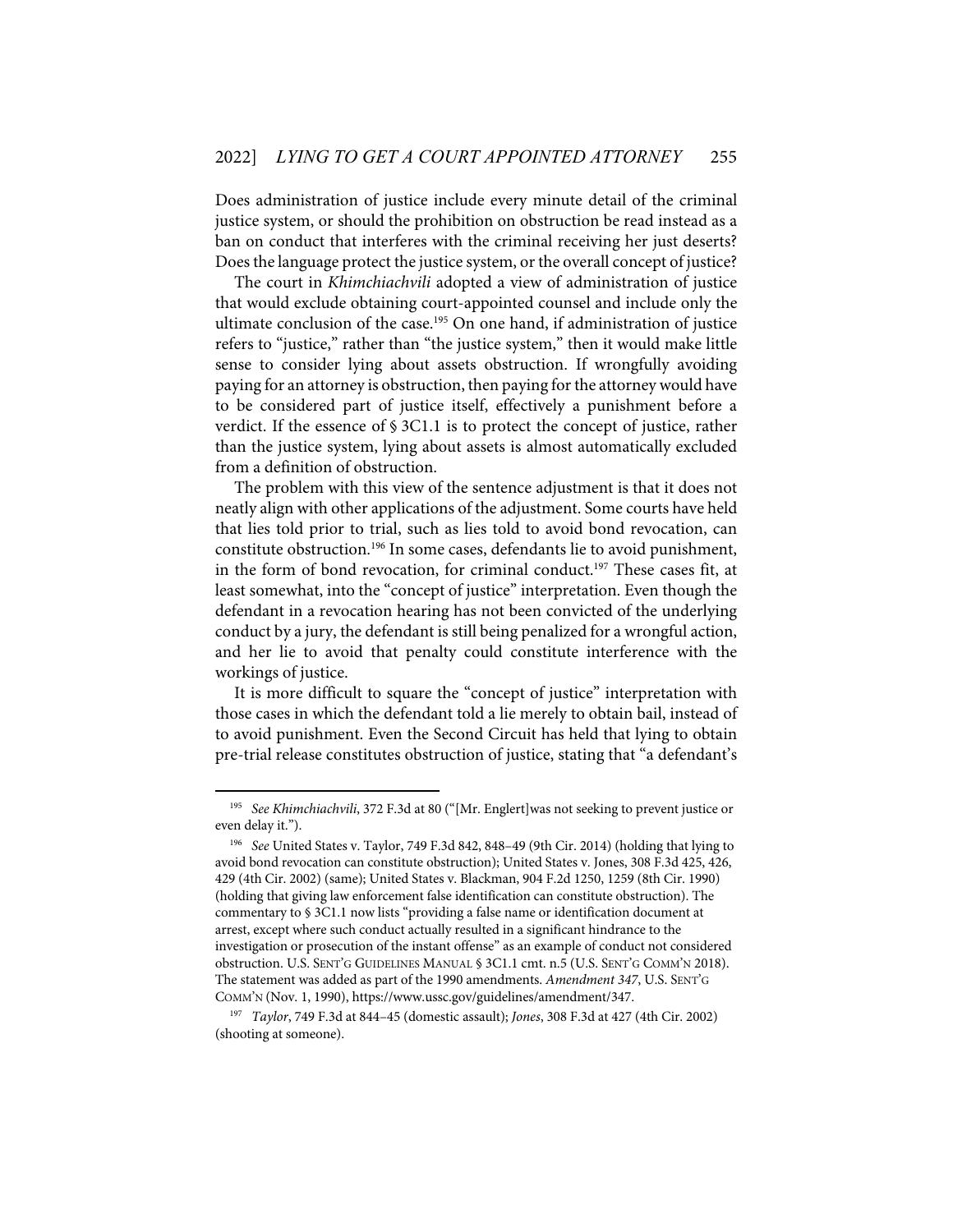falsely obtaining bail always has the potential to impede the prosecution of the offense charged due to the inherent risk that a defendant on bail may not appear in court as scheduled."198 Bail may be denied based on previous criminal conduct, which could place denial in the category of a punishment, albeit a second punishment for past crimes. But bail may also be denied because a defendant poses a flight risk. Thus, denial of bail is not always a punishment.199 Because denying bail does not *always* constitute punishment, lying to get bail does not always constitute avoiding justice—if justice is thought of as getting one's just deserts.

On the other hand, interpreting "administration of justice" as "administration of the justice system" creates additional problems. The Fifth Circuit pointed out in *Iverson* that lying about assets could delay judicial proceedings and cited that possibility as evidence that such deceit is obstruction even though lying about drug use is not.<sup>200</sup> It is difficult to differentiate, though, between conduct that interferes with the smooth working of the justice system, such as lying about assets, and conduct specifically excluded from the adjustment in the examples, such as "avoiding or fleeing from arrest."201 Judge Heaney, in his dissent in *United States v. Blackman*, criticized a broad interpretation of the guideline that equated giving law enforcement a false identification with more serious forms of obstruction, particularly because the "real time" increase of a two-level adjustment depends on the base level of the underlying crime.<sup>202</sup> This means that a defendant could end up serving more time for providing false identification than another defendant would serve for conduct that actually obstructed the prosecution:<sup>203</sup>

Although such disparities are to some extent inevitable

<sup>198</sup> United States v. Gumbs, 286 F. App'x 763, 765 (2d Cir. 2008); *see also* United States v. Charles, 138 F.3d 257, 267 (6th Cir. 1998) (holding that lying about identity to obtain bail is obstruction).

<sup>&</sup>lt;sup>199</sup> Of course, when a defendant lies to obtain bail, there is likely some underlying wrongful conduct that the defendant wishes to conceal and that could form the basis for the "punishment" of denying bail. In *Gumbs*, the defendant lied about his birthplace and citizenship to obtain bail because he was in the United States illegally. 286 F. App'x at 764– 65. The lie thus concealed criminal conduct. In *Charles*, the defendant presented false identification to the magistrate, "thereby conceal[ing] his prior criminal record," so that the magistrate would allow him to post bail. 138 F.3d at 266–67.

<sup>200</sup> *See supra* Section III.A.3.

<sup>201</sup> *See* U.S. SENT'G GUIDELINES MANUAL § 3C1.1 cmt. n.5 (U.S. SENT'G COMM'N 2018).

<sup>202</sup> United States v. Blackman, 904 F.2d 1250, 1261 (8th Cir. 1990) (Heaney, J., dissenting).

<sup>203</sup> *Id.*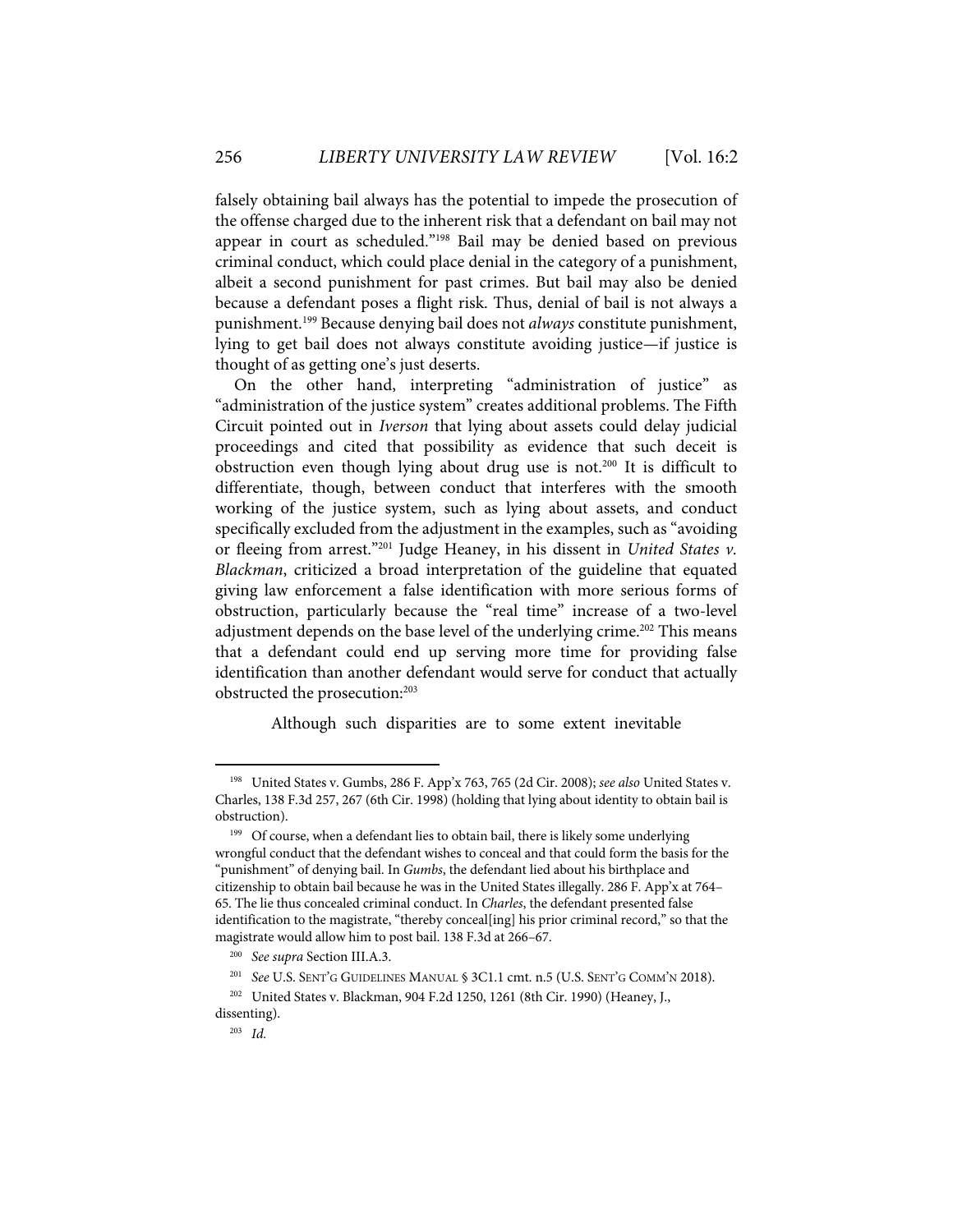under the [G]uidelines, extending section 3C1.1 to conduct as innocuous as Blackman's futile attempt to avoid apprehension increases the risk that the obstruction adjustment will be used to punish widely varying levels of evasive conduct with sentences of undifferentiated severity. Moreover, by applying section 3C1.1 to conduct engaged in during the commission of a crime to avoid apprehension, the majority creates the possibility that any affirmative step taken by a defendant to avoid detection could qualify for a two-level increase for obstruction of justice. Thus, conduct such as concealing one's identity from one's victim during the commission of a crime or fleeing the scene of the crime arguably could merit the same two-level adjustment as committing perjury or threatening a witness, because all such acts ultimately are "calculated to mislead or deceive authorities."204

Judge Heaney's concern about where to draw the line applies to the broader question of what constitutes obstruction of justice generally, including when the conduct is charged as a separate crime. In fact, clearing one's browser history could be considered the independent crime of obstruction of justice, even when there is no nexus between the action and an official investigation.205 When a defendant is charged with the separate *crime* of obstruction of justice, there are at least two safeguards—an elected legislature that defined the crime and a jury that will determine guilt. But when a defendant is not charged with a separate crime and is instead punished with a sentence adjustment, there is no legislative definition and no jury. This difference makes it imperative that courts accurately draw the line between actual obstruction and conduct that is merely blameworthy without being obstructive.

### IV. PROPOSAL

"Obstruction of justice" is defined as "[i]nterference with the orderly administration of law and justice, as by giving false information to or withholding evidence from a police officer or prosecutor, or by harming or intimidating a witness or juror."206 Notwithstanding this broad definition, in popular culture obstruction of justice may be thought of as a political

<sup>&</sup>lt;sup>204</sup> *Id.* at 1261–62 (citations omitted) (quoting U.S. SENT'G GUIDELINES MANUAL § 3C1.1 cmt. (U.S. SENT'G COMM'N 1989)).

<sup>205</sup> DeVries, *supra* note 1, at 14, 20–22.

<sup>206</sup> *Obstruction of Justice*, BLACK'S LAW DICTIONARY (11th ed. 2019).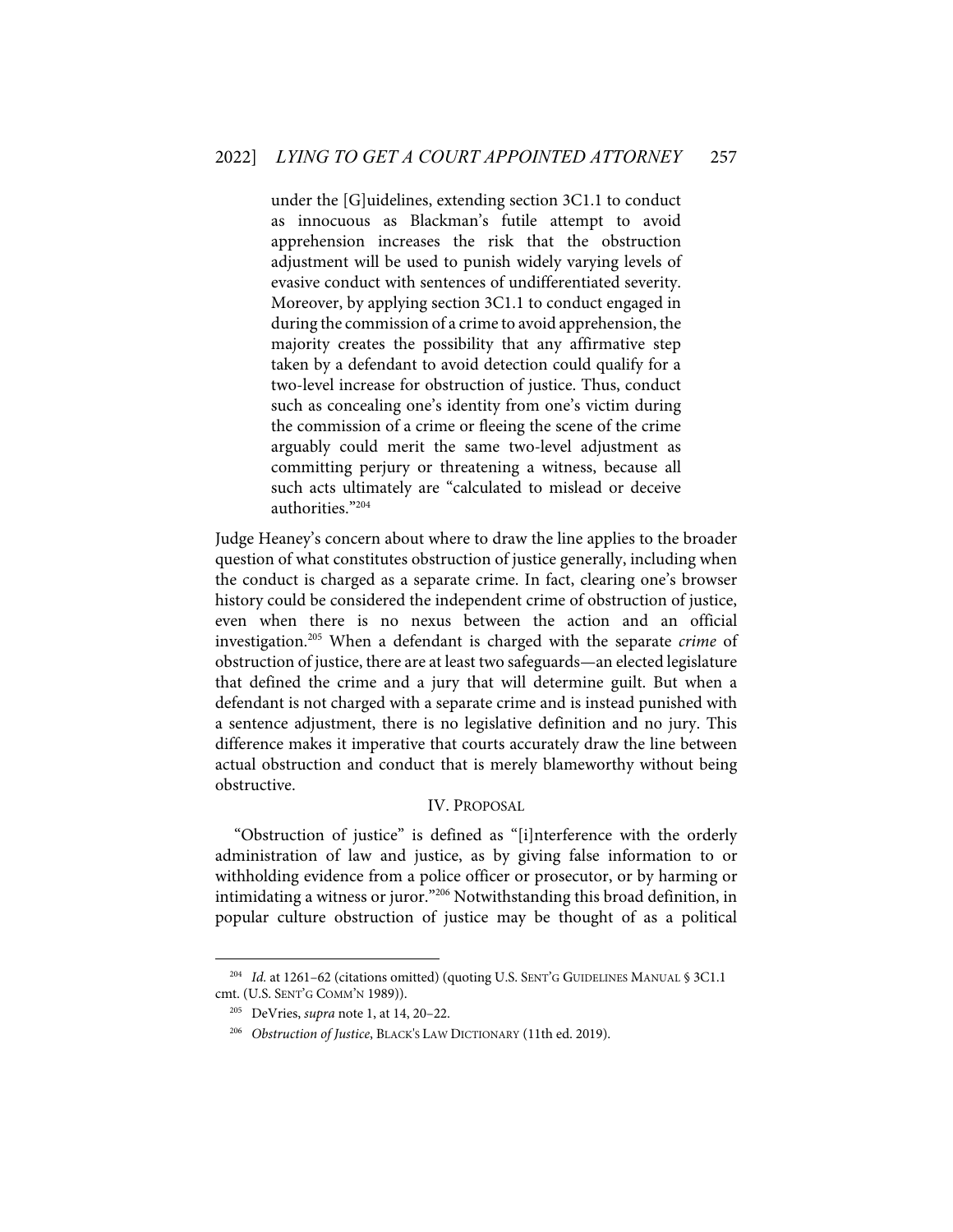crime,<sup>207</sup> a white-collar crime, or an organized crime activity. The crime may be associated with television images of potential defendants shredding documents in the last minutes before police raid an office or witnesses refusing to testify because they have been threatened by a well-connected defendant. Presidential scandals encourage an understanding of obstruction as a crime related to power.<sup>208</sup> In reality, though, the sentence adjustment under § 3C1.1 is often applied to ordinary defendants who simply commit perjury at trial.209 Nevertheless, there may be good reason for a narrower understanding of obstruction, with deeper roots than either television programming or modern political scandals.

#### A. *The History of Obstruction*

One problem with determining whether lying to obtain court-appointed counsel is obstruction is that the Sixth Amendment was not originally understood to include a right to free counsel for indigent defendants, $210$ although many federal judges would in fact appoint counsel for such defendants upon request.<sup>211</sup> If counsel was appointed as a charity, and not as a right, then it seems unlikely that defendants would pretend they could not afford an attorney in hopes of getting free representation. Still, the history of obstruction of justice prohibitions can shed light on whether the adjustment is about protecting the justice system itself or ensuring that justice prevails that is, that the guilty are punished.

<sup>207</sup> *See Obstruction of Justice*, HIST., https://www.history.com/topics/usgovernment/obstruction-of-justice (Aug. 21, 2018). This web page focuses on the political side of obstruction, beginning by stating:

Obstruction of justice is a criminal charge that is used to bring down politicians and other public officials—elected or appointed—who have knowingly attempted to disrupt criminal proceedings or otherwise interfere with the workings of the criminal justice system. Obstruction statutes were put in place to punish politicians and other powerful public officials who lie or attempt to "cheat the system," and to prevent those transgressions from occurring.

*Id.* The article goes on to state that "[a]nyone who interferes with a criminal investigation, or a criminal or civil trial, can be charged with obstruction of justice. However, its use as a criminal charge made against public officials—judges, prosecutors, attorneys general and elected officials—is arguably more well known." *Id.* 

<sup>208</sup> *See id.*

<sup>209</sup> *See* United States v. Dunnigan, 507 U.S. 87, 98 (1993); United States v. Sierra-Villegas, 774 F.3d 1093, 1102–03 (6th Cir. 2014).

<sup>210</sup> WILLIAM M. BEANEY, THE RIGHT TO COUNSEL IN AMERICAN COURTS 29–30, 32–33 (1955).

 $211$  *Id.*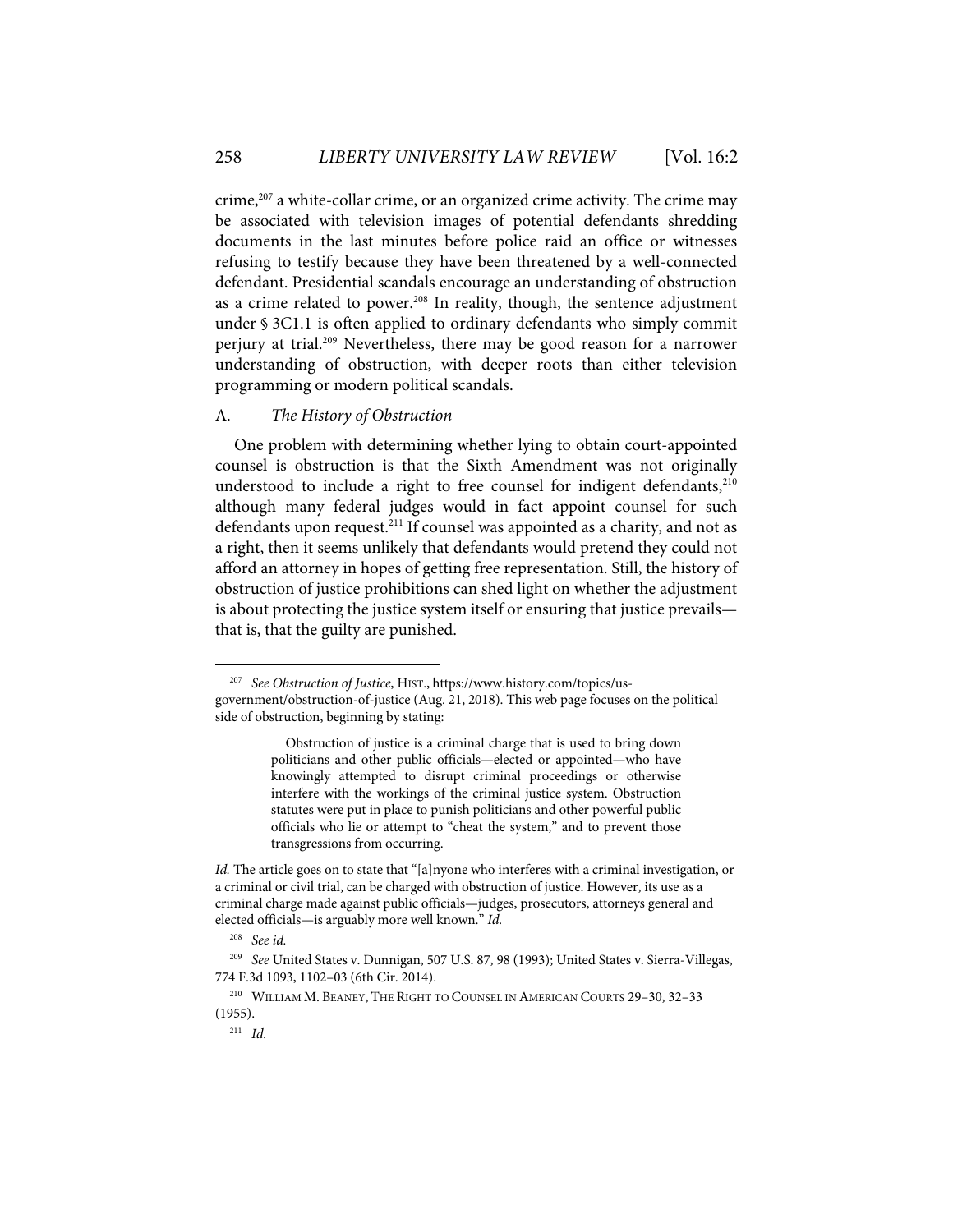If obstruction of justice is merely any attempt to get out of the punishment for one's crimes, then obstruction is as old as crime itself.<sup>212</sup> Even the broad scope of the Sentencing Guidelines, though, does not pretend to include all such attempts in its definition, as made clear by the examples in the commentary.213 In historic common-law England, when many felonies were punishable by death<sup>214</sup> and there was no right to testify on one's own behalf,<sup>215</sup> the opportunity for the accused to obstruct justice and the incentive to avoid doing so were both minimal. Likewise, there was little reason to try a person convicted of a capital offense for the additional crime of obstruction. The nature of the administration of justice, though, has always provided a reason to outlaw obstruction when perpetrated by third parties or the authorities.

The term "obstruction of justice" has been used historically to refer to misconduct by those in authority.216 In the mid-seventeenth century, the Virginia Assembly published an authoritative collection of the laws of the colony, claiming that "the acts of Assembly of this country through multiplicitie of alterations and repeales are become so difficult, that *the course of justice is thereby obstructed* and those that are by the lawes intrusted with power to execute them, may by such their uncertainety be drawne to comit unwilled errors."<sup>217</sup> Here, obstruction of justice was accomplished not by an individual criminal, but by those in power who enacted a multiplicity of laws and failed to provide citizens with adequate notice of the laws. The term was used to denote the improper use of political power, foreshadowing today's association of the term with the corruption of public officials.

The most famous early historic charge of obstruction of justice is probably that levied against King George III in the Declaration of Independence. The Signers claimed that the King had "obstructed the Administration of Justice, by refusing his Assent to Laws for establishing Judiciary powers."218 The Signers also alleged that the King had "endeavoured to prevent the

<sup>&</sup>lt;sup>212</sup> When Cain killed his brother Abel, becoming the first murderer, he gave this evasive answer when God questioned him about Abel's whereabouts: "I know not: Am I my brother's keeper?" *Genesis* 4:9 (King James).

<sup>213</sup> *See* U.S. SENT'G GUIDELINES MANUAL § 3C1.1 cmt. n.5 (U.S. SENT'G COMM'N 2018).

<sup>&</sup>lt;sup>214</sup> 4 WILLIAM BLACKSTONE, COMMENTARIES \*18.

<sup>215</sup> Mary Bell Hammerman, *A Criminal Defendant's Constitutional Right to Testify—The Implications of* United States *ex rel.* Wilcox v. Johnson, 23 VILL. L. REV. 678, 680 (1978).

<sup>216</sup> *See generally* THE DECLARATION OF INDEPENDENCE para. 10 (U.S. 1776); 1 WILLIAM HENING, THE STATUTES AT LARGE; BEING A COLLECTION OF ALL THE LAWS OF VIRGINIA, FROM THE FIRST SESSION OF THE LEGISLATURE, IN THE YEAR 1619; PUBLISHED PURSUANT TO AN ACT OF THE GENERAL ASSEMBLY OF VIRGINIA 432 (1823).

<sup>217 1</sup> HENING, *supra* note 216, at 432 (1823) (emphasis added) (original spelling retained).

<sup>&</sup>lt;sup>218</sup> THE DECLARATION OF INDEPENDENCE para. 10 (U.S. 1776).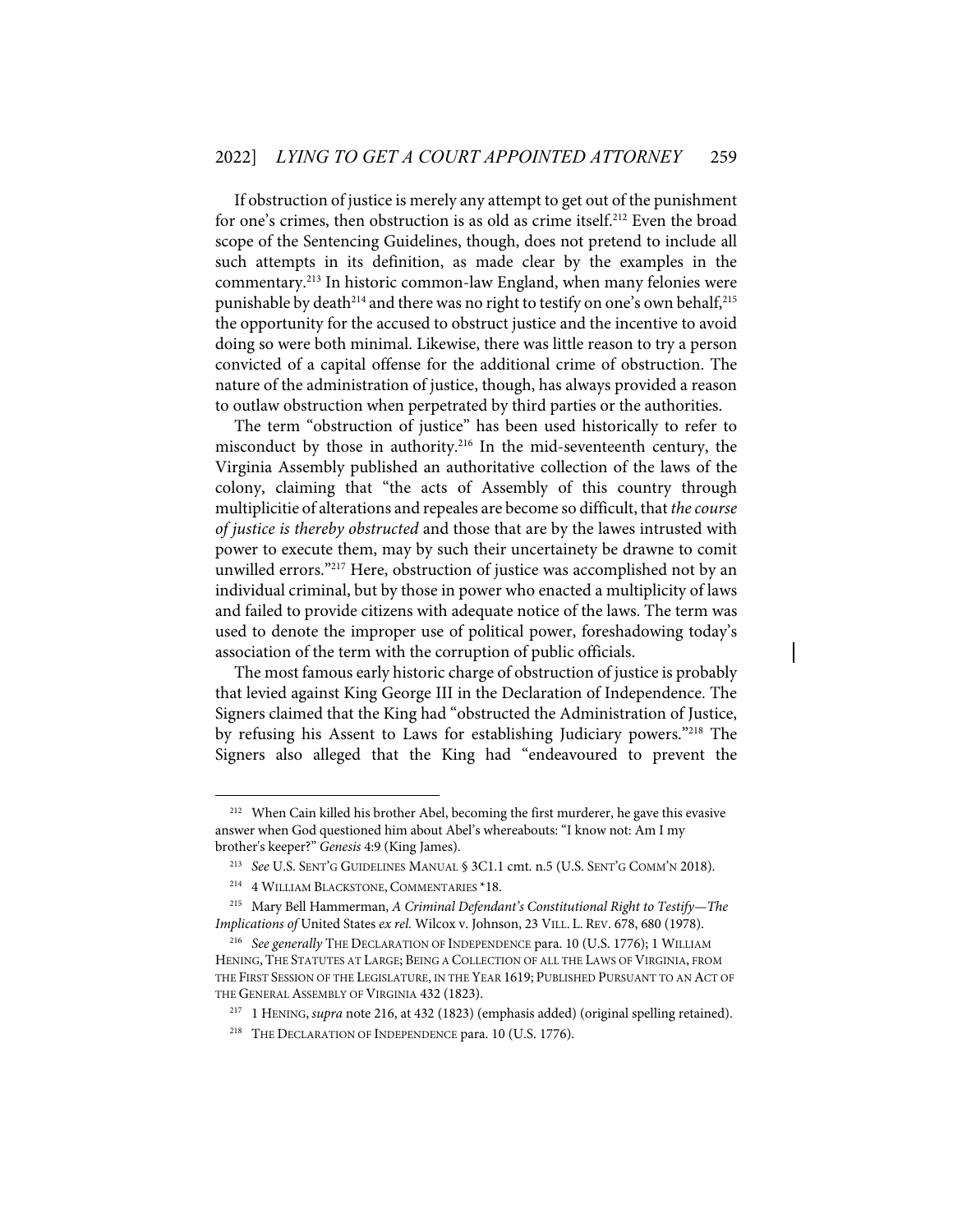population of these States; for that purpose obstructing the Laws for Naturalization of Foreigners; refusing to pass others to encourage their migrations hither, and raising the conditions of new Appropriations of Lands."219 Here again, the charge was political in nature and raised against a person in a position of governmental authority.

But the concept of obstruction of justice was not limited to those in authority. In his *Commentaries on the Law of England*, Sir William Blackstone discussed twenty-two categories of offenses against public justice, some of which could be categorized as obstruction of justice today.<sup>220</sup> These crimes were embezzling, vacating, or falsifying records or court proceedings or impersonation;<sup>221</sup> using duress to force a prisoner in one's custody to testify against someone else; obstructing the execution of process; escaping from custody; breaking out of prison; rescuing someone from prison; returning from forced transportation to a colony; taking a reward for returning stolen goods; receiving stolen goods; agreeing not to prosecute in exchange for the return of stolen goods; barretry<sup>222</sup> or suing on behalf of a fictitious plaintiff; maintenance; $223$  champerty; $224$  taking money from a defendant to drop a criminal matter; conspiring to indict an innocent person of a felony; perjury and subornation of perjury; bribery; embracery;<sup>225</sup> returning a false verdict as a juror; negligence in performing the duties of a

<sup>221</sup> *Id.* at \*128 ("[T]o acknowlege [sic] any fine, recovery, deed enrolled, statute, recognizance, bail, or judgment, in the name of another person not privy to the same, is felony without benefit of clergy. . . . [T]o personate any other person . . . before any judge of assize or other commissioner authorized to take bail in the country, is also felony.").

<sup>223</sup> Maintenance is "[i]mproper assistance in prosecuting or defending a lawsuit given to a litigant by someone who has no bona fide interest in the case; meddling in someone else's litigation." *Maintenance*, BLACK'S LAW DICTIONARY (11th ed. 2019).

224 Champerty is:

An agreement between an officious intermeddler in a lawsuit and a litigant by which the intermeddler helps pursue the litigant's claim as consideration for receiving part of any judgment proceeds; specif., an agreement to divide litigation proceeds between the owner of the litigated claim and a party unrelated to the lawsuit who supports or helps enforce the claim.

*Champerty*, BLACK'S LAW DICTIONARY (11th ed. 2019).

<sup>225</sup> "Embracery is an attempt to influence a jury corruptly to one side by promises, persuasions, entreaties, money, entertainments, and the like." 4 BLACKSTONE, *supra* note 214, at \*140.

<sup>219</sup> *Id.* para. 9.

<sup>220 4</sup> BLACKSTONE, *supra* note 214, at \*127–41.

<sup>&</sup>lt;sup>222</sup> "Common *barretry* is the offence of frequently exciting and stirring up suits and quarrels between his majesty's subjects, either at law or otherwise." *Id.* at \*134.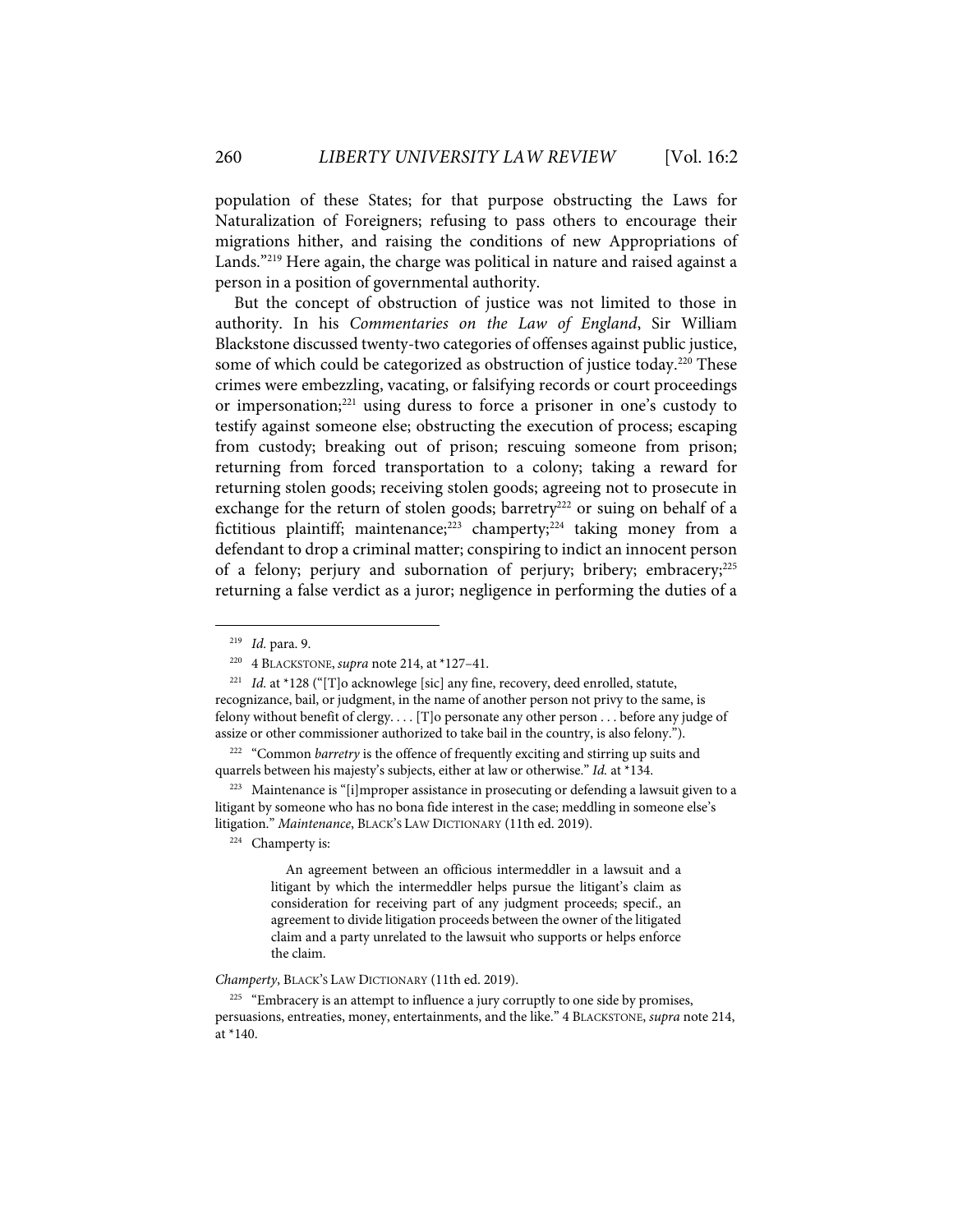public office; oppression and partiality on the part of judges; and extortion perpetrated by a public officer.<sup>226</sup>

Eight of these offenses against public justice could only be perpetrated by someone other than the offender in the underlying matter, and in some cases they could only be perpetrated by someone in a position of power. Notably, intentionally allowing a prisoner to escape from custody and rescuing someone from prison were only punishable *if* the person escaping was later convicted of the underlying offense,<sup>227</sup> and presumably this rule would extend to bar punishment of the escaping prisoner if he were later determined to be innocent. If these offenses against public justice were intended to include all offenses against the justice system, then it would make no sense to exclude prison breaks, which certainly cost the justice system the time and money involved in apprehending the fleeing suspect. It seems, then, that England was interested in punishing attempts to help defendants elude punishment only when such attempts, if successful, would actually obstruct justice itself, not merely the justice system.

It *appears* that some of the offenses in the *Commentaries*, such as obstructing process, maintenance, and champerty, were criminalized to protect the justice system.<sup>228</sup> Certain aspects of the justice system, though, require respect if justice, in terms of punishment of the wrongdoer and vindication of the innocent, is to be achieved. Obstructing process was probably outlawed because the justice system is held to be the most accurate way of achieving justice. Maintenance, barretry, and champerty could negatively affect the justice system by clogging the courts with pointless suits, but Blackstone's rationale for why maintenance was banned had more to do with the concept of justice.<sup>229</sup> Blackstone said that maintenance "is an offence against public justice, as it keeps alive strife and contention, and perverts the remedial process of the law into an engine of oppression."230 This rationale could have applied to barretry, as well. Furthermore, offenses that would have relieved the strain on the justice system, such as agreeing not to prosecute a theft in exchange for the return of the stolen item or dropping a criminal suit, were still considered offenses against public justice because they allowed the criminal to escape punishment.

Of course, perjury was considered an offense against public justice, and

<sup>226</sup> *Id.* at \*128–41.

<sup>227</sup> *Id.* at \*130–31.

<sup>228</sup> *See id.* at \*129, \*134–36.

<sup>229</sup> *See id.* at \*135.

<sup>230</sup> *Id.*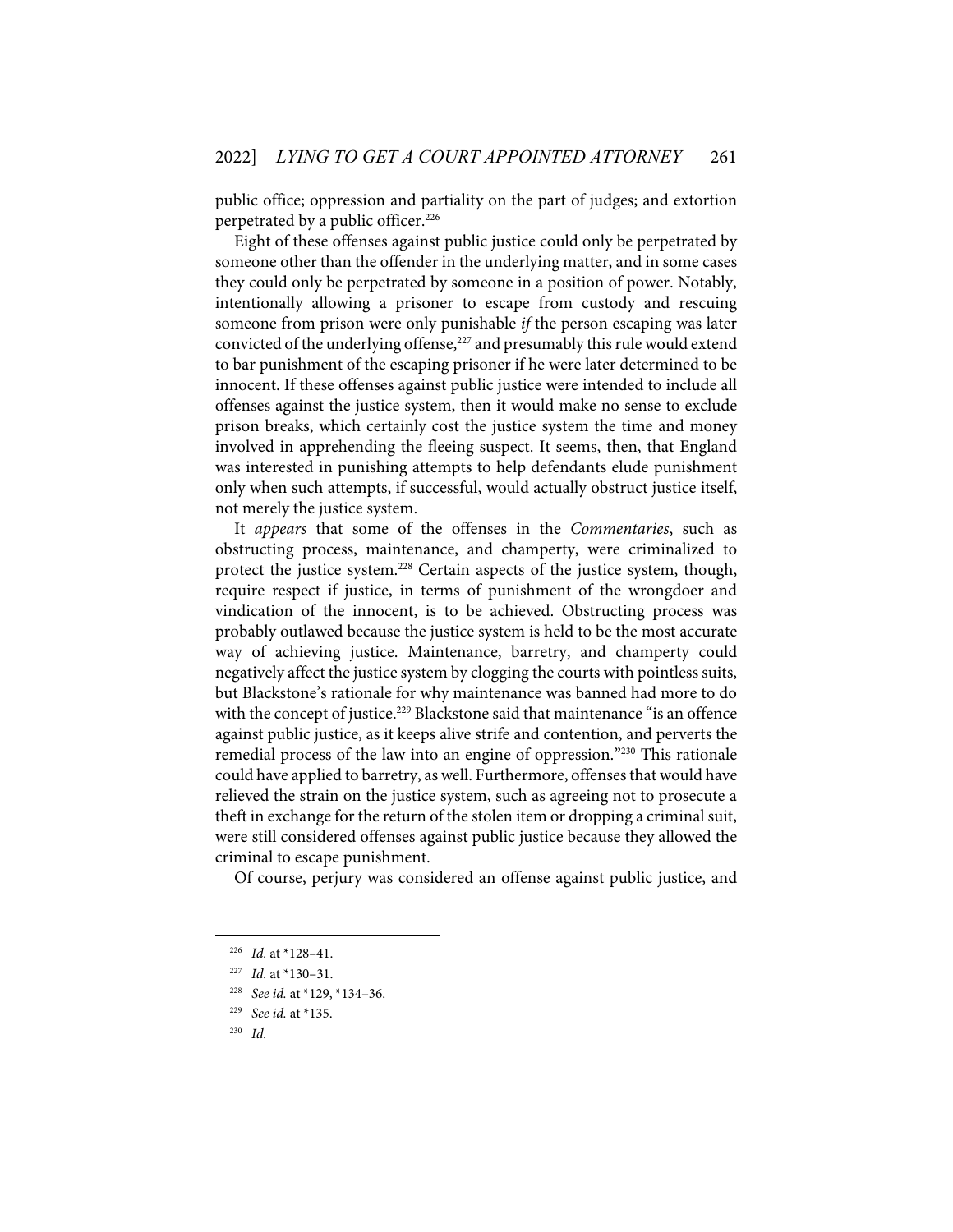lying under oath about one's assets can constitute perjury.<sup>231</sup> Still, according to Blackstone, perjury occurs "when the suit is past it's [sic] commencement, and come to trial"232 and "must be in some point material to the question in dispute; for if it only be in some trifling collateral circumstance; to which no regard is paid, it is no more penal than in  $\ldots$  voluntary extrajudicial oaths."<sup>233</sup> The Eleventh Circuit held that materiality is met when the lie is told to get a court-appointed attorney because the question in dispute is whether the defendant qualifies for a court-appointed attorney, not whether the defendant is guilty. $234$  But even though the commentary to the Sentencing Guidelines lists perjury as an *example* of obstruction, perjury should constitute obstruction only if it actually fits under the guideline itself because, as noted above, the examples are not conclusive evidence that conduct is obstruction.235

Perjury in Blackstone's era is best understood as an offense against public justice because of its tendency to pervert justice being served and not because it interfered with the justice system, as evidenced by the materiality requirement that has survived in present statutes.<sup>236</sup> If the goal were to prevent obstruction of the justice system, it would seem that all lies told under oath, or all lies material to a court proceeding, would have been considered offenses against public justice, as they could cause officers of the court to waste time needlessly investigating. False statements about assets may be material to an advisement proceeding and thus constitute perjury, but because the examples in the Sentencing Guidelines's commentary are not conclusive, perjury itself should be considered obstruction under the adjustment only when the defendant "willfully obstructed or impeded, or attempted to obstruct or impede, the administration of justice with respect to the investigation, prosecution, or sentencing of the instant offense of conviction."237 A view of obstruction of justice that focuses on justice itself, rather than the justice system, seems to fit with Blackstone's view of offenses against public justice. Even the Supreme Court has noted that "the ordinary task of trial courts is to sift true from false testimony," so when obstruction was punished under courts' contempt power, "the problem caused by simple perjury was not so much an obstruction of justice as an expected part of its

<sup>231 18</sup> U.S.C. § 1621 and 18 U.S.C. § 1623 punish only "material" false statements.

<sup>232 4</sup> BLACKSTONE, *supra* note 214, at \*137.

<sup>233</sup> *Id.*

<sup>234</sup> United States v. Ruff, 79 F.3d 123, 126 (11th Cir. 1996) (per curiam).

<sup>235</sup> *See supra* Sections III.B, III.C.

<sup>236</sup> *See* 4 BLACKSTONE, *supra* note 214, at \*137; 18 U.S.C. § 1621; 18 U.S.C. § 1623.

<sup>237</sup> U.S. SENT'G GUIDELINES MANUAL § 3C1.1 (U.S. SENT'G COMM'N 2018).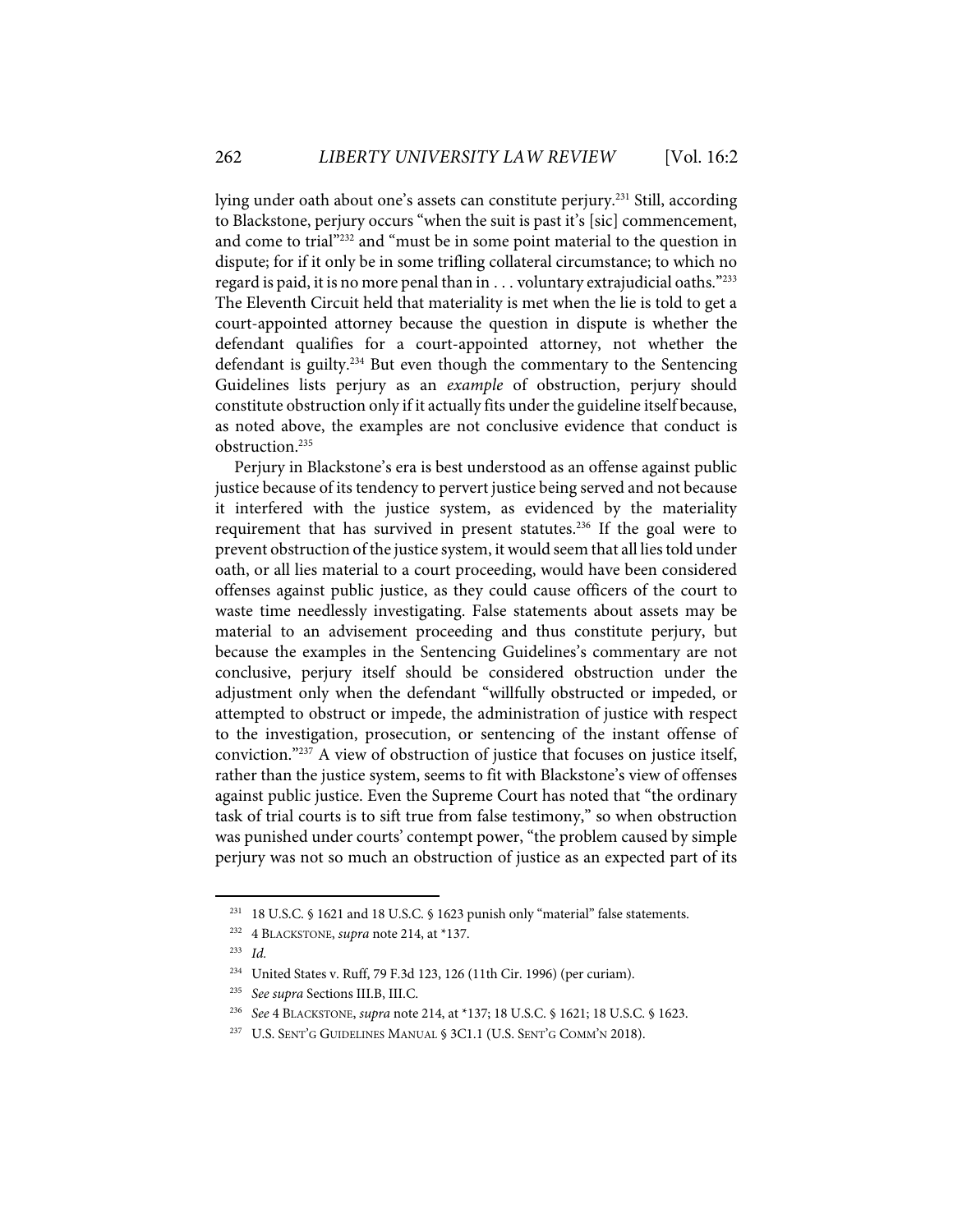administration."238

In 1909, Congress "codified, revised, and amended" the federal penal laws.239 In a manner reminiscent of Blackstone's catalog, Chapter Six of the act was titled "Offenses Against Public Justice" and contained twenty-two sections.<sup>240</sup> The first section was a broad prohibition of perjury, with only the familiar requirements of willfulness, materiality, and knowledge of the statement's falsity, and the second was a prohibition of subornation of perjury.241 Section 135 of the Act, titled "Intimidation or corruption of witness, or grand or petit juror, or officer,"<sup>242</sup> which was similar to a federal prohibition enacted in 1872, <sup>243</sup> stated:

> Whoever corruptly, or by threats or force, or by any threatening letter or communication, shall endeavor to influence, intimidate or impede any witness, in any court of the United States . . . or who corruptly or by threats or force, or by any threatening letter or communication, shall influence, obstruct, or imepde [sic], or endeavor to influence, obstruct, or impede, the due administration of justice therein, shall be fined not more than one thousand dollars, or imprisoned not more than one year, or both.<sup>244</sup>

These three sections were the only ones that could be understood to cover

[t]hat if any person or persons shall corruptly, or by threats or force, or by threatening letters, or any threatening communications, endeavor to influence, intimidate, or impede any grand or petit jury or juror of any court of the United States, in the discharge of his or their duty, or shall corruptly, or by threats or force, or by threatening letters, or any threatening communications, influence, obstruct, or impede, or endeavor to influence, obstruct, or impede, the due administration of justice therein, such person or persons so offending shall be liable to prosecution therefor by indictment, and shall, on conviction thereof, be punished by fine not exceeding one thousand dollars, or by imprisonment not exceeding one year, or by both, according to the aggravation of the offence.

<sup>238</sup> United States v. Dunnigan, 507 U.S. 87, 93 (1993).

<sup>239</sup> Act of Mar. 4, 1909, ch. 321, 35 Stat. 1088 (1909).

<sup>240</sup> Act of Mar. 4, 1909, ch. 321, §§ 125–146, 35 Stat. 1088, 1111 (1909).

<sup>241</sup> Act of Mar. 4, 1909, ch. 321, §§ 125–126, 35 Stat. 1088, 1111 (1909).

<sup>242</sup> Act of Mar. 4, 1909, ch. 321, § 135, 35 Stat. 1088, 1111 (1909).

<sup>243</sup> *See* Act of June 10, 1872, ch. 420, 17 Stat. 378 (1872).

<sup>244</sup> Act of Mar. 4, 1909, ch. 321, § 135, 35 Stat. 1088, 1113 (1909).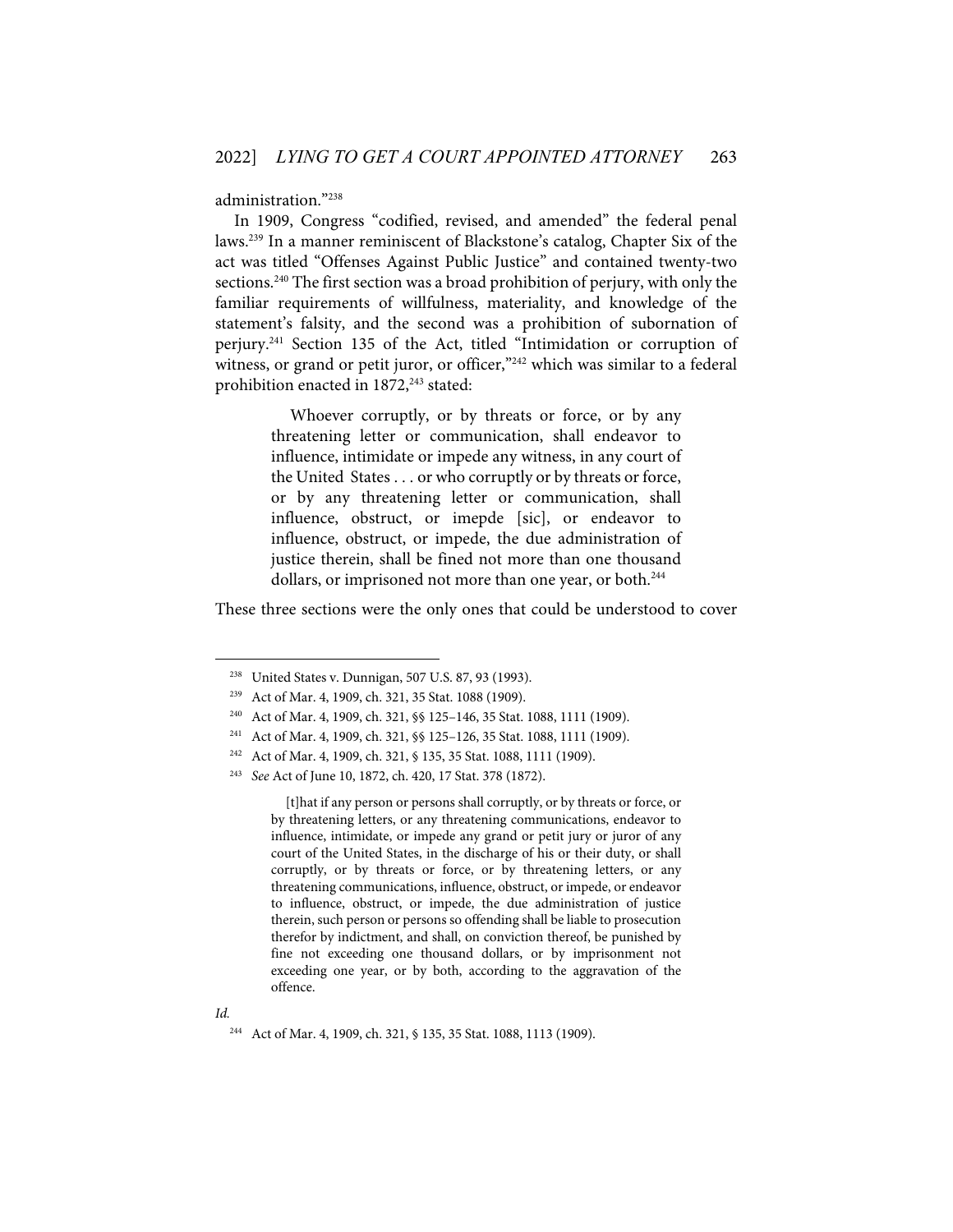lying to obtain counsel<sup>245</sup> (if indigent defendants had been entitled to free counsel at the time). The remaining eighteen sections of Chapter Six dealt with other forms of conduct; twelve sections discussed conduct that could *only* have been committed by someone *other* than the defendant in the underlying proceeding or potential proceeding,<sup>246</sup> which hearkens back to both the *Commentaries* and early uses of the term "obstruction of justice."

The prohibitions on perjury and subornation of perjury would perhaps have covered lying about assets, but as noted above, that fact is not sufficient to bring the lies under the umbrella of obstruction of justice. The sentence adjustment is for obstruction of justice, not perjury, and even though perjury is given as an example, the commentary's examples are an inconclusive guide, not a suggestion that the plain language of the guideline is inconsequential. For the adjustment to apply, there must be either willful obstruction or an attempt to obstruct or impede.

Section 135 could be understood to include conduct such as lying about assets, but in light of the context, it seems the statute was intended more to prevent bribery, as opposed to perjury. This is so because the first part was directed at those who tamper with witnesses through threats, force, or corruption.247 "Corruptly" is defined as "[i]n a corrupt or depraved manner; by means of corruption or bribery."248 Black's Law Dictionary further states that "[a]s used in criminal-law statutes, corruptly usu[ally] indicates a wrongful desire for pecuniary gain or other advantage."<sup>249</sup> In the first part of § 135, "corruptly" could only mean some type of bribery or extortion, because the defendant was accomplishing the obstruction through a witness.<sup>250</sup> However, the language in the first part of the statute is parallel to the language in the second part, which prevents obstruction of the due

<sup>245</sup> *See* Act of Mar. 4, 1909, ch. 321, §§ 125–126, 135, 35 Stat. 1088, 1111, 1113 (1909).

<sup>246</sup> *See* Act of Mar. 4, 1909, ch. 321, 35 Stat. 1088, 1111 (1909). The remaining sections were entitled: "Stealing or altering process; procuring false bail, etc."; "Destroying, etc., public records"; "Destroying records by officer in charge"; "Forging signature of judge, etc."; "Bribery of a judge or judicial officer"; "Judge or judicial officer accepting a bribe, etc."; "Juror, referee, master, etc., or judicial officer, etc., accepting bribe"; "Witness accepting bribe"; "Intimidation or corruption of witness; or grand or petit juror, or officer; "Conspiring to intimidate party, witness, or juror"; "Attempt to influence juror"; "Allowing prisoner to escape"; "Application of preceding section" (on allowing a prisoner to escape); "Obstructing process or assaulting an officer"; "Rescuing, etc., prisoner; concealing; etc., person for whom warrant has issued"; "Rescue at execution"; "Rescue of prisoner"; "Rescue of body of executed offender"; "Extortion by informer"; and "Misprision of felony." *Id.*

<sup>247</sup> *See* Act of Mar. 4, 1909, ch. 321, § 135, 35 Stat. 1088, 1113 (1909).

<sup>248</sup> *Corruptly*, BLACK'S LAW DICTIONARY (11th ed. 2019).

<sup>249</sup> *Id.* 

<sup>250</sup> *See* Act of Mar. 4, 1909, ch. 321, § 135, 35 Stat. 1088, 1113 (1909).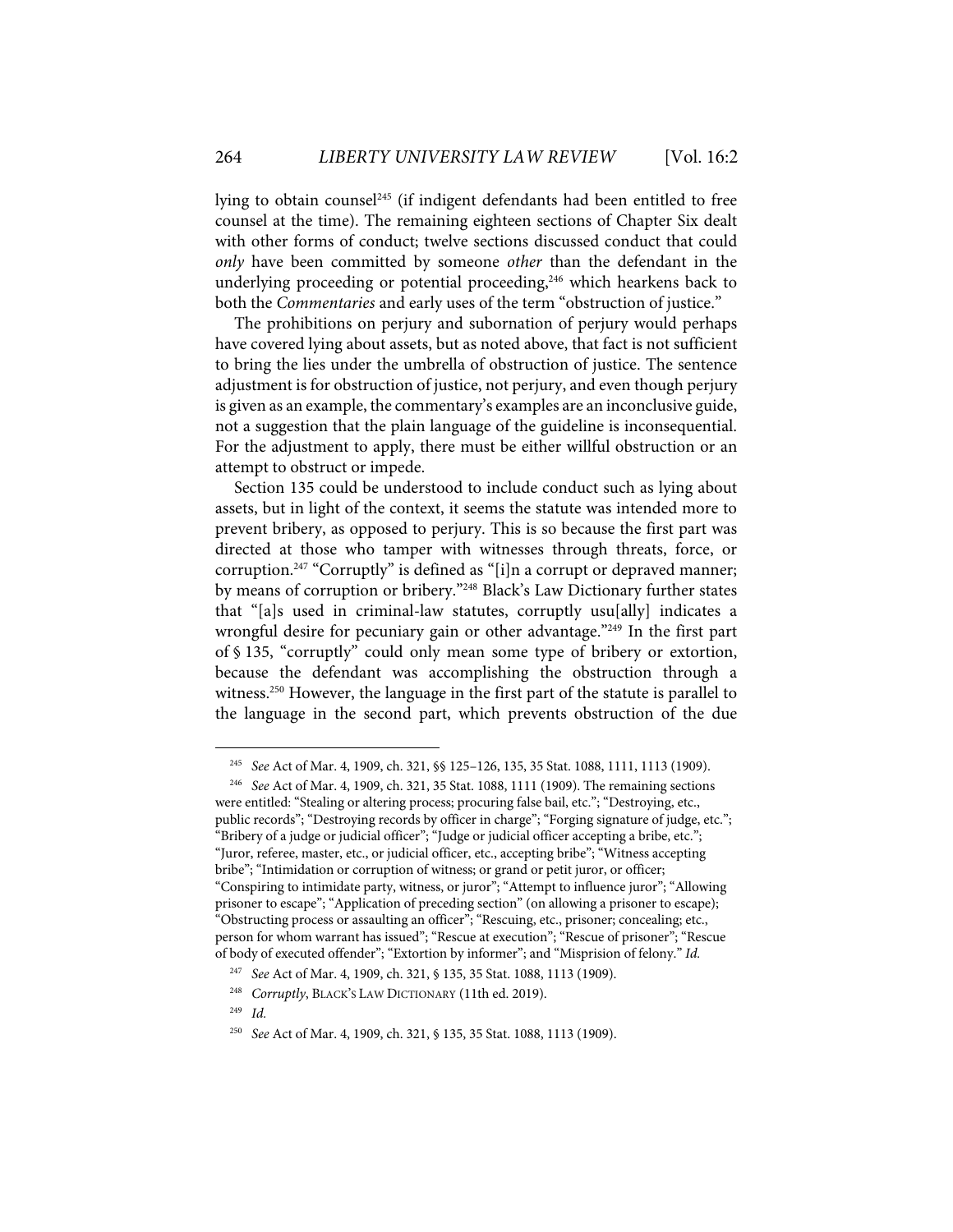administration of justice.<sup>251</sup> Corruption probably has the same sense in the second part of the statute, where it is once again placed alongside threats and force.252 This parallelism suggests that "corruptly" in the second part has the same meaning as that in the first part, which would require the defendant to exercise or attempt to exercise some kind of influence on external actors through conduct such as bribery or extortion. The second clause was perhaps intended to cover all situations in which a defendant tried to bribe or harm a judge, prosecutor, or bailiff, not necessarily all corrupt conduct affecting the justice system.

Thus, historically, obstruction of justice seems to have referred more to obstruction of the concept of justice, rather than the justice system. Lying about one's assets to obtain a free attorney does not fit squarely into the historic understanding.

#### B. *Obstruction as a Criminal Offense Today*

There are similarities between historic views of obstruction and obstruction in today's United States Code. Some of the language from § 135 is now found in 18 U.S.C. § 1503, which states:

> Whoever corruptly, or by threats or force, or by any threatening letter or communication, endeavors to influence, intimidate, or impede any grand or petit juror, or officer in or of any court of the United States, or officer who may be serving at any examination or other proceeding before any United States magistrate judge or other committing magistrate, in the discharge of his duty, or injures any such grand or petit juror in his person or property on account of any verdict or indictment assented to by him, or on account of his being or having been such juror, or injures any such officer, magistrate judge, or other committing magistrate in his person or property on account of the performance of his official duties, or corruptly or by threats or force, or by any threatening letter or communication, influences, obstructs, or impedes, or endeavors to influence, obstruct, or impede, the due administration of justice, shall be punished as provided in subsection  $(b)$ .<sup>253</sup>

<sup>251</sup> *See id.*

<sup>252</sup> *See id.* 

<sup>253 18</sup> U.S.C. § 1503(a).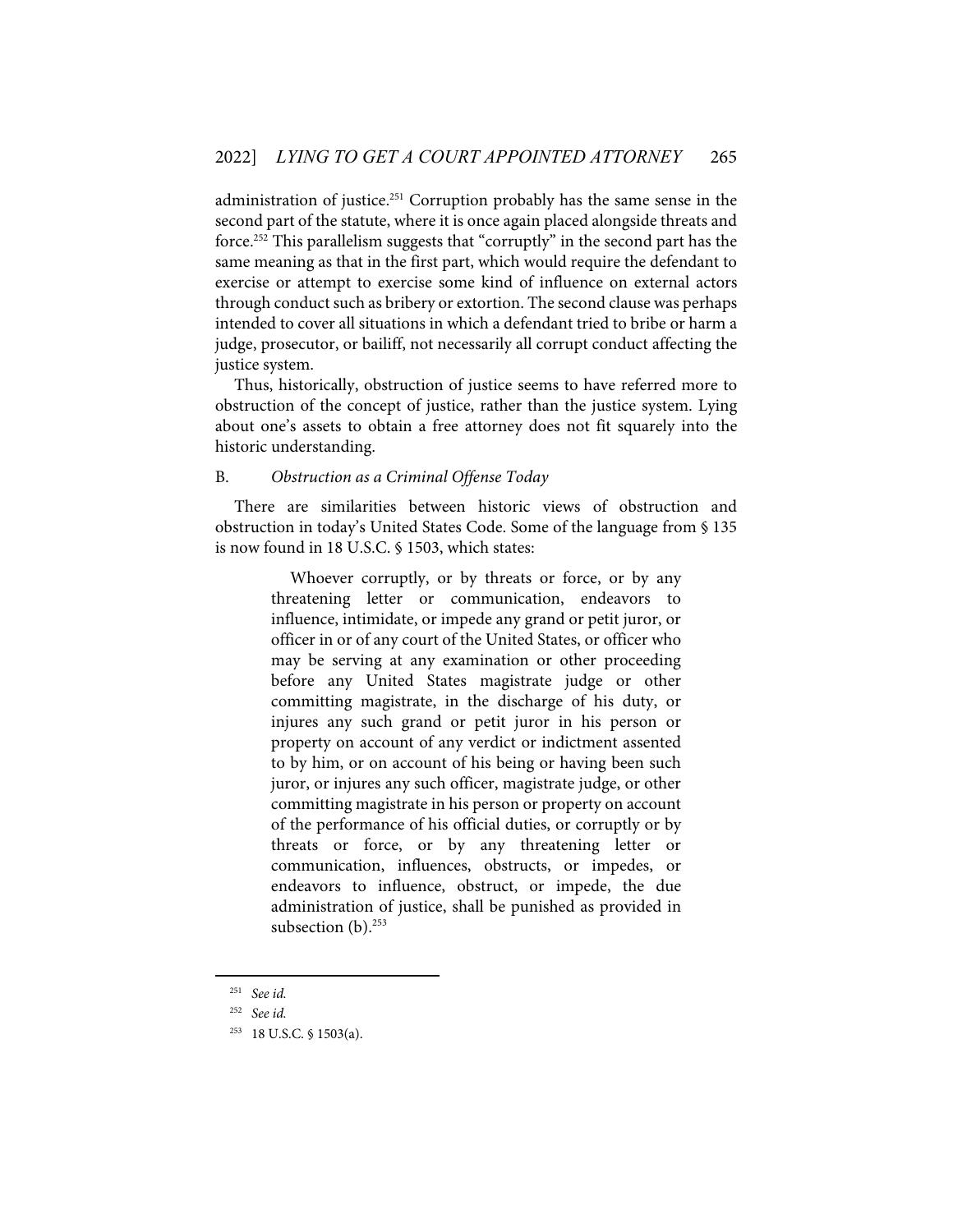This statute has been interpreted as requiring an intent to obstruct, and "[t]he action taken by the accused must be with an intent to influence judicial or grand jury proceedings; it is not enough that there be an intent to influence some ancillary proceeding."254 The Supreme Court has held that lying to an investigator is not necessarily obstruction because the defendant's "endeavor must have the 'natural and probable effect' of interfering with the due administration of justice."255 The Court did not hold that the entirety of the potential investigation was within the concept of the administration of justice. <sup>256</sup> Thus, if the intent in the "omnibus"257 obstruction statute must be more specific than just an intent to influence some part of an investigation, then the intent in an adjustment that specifically requires a willful act should be similarly understood.

In some ways, federal obstruction statutes *may* focus more on the justice *system* than historic statutes might have. For example, 18 U.S.C. § 1512 states:

> Whoever knowingly uses intimidation, threatens or corruptly persuades another person, or attempts to do so, or engages in misleading conduct toward another person, with intent to . . . hinder, delay, or prevent the communication to a law enforcement officer or judge of the United States of information relating to the commission or *possible commission* of a Federal offense . . . shall be fined under this title or imprisoned not more than 20 years, or both.<sup>258</sup>

At first this statute seems to break with the "concept of justice" definition of obstruction of justice, because a person can be guilty of violating this statute even if there was really no underlying offense. But in reality, the statute was probably designed merely to punish *successful* attempts at obstruction those that result in a witness refusing to testify and a consequent acquittal of a guilty party. If an actual, rather than possible, commission were required,

<sup>254</sup> United States v. Aguilar, 515 U.S. 593, 599 (1995).

<sup>255</sup> *Id*. (quoting United States v. Wood, 6 F.3d 692, 695 (10th Cir. 1993)).

<sup>256</sup> *Id.*; Marinello v. United States, 138 S. Ct. 1101, 1106 (2018) ("The word

<sup>&#</sup>x27;administration' can be read literally to refer to every '[a]ct or process of administering' including every act of 'managing' or 'conduct[ing]' any 'office,' or 'performing the executive duties of' any 'institution, business, or the like.' But the whole phrase—the due administration of the Tax Code—is best viewed, like the due administration of justice, as referring to only some of those acts or to some separable parts of an institution or business." (citation omitted)).

<sup>257</sup> *Aguilar*, 515 U.S. at 597.

<sup>258 18</sup> U.S.C. § 1512(b)(3) (emphasis added).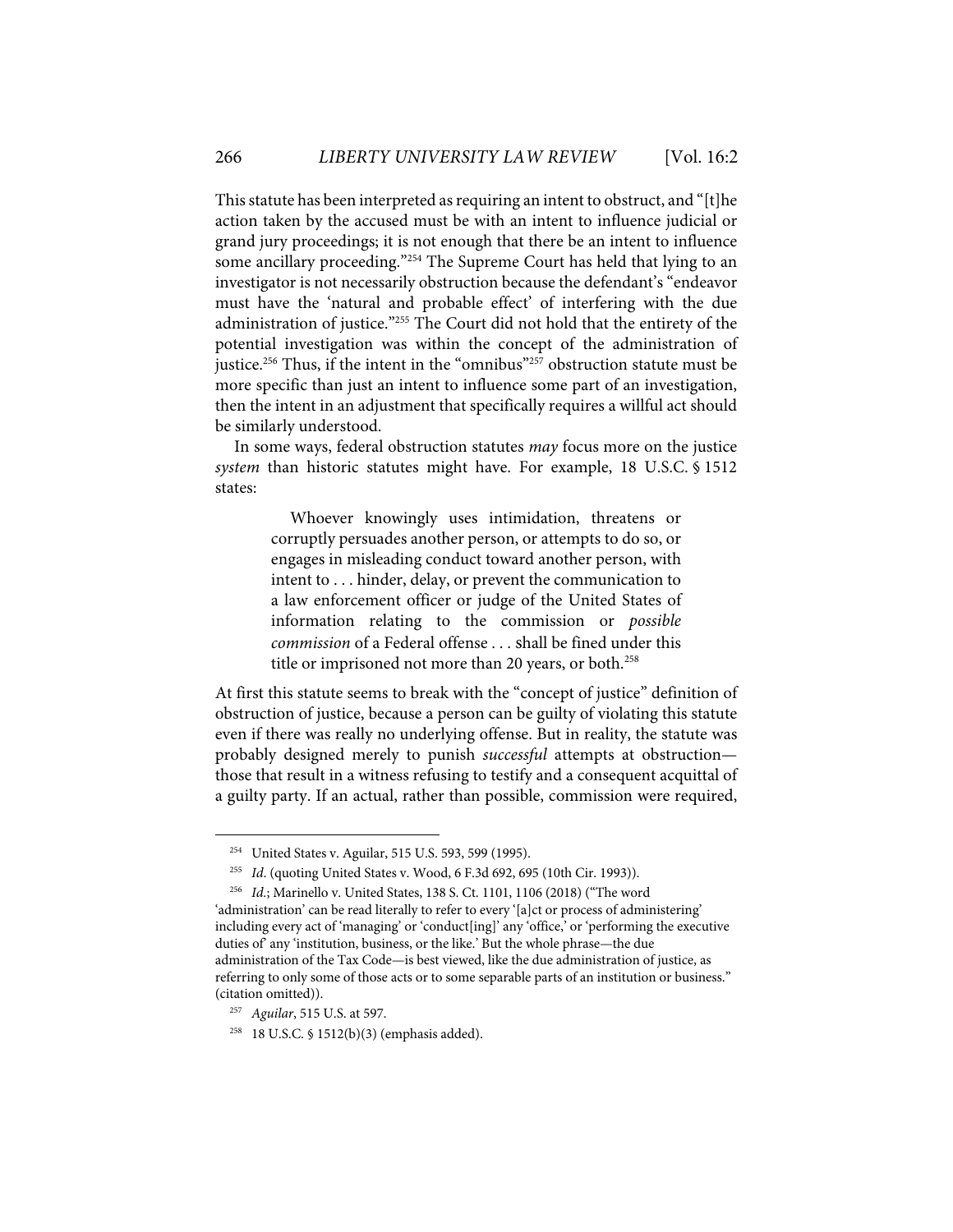then it would be difficult to punish the recalcitrant witness without first proving that the acquitted guilty party was in fact guilty. The statute further provides:

> If the offense under this section occurs in connection with a trial of a criminal case, the maximum term of imprisonment which may be imposed for the offense shall be the higher of that otherwise provided by law or the maximum term that could have been imposed for any offense charged in such case.<sup>259</sup>

This heightened punishment demonstrates that, although the net is cast wide enough to catch some otherwise innocent defendants who interfere with witnesses, the legislative intent is to prevent the guilty from escaping punishment when acquitted due to obstruction.

Furthermore, federal code provisions that seem to punish obstruction of the justice *system* are perhaps best understood as attempts to punish obstruction of what the Second Circuit called "*the search for justice in the instant offense.*"260 Certain aspects of the justice system are essential to bringing about a just result. Statutes that protect whistleblowers from retaliation,<sup>261</sup> witnesses from harassment,<sup>262</sup> process servers from assault,<sup>263</sup> extradition agents from resistance,<sup>264</sup> and juries from eavesdropping<sup>265</sup> are necessary to protect the search for justice—not just the justice system. Lying to obtain a court-appointed attorney, though, has little to do with the search for justice. Even if certain statutes require only the intent to obstruct the system, the guideline does not clearly indicate that the intent need only be to obstruct the system. Defendants who lie in such situations are intending to get free representation, not "prevent justice or even delay it."266

# C. *Obstruction under the Guidelines*

When it initially formulated the Sentencing Guidelines, the Sentencing Commission was, in certain areas, effectuating specific directives of Congress as outlined in either the Sentencing Reform Act or the legislative history of

 $259$  18 U.S.C. § 1512(j).

<sup>260</sup> United States v. Khimchiachvili, 372 F.3d 75, 80 (2d Cir. 2004) (quoting United States v. Zagari, 111 F.3d 307, 328 (2d Cir. 1997)).

<sup>261 18</sup> U.S.C. § 1514A.

<sup>262 18</sup> U.S.C. § 1512.

<sup>263 18</sup> U.S.C. § 1501.

<sup>264 18</sup> U.S.C. § 1502.

<sup>265 18</sup> U.S.C. § 1508.

<sup>266</sup> United States v. Khimchiachvili, 372 F.3d 75, 80 (2d Cir. 2004).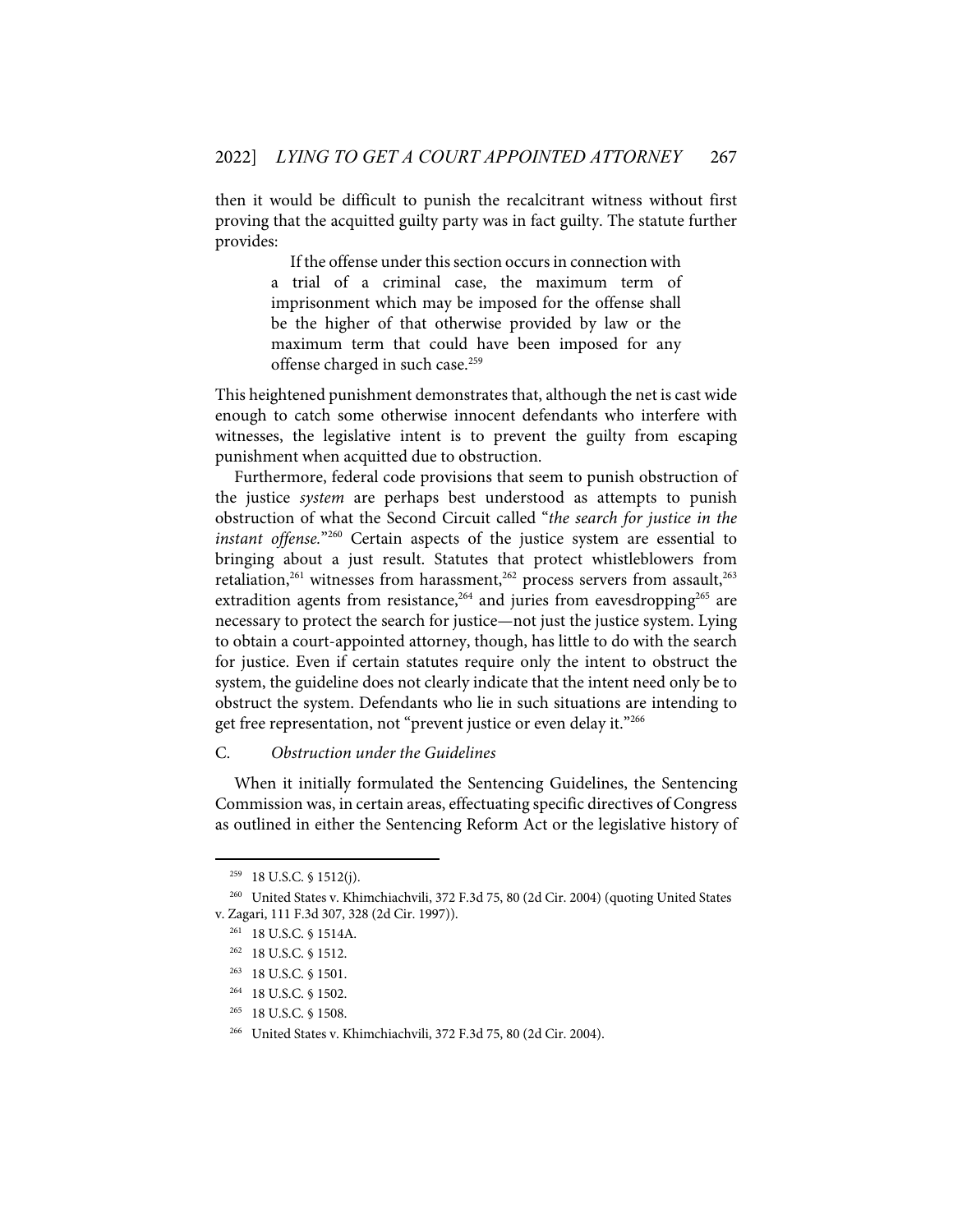that Act.<sup>267</sup> The adjustment for obstruction of justice, though, was not based on either Congress's directive or the legislative history of that directive.<sup>268</sup> Instead, it was based on the Commission's understanding of past sentencing practices.269 In effect, it might be best to understand the Commission's creation of the adjustment as an attempt to label wrongful conduct that judges were already considering in their sentencing.<sup>270</sup> Still, by choosing the label "obstructing or impeding the administration of justice" and by including violations of federal obstruction statutes in the examples of obstruction,<sup>271</sup> the Commission insinuated that the criminal law should serve as a guide on close questions where both the plain language and the examples are inconclusive. As noted above, the federal code is perhaps best understood as protecting the concept of justice or the search for justice, rather than the justice system, because the provisions that protect the system appear designed to protect the search.<sup>272</sup> Even if a particular statute expands the concept to include conduct intended to obstruct more mundane aspects of the justice system, this interpretation should not be applied to a broadlyworded guideline that is already understood to include every type of obstruction of justice criminalized in the federal code.<sup>273</sup>

The Supreme Court has noted, however, that the sentencing phase is different from the guilt-determining phase:

> The commission of perjury is of obvious relevance in this regard, because it reflects on a defendant's criminal history, on her willingness to accept the commands of the law and the authority of the court, and on her character in general. Even on the assumption that we could construe a sentencing guideline in a manner inconsistent with its accompanying commentary, the fact that the meaning ascribed to the phrase "obstruction of justice" differs in the contempt and sentencing contexts would not be a reason for rejecting the Sentencing Commission's interpretation of that phrase. In all events, the Commission's interpretation is contested by

<sup>267</sup> Newton & Sidhu, *supra* note 4, at 1185–87.

<sup>268</sup> *Id.* at 1286–87; *see also* Elizabeth T. Lear, *Double Jeopardy, the Federal Sentencing Guidelines, and the Subsequent-Prosecution Dilemma*, 60 BROOKLYN L. REV. 725, 751 (1994).

<sup>269</sup> Newton & Sidhu, *supra* note 4, at 1287.

<sup>270</sup> *See id.* 

<sup>&</sup>lt;sup>271</sup> U.S. SENT'G GUIDELINES MANUAL § 3C1.1 & cmt. n.4 (U.S. SENT'G COMM'N 2018).

<sup>272</sup> *See supra* Section IV.B.

<sup>273</sup> *See* U.S. SENT'G GUIDELINES MANUAL § 3C1.1 cmt. n.4(i) (U.S. SENT'G COMM'N 2018).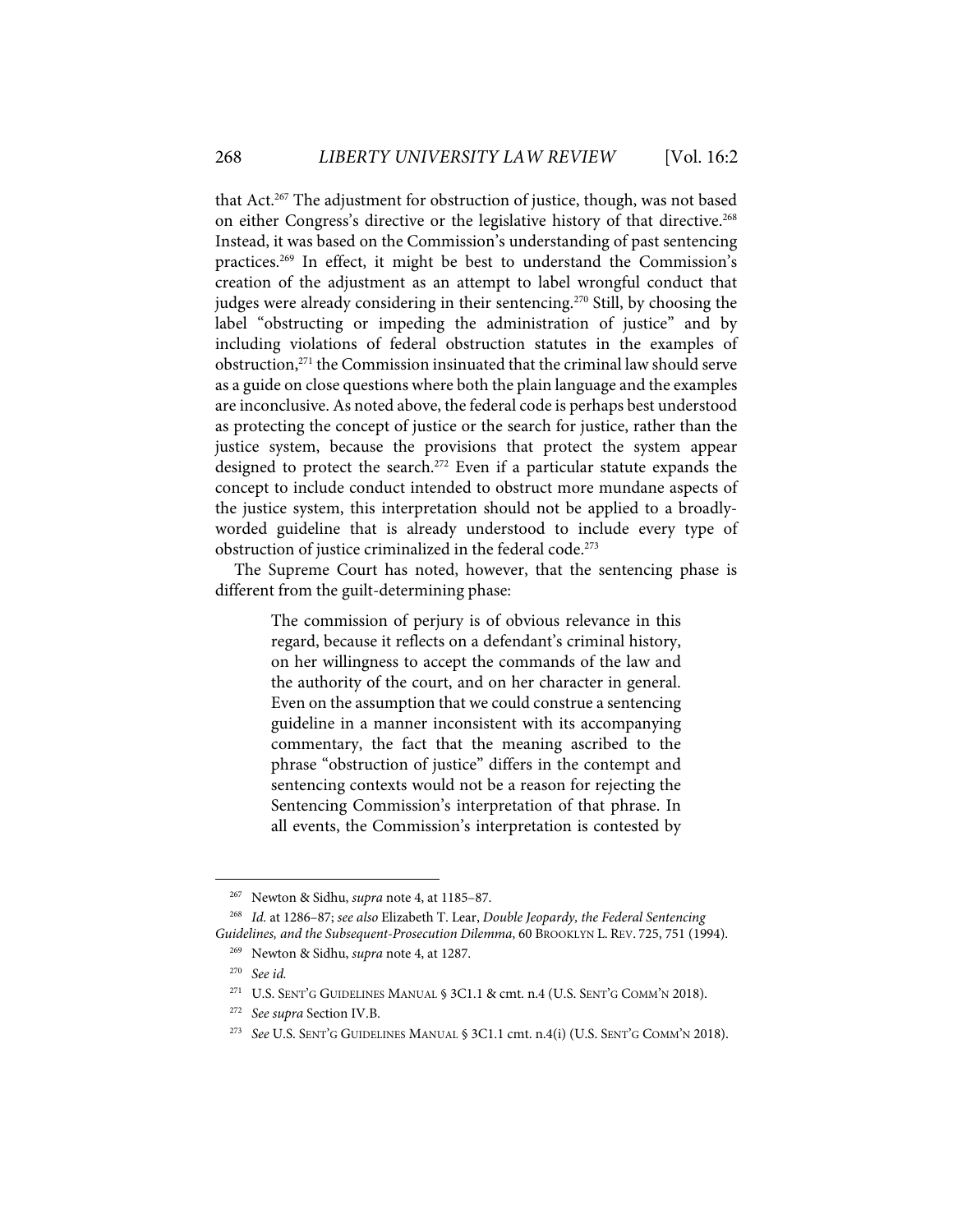# neither party to this case.<sup>274</sup>

Although the Court deferred to the Sentencing Commission's interpretation of obstruction in the commentary, it did not decide that the commentary's examples would always be conclusive. Moreover, the Court seemed to contemplate a limit on the idea that perjury is obstruction, saying that "[t]he district court's determination that enhancement is required is sufficient" when "the court makes a finding of an obstruction of, or impediment to, justice that encompasses all of the factual predicates for a finding of perjury."275 The Court further noted that the district court had made that finding by stating:

> The court finds that *the defendant was untruthful at trial with respect to material matters* in this case. By virtue of her failure to give truthful testimony on material matters *that were designed to substantially affect the outcome of the case*, the court concludes that the false testimony at trial warrants an upward adjustment by two levels. 276

Interestingly, the Court emphasized the lower court's finding that the perjury would affect the outcome of the case, which would *not* be true of a lie told to get a court-appointed attorney.

Numerous arguments have been advanced to support the proposition that lying about assets is obstruction: that the plain language of the guideline and the examples include such lies, that public policy supports inclusion so as to preserve resources for truly indigent defendants, and that defendants should be held accountable for lying.<sup>277</sup> But the plain language of the guideline is only conclusive *if* the administration of justice is synonymous with the justice system and the Commission is intending to punish obstruction of the system rather than just corrupt attempts to avoid punishment. Additionally, while it is true that lying about assets wastes public resources<sup>278</sup> and is, as the Second Circuit has said, "reprehensible,"279 these facts alone do not make such conduct obstruction. All perjury can be considered "reprehensible," but that does not make it obstructive. Courts and prosecutors can deter these lies in

<sup>274</sup> United States v. Dunnigan, 507 U.S. 87, 94 (1993).

<sup>275</sup> *Id.* at 95.

<sup>276</sup> *Id.* 

<sup>277</sup> John Bernans, *Lying to Procure a Free Lawyer: Is it Obstruction of Justice?*, U. CINCINNATI L. REV. (May 9, 2018), https://uclawreview.org/2018/05/09/lying-to-procure-afree-lawyer-is-it-obstruction-of-justice/.

<sup>278</sup> United States v. Iverson, 874 F.3d 855, 858 (5th Cir. 2017); Bernans, *supra* note 277.

<sup>279</sup> United States v. Khimchiachvili, 372 F.3d 75, 80 (2d Cir. 2004).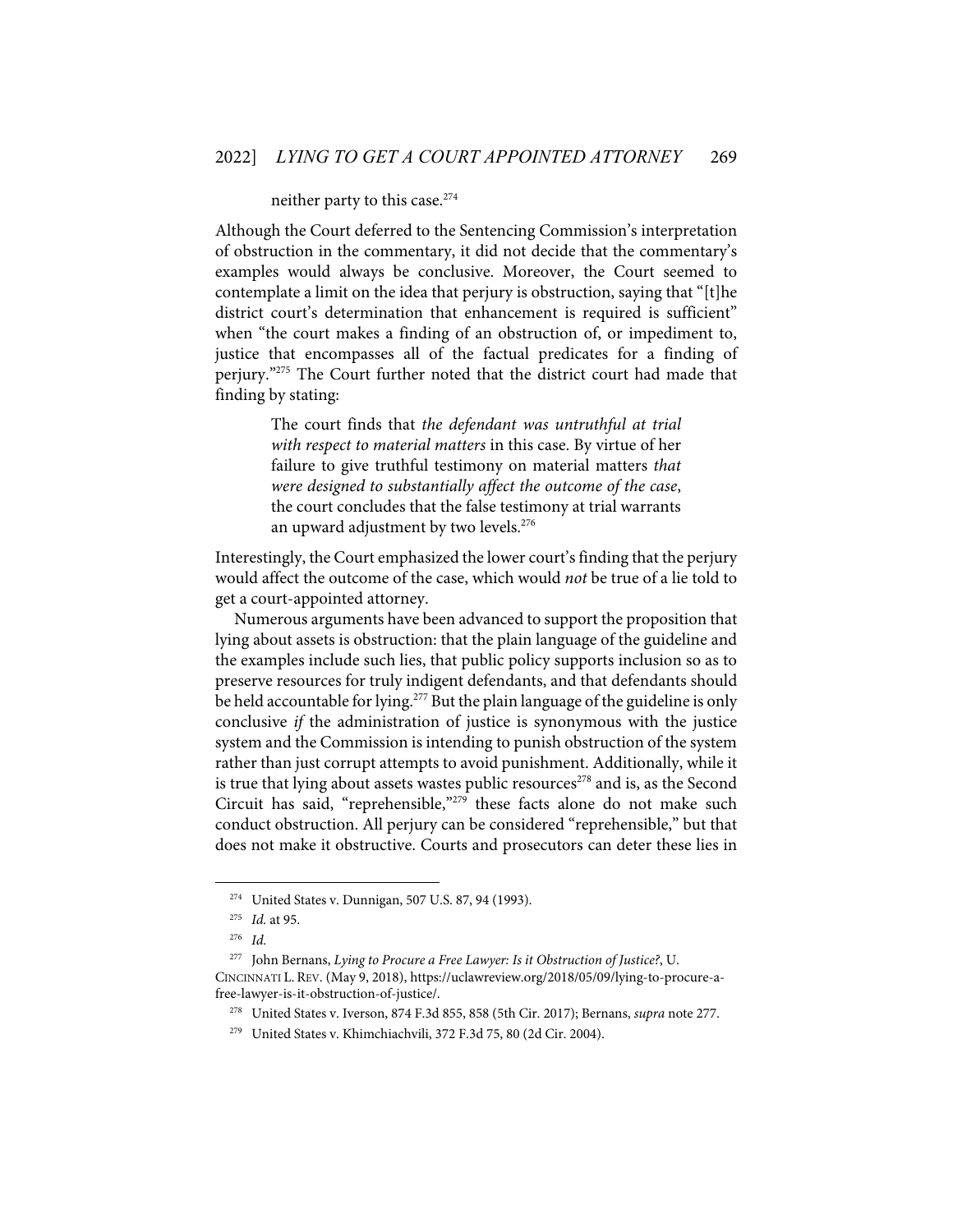ways that do not involve stretching the definition of obstruction. They can charge these defendants with perjury,<sup>280</sup> require repayment of the amount of the attorney's fees,<sup>281</sup> or consider the conduct when making the overall sentencing decision.<sup>282</sup> Society has a strong interest in deterring all manner of evils, but that interest is not sufficient to bring all manner of evils under umbrella statutes that do not neatly cover such conduct.

Obstruction of justice has the potential for abuse when charged as a distinct crime because it can be understood to cover such a broad range of conduct,283 and the rule of lenity has been urged as a possible solution to that problem.<sup>284</sup> If the rule of lenity applies to statutes enacted by legislatures, it should be applied more strongly to a sentencing guideline promulgated by an unelected body whose intent matters less than the intent of the legislature.285 Lenity is especially important because the punishment imposed is based not on a jury's verdict,<sup>286</sup> but on a judge's findings by a preponderance of the evidence. 287

Furthermore, the Sentencing Guidelines commentary's examples of conduct that does *not* constitute obstruction suggest that the guideline

If at any time after the appointment of counsel the United States magistrate judge or the court finds that the person is financially able to obtain counsel or to make partial payment for the representation, it may terminate the appointment of counsel or authorize payment as provided in subsection (f), as the interests of justice may dictate.

18 U.S.C. § 3006A(f) further provides:

Whenever the United States magistrate judge or the court finds that funds are available for payment from or on behalf of a person furnished representation, it may authorize or direct that such funds be paid to the appointed attorney, to the bar association or legal aid agency or community defender organization which provided the appointed attorney . . . .

282 *Khimchiachvili*, 372 F.3d at 82.

283 DeVries, *supra* note 1, at 15–16; John L. Diamond, *Reviving Lenity and Honest Belief at the Boundaries of Criminal Law*, 44 U. MICH. J.L. 1, 27–29 (2010).

284 Diamond, *supra* note 283, at 32–39.

285 *See* Lear, *supra* note 268, at 751 ("Absent evidence of such intent [to impose cumulative punishment], the rule of lenity requires courts 'to resolve doubts in the enforcement of a penal code against the imposition of harsher punishment.' Realistically, the Guidelines represent the intent of the Sentencing Commission rather than of Congress." (footnote omitted) (quoting Bell v. United States, 349 U.S. 81, 83 (1955))).

- 286 United States v. Alden, 527 F.3d 653, 663 (7th Cir. 2008).
- 287 United States v. Montes-Medina, 570 F.3d 1052, 1061 (8th Cir. 2009).

<sup>280</sup> *See* 18 U.S.C. § 1621.

<sup>281 18</sup> U.S.C. § 3006A(c) states: